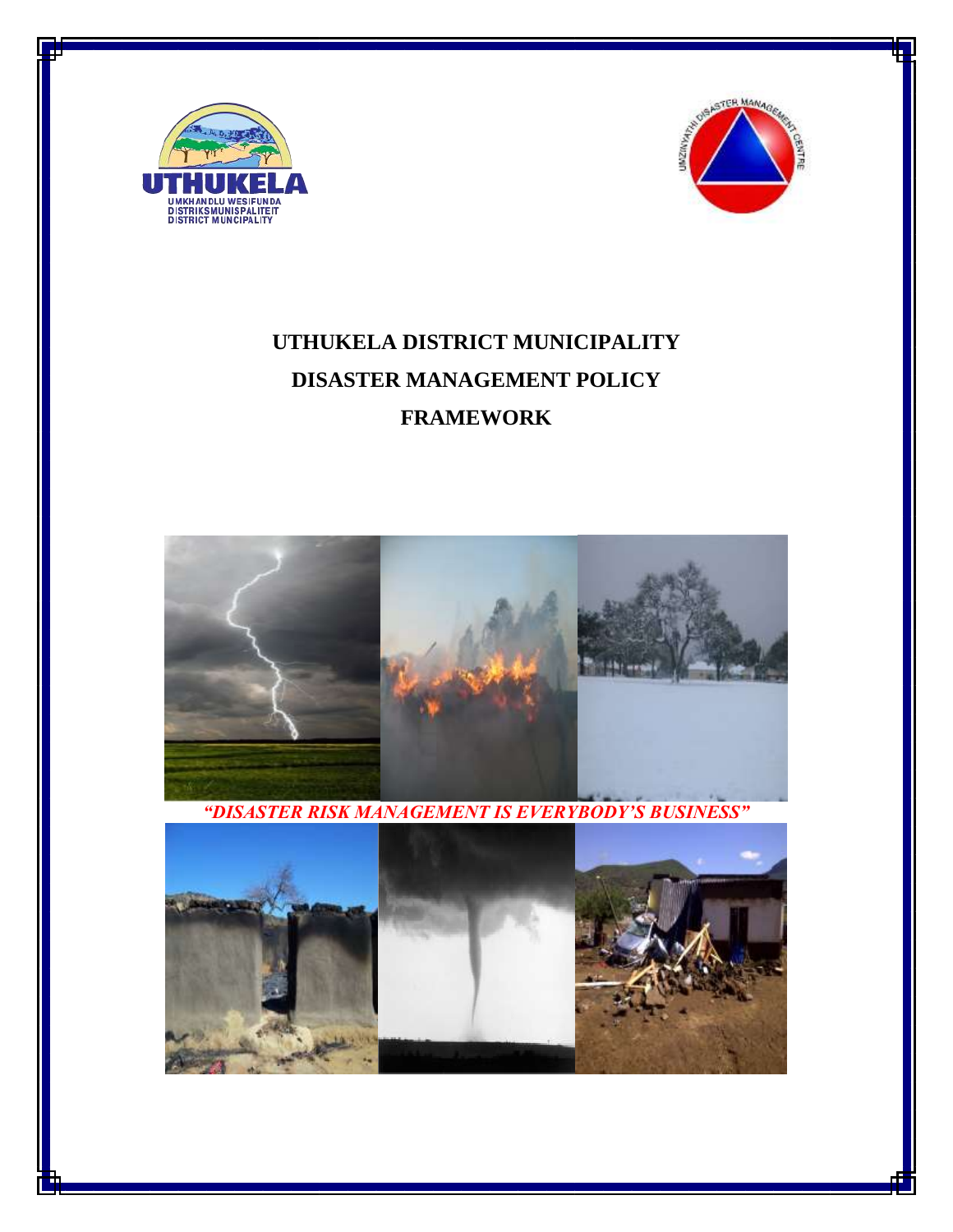# **C O N T E N T S**

| 3.     | THE UTHUKELA DISTRICT MUNICIPALITY'S DISASTER RISK MANAGEMENT                                                                                                          |
|--------|------------------------------------------------------------------------------------------------------------------------------------------------------------------------|
|        |                                                                                                                                                                        |
|        |                                                                                                                                                                        |
|        |                                                                                                                                                                        |
|        |                                                                                                                                                                        |
| 4.     | STRUCTURE OF THE MUNICIPAL DISASTER RISK MANAGEMENT POLICY                                                                                                             |
|        |                                                                                                                                                                        |
|        |                                                                                                                                                                        |
| 5.     | <b>CUSTODIAN OF THE DISASTER RISK MANAGEMENT POLICY FRAMEWORK OF THE</b>                                                                                               |
|        |                                                                                                                                                                        |
|        |                                                                                                                                                                        |
| 6.2.1. |                                                                                                                                                                        |
|        | THE CENTRE MUST, AT THE SAME TIME THAT ITS ANNUAL REPORT IS SUBMITTED TO THE MUNICIPAL COUNCIL,                                                                        |
|        | SUBMIT A COPY OF THE REPORT TO THE NDMC, THE DISASTER RISK MANAGEMENT CENTRE OF THE<br>PROVINCIAL DISASTER MANAGEMENT CENTRE (KZN) AND THE LOCAL MUNICIPALITIES IN THE |
|        |                                                                                                                                                                        |
| 6.2.2. |                                                                                                                                                                        |
|        | 6.3. ARRANGEMENTS FOR THE DEVELOPMENT AND ADOPTION OF AN INTEGRATED DISASTER RISK<br>MANAGEMENT POLICY FRAMEWORK FOR THE DISTRICT MUNICIPALITY AND FOR ANY AMENDMENTS  |
|        |                                                                                                                                                                        |
|        |                                                                                                                                                                        |
| 6.4.1. | Location of the municipal disaster risk management centre in the municipal area13                                                                                      |
| 6.4.2. |                                                                                                                                                                        |
| 6.4.3. |                                                                                                                                                                        |
| 6.4.4. |                                                                                                                                                                        |
| 6.4.5. | Decentralized arrangements for the integrated execution of disaster risk management policy in                                                                          |
|        | 6.5. INTEGRATED EXECUTION OF DISASTER RISK MANAGEMENT POLICY ACROSS THE AREA OF THE DISTRICT                                                                           |
|        |                                                                                                                                                                        |
|        | 6.6. INTEGRATED EXECUTION OF POLICY IN LOCAL MUNICIPALITIES IN THE DISTRICT 15                                                                                         |
|        | 6.7. STAKEHOLDER PARTICIPATION AND TECHNICAL ADVICE IN THE DISTRICT MUNICIPALITY  16                                                                                   |
|        | 6.8. CO-OPERATION WITH THE NATIONAL AND PROVINCIAL SPHERES, NEIGHBOURING MUNICIPALITIES AND                                                                            |
|        |                                                                                                                                                                        |
| 6.8.1. |                                                                                                                                                                        |
|        | 2:                                                                                                                                                                     |
| 7.     |                                                                                                                                                                        |
|        |                                                                                                                                                                        |
|        |                                                                                                                                                                        |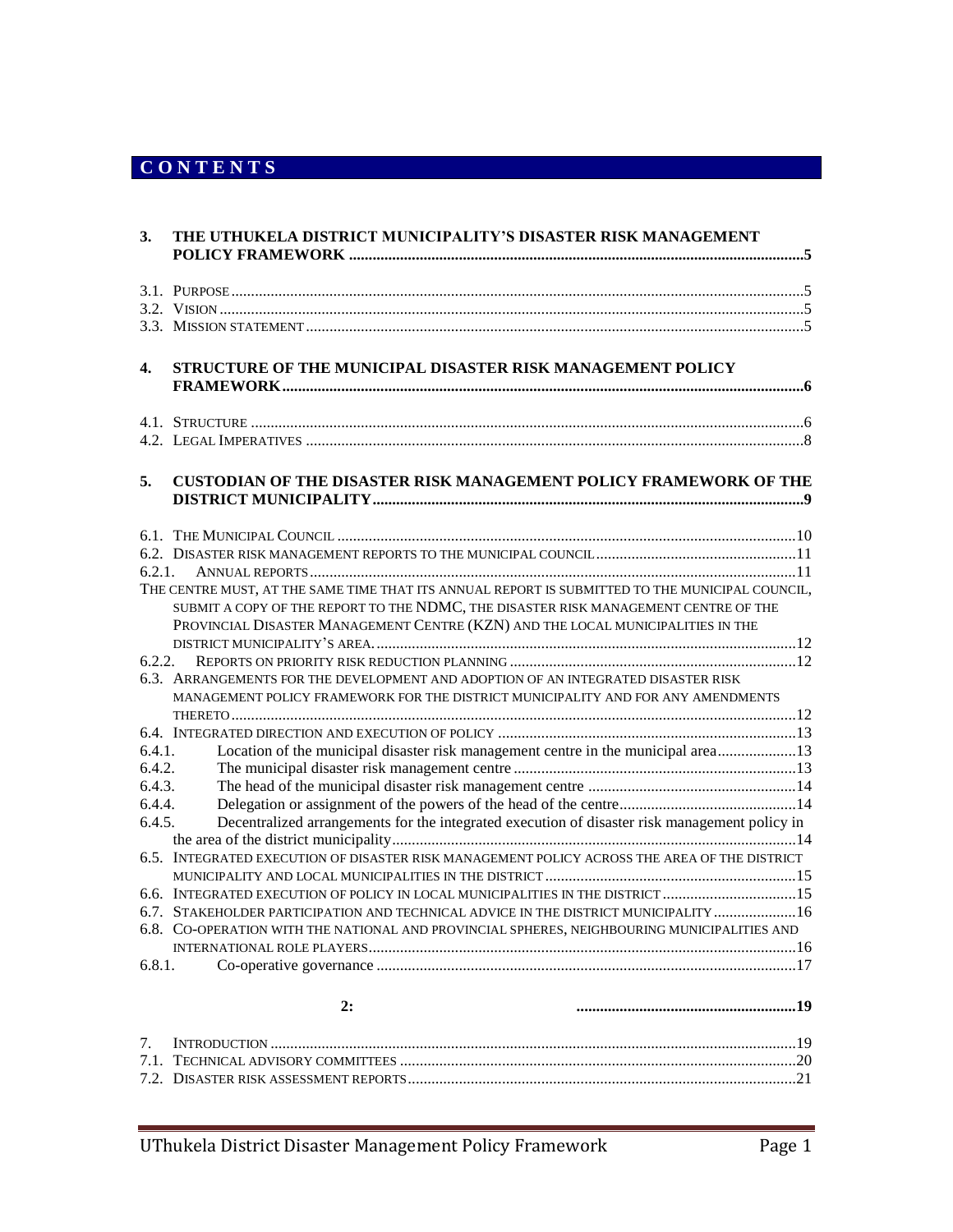| 8.1. THE DISASTER RISK MANAGEMENT POLICY FRAMEWORK AND DISASTER RISK MANAGEMENT PLANS 22                                             |  |
|--------------------------------------------------------------------------------------------------------------------------------------|--|
|                                                                                                                                      |  |
| 8.3. REVIEW OF THE DISASTER RISK MANAGEMENT POLICY FRAMEWORK AND DISASTER RISK MANAGEMENT                                            |  |
|                                                                                                                                      |  |
|                                                                                                                                      |  |
| 8.5. INTEGRATING DISASTER RISK REDUCTION PLANS INTO OTHER DEVELOPMENTAL PLANS26                                                      |  |
|                                                                                                                                      |  |
| 9.                                                                                                                                   |  |
|                                                                                                                                      |  |
|                                                                                                                                      |  |
|                                                                                                                                      |  |
|                                                                                                                                      |  |
|                                                                                                                                      |  |
|                                                                                                                                      |  |
|                                                                                                                                      |  |
|                                                                                                                                      |  |
|                                                                                                                                      |  |
| 9.9. REQUIREMENTS OF THE INFORMATION MANAGEMENT SYSTEM AND EMERGENCY COMMUNICATION                                                   |  |
|                                                                                                                                      |  |
|                                                                                                                                      |  |
| 9.11. ANALYSIS OF DISASTER RISK MANAGEMENT EDUCATION. TRAINING AND RESEARCH NEEDS AND                                                |  |
|                                                                                                                                      |  |
| 9.12. AN EDUCATION AND TRAINING FRAMEWORK FOR DISASTER RISK MANAGEMENT IN THE DISTRICT                                               |  |
|                                                                                                                                      |  |
|                                                                                                                                      |  |
|                                                                                                                                      |  |
|                                                                                                                                      |  |
|                                                                                                                                      |  |
| ANNEXURE A: KEY PERFORMANCE INDICATORS (KPIS) FOR MEASURING<br><b>DEDECDLU MOE IM THE DIDECTION AND EVECHITION OF DIGAGEED DIGIZ</b> |  |

#### **PERFORMANCE IN THE DIRECTION AND EXECUTION OF DISASTER RISK MANAGEMENT POLICY AND LEGISLATION IN THE UTHUKELADISTRICT MUNICIPALITY................................................................................................................................34**

#### KEY PERFORMANCE AREA **3:** DISASTER RISK REDUCTION **..........................................................22**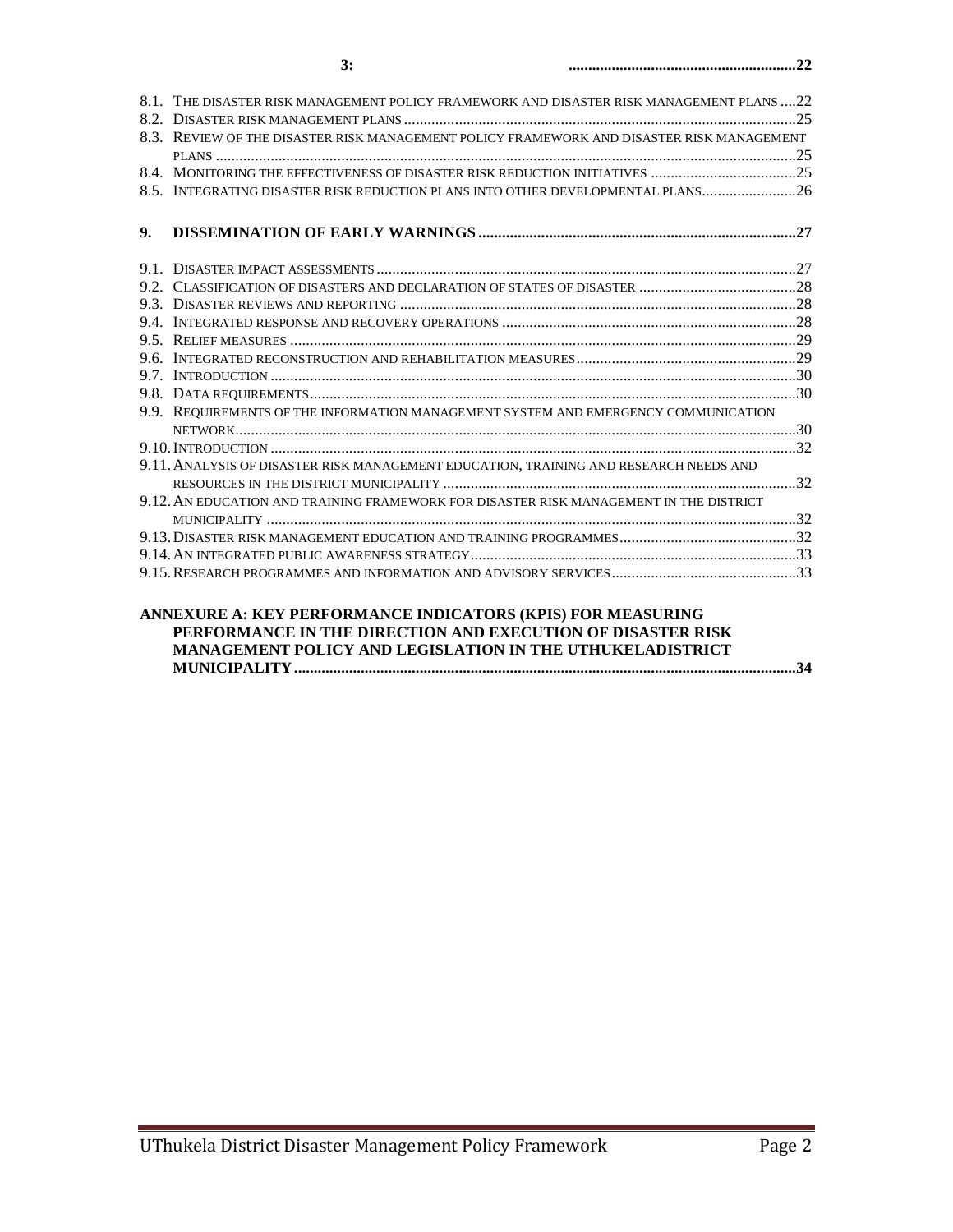# **INTRODUCTION DISASTER MANAGEMENT STRATEGIC POLICY FRAMEWORK**

# **1. INTRODUCTION**

The intention of the Disaster Management Act is to create an environment wherein the line function disaster management activities of all National, Provincial and Municipal organs of state are coordinated in a manner which is consistent with and in line with the National policy framework and is in the context of the Act, with special emphasis on mitigation, development, risk reduction, prevention and preparedness.

Section 6 of the Act prescribes the development of the National Disaster Management Policy Framework whilst Section 7 of the Act provides a guideline of the required contents of the National Framework. Both of these Sections of the Act can be found in Chapter 3 which focuses exclusively on National Disaster Management.

Sections 28 (Chapter 4) and 42 (Chapter 5) prescribe the development of Disaster Management Policy Frameworks at Provincial and Municipal levels. It is important to note that neither Chapter 4 nor Chapter 5 provide guidelines of the contents of Policy Frameworks at these levels. It is therefore recommended that, when preparing your Municipal Disaster Management Policy Framework, the guidelines provided in Section 7 be consulted and adapted to meet your municipal requirements.

## **2. MUNICIPAL PERSPECTIVE**

In terms of Section 42 of the Disaster Management Act, **each Metropolitan and each District Municipality MUST** establish and implement a policy framework for disaster risk management in the municipality aimed at ensuring an integrated and uniformed approach to disaster risk management in its area.

It is also clear, from this Section, that **Local (Category "B") municipalities** are **not** required to develop or establish policy frameworks at their level of governance, however, **this section DOES prescribe the consultation and participation of Local municipalities** in the development and establishment of **District** Disaster Risk Management Policy Frameworks.

Irrespective of the fact that the Act **does not prescribe** the establishment of a policy framework for disaster risk management **at Local municipal level**, the Act, at the same time, **does not prohibit** a Local Municipality from developing and implementing its own policy framework for disaster risk management.

It would be difficult to imagine how Municipalities would be able to effectively implement the Act in the absence of a Disaster Management Policy Framework. It is, **however**, necessary to emphasize that the development of a policy framework for disaster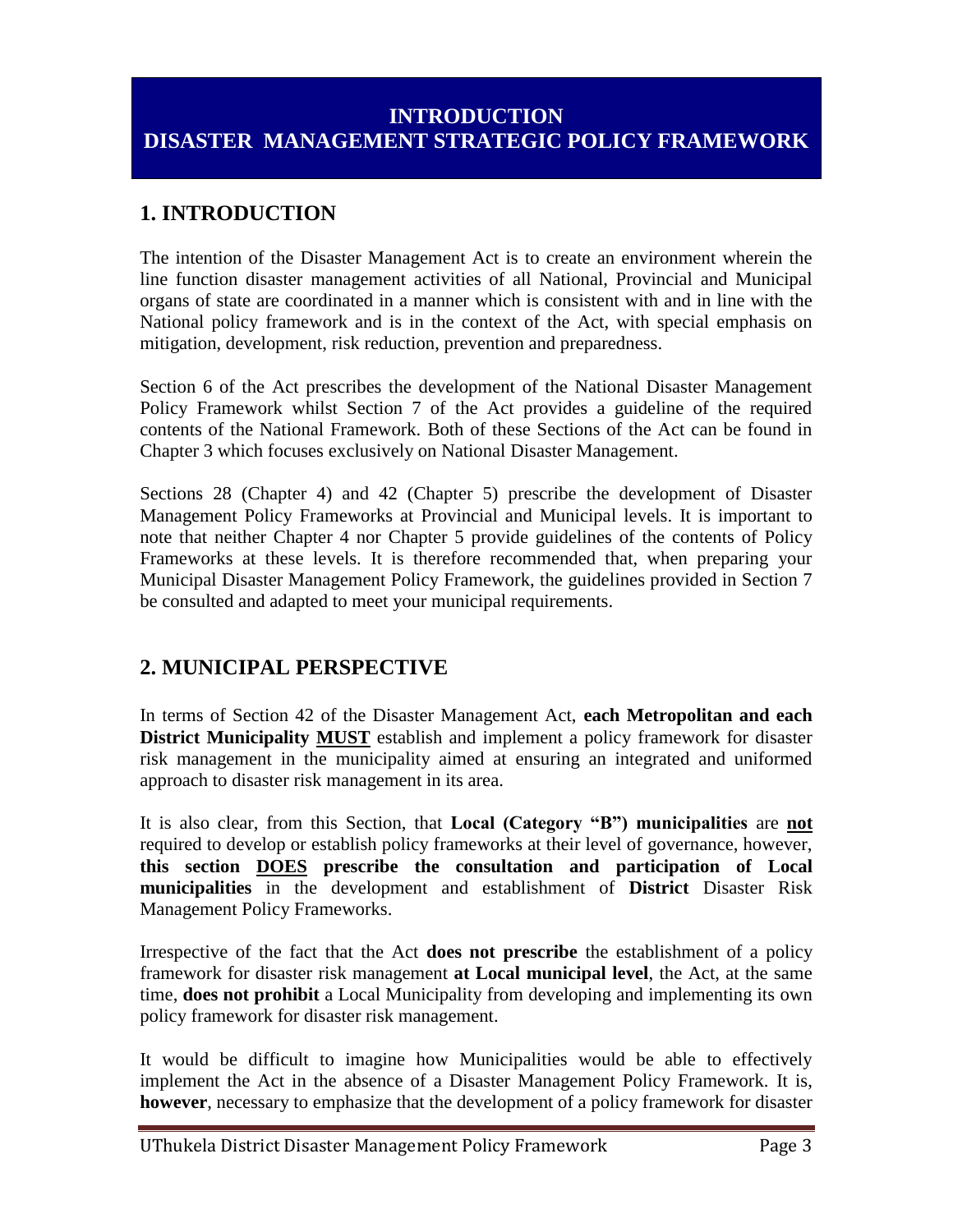risk management at Local Municipal level **must be in line with the policy framework of the District** and does not, under any circumstances, exclude that Local municipality from participating in the development and establishment of the District Disaster Risk Management Policy Framework.

It is essential that UThukela District Municipality and all the Local Role players within the area of jurisdiction of the Municipality work together as a team in order to be able to establish a policy framework for the Municipality as a whole, which is unique to UThukela yet is in line and consistent with the National, Provincial and Local Municipal policy frameworks.

In terms of this section, the development of a Disaster Risk Management Policy Framework for UThukela District Municipality is, therefore, **a combined effort** of all the relevant role-players within the jurisdiction of Uthukela. The basic principles of this Section are equally applicable to both District and Local Municipalities.

The uThukela District Municipality is a Category C municipality and is located on the western boundary of the KwaZulu-Natal Province. It is bordered by three other district municipalities: Amajuba, uMzinyathi and uMgungundlovu. It consists of three local municipalities: Okhahlamba, Alfred Duma and Inkosi Langalibalele.

The district derives its name from one of the major rivers in KwaZulu-Natal, the Uthukela River, which rises from the Drakensberg Mountains and supplies water to a large portion of KZN, as well as Gauteng.

It is predominately rural and is characterised by poor socio-economic indicators such as low revenue base, poor infrastructure, limited access to services, and low economic base.

Cities/Towns: Bergville, Cathkin Park, Colenso, Estcourt, Ladysmith, Van Reenen, Weenen, Winterton

Main Economic Sectors: Manufacturing (21%), wholesale and retail trade, catering and accommodation (17%), finance, insurance, real estate and business services (15%)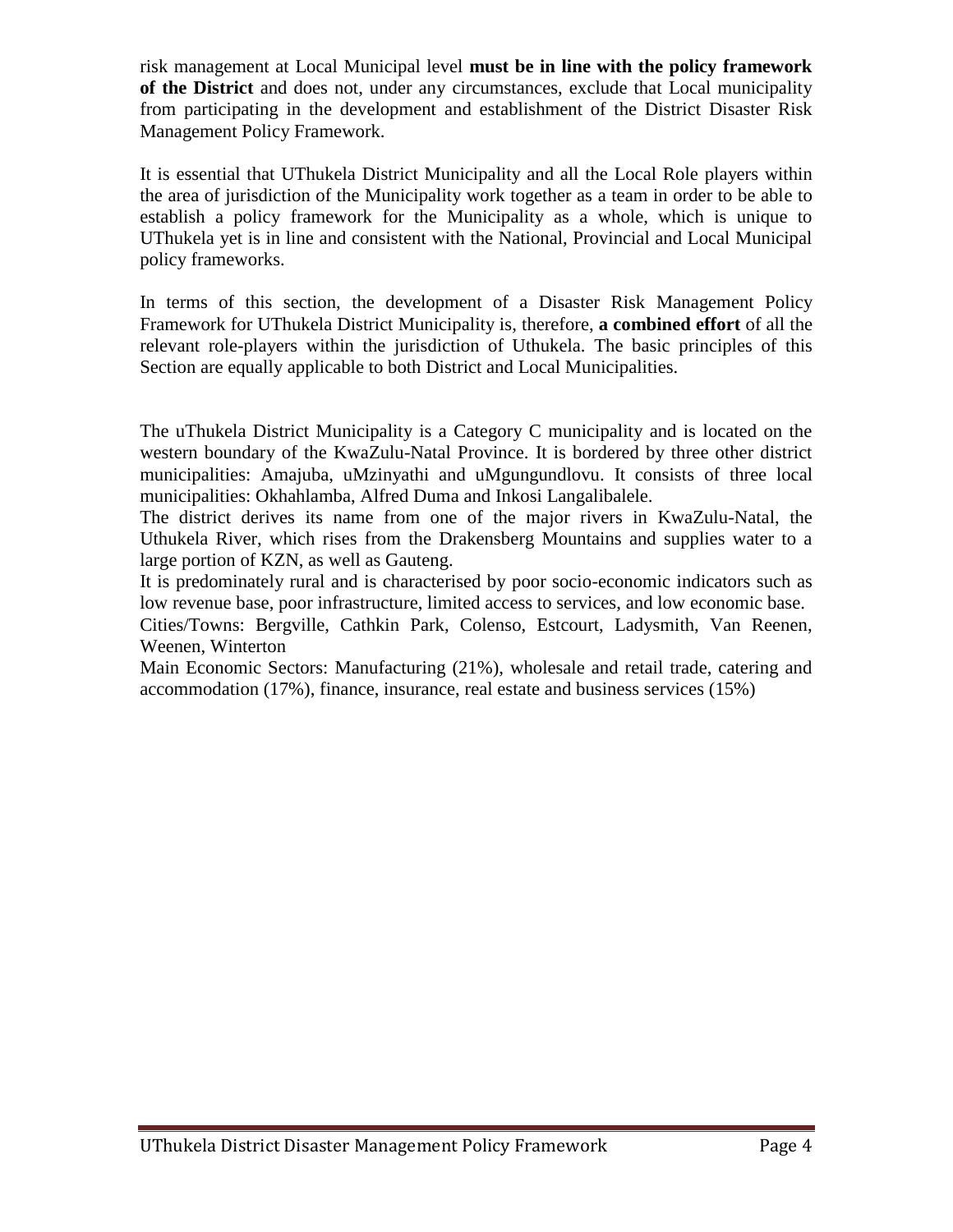# **3. The UThukela District Municipality's Disaster Risk Management Policy Framework**

# *3.1. Purpose*

The purpose of this policy framework is to provide those with statutory disaster risk management responsibilities (in terms of the DM Act, the NDMF, the policy framework Provincial Disaster Management Centre (KZN) and other applicable legislation) within the UThukela District Municipality with a written mandate, which:

- is coherent, transparent and inclusive;
- provides criteria for the systematic management of administrative decisions, stakeholder participation, operational skills and capacities; and
- achieves uniformity in the development, implementation, maintenance, monitoring and assessment of all policies, plans, strategies, programmes, projects and practices which are aimed at achieving the vision, mission and key performance areas of disaster risk management in the district municipality.

This policy framework also serves to guide the development and implementation of uniform and integrated disaster risk management policy and plans for the local municipalities in the district.

#### *3.2. Vision*

To create disaster resilient communities by enhancing sustainable development in area of jurisdiction of UThukela District Municipality

#### *3.3. Mission statement*

An integrated, holistic and co-ordinated approach in disaster management by disaster risk reduction and effective post disaster recovery as well as helping communities gain understanding, acquire knowledge and develop skills for establishment and maintaining disaster resilient communities within municipal jurisdiction.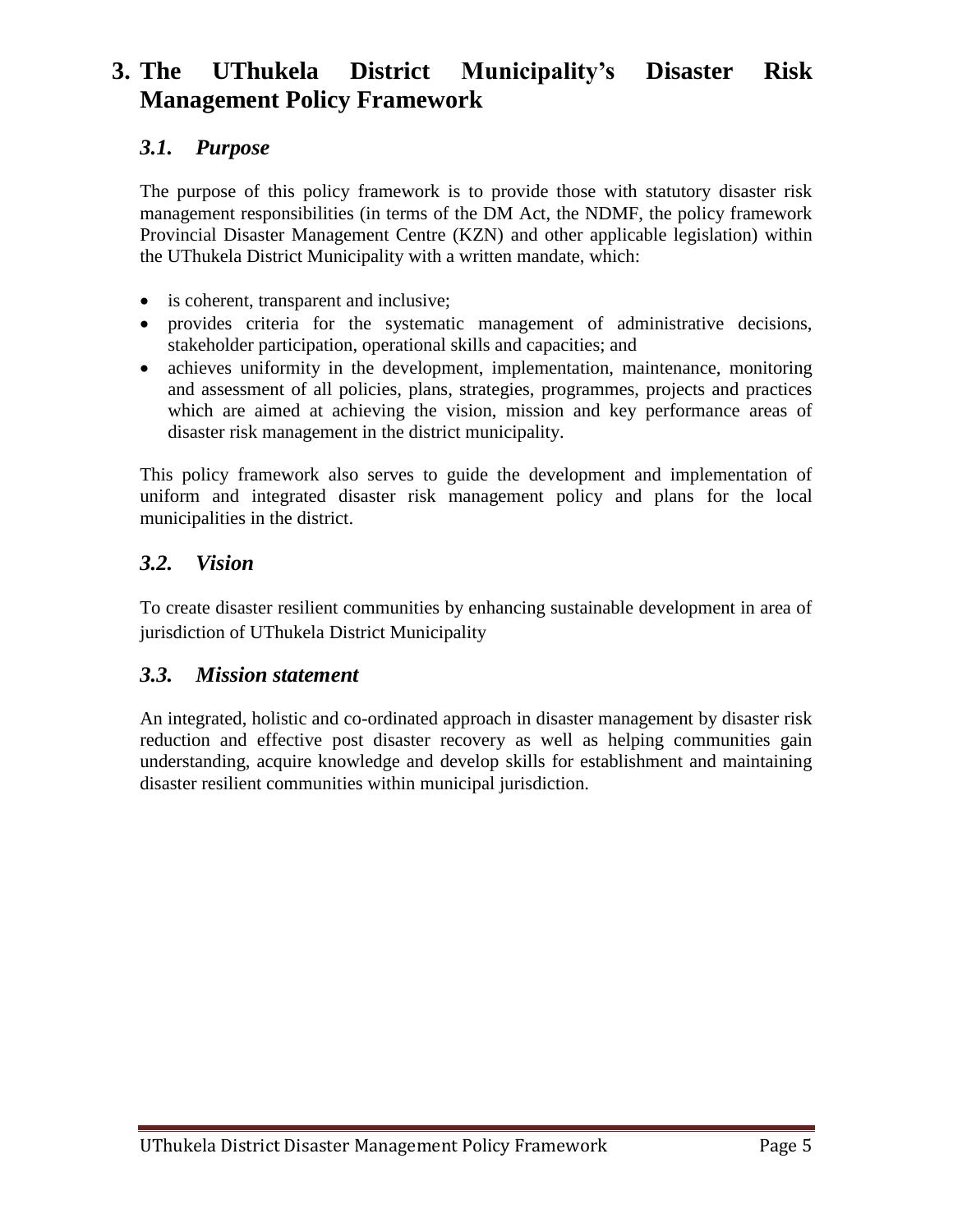# **4. Structure of the Municipal Disaster Risk Management Policy Framework**

#### *4.1. Structure*

The municipal disaster risk management policy framework supports the core concepts of integration and uniformity and therefore follows the same structure as that of the NDMF and the disaster risk management policy framework of the Provincial Disaster Management Centre (KZN) The policy framework is organised into four key performance areas (KPAs) and is supported by three performance enablers (PEs).

The KPAs are:

- KPA 1: Integrated institutional capacity for disaster risk management;
- KPA 2: Disaster risk assessment;
- KPA 3: Disaster risk reduction; and
- KPA 4: Disaster response and recovery.

Although each area of performance is dealt with in a separate chapter in this framework, the KPAs are interdependent. This is illustrated in Figure 1.

The three performance enablers facilitate and support the achievement of the imperatives of each KPA. They are:

- PE 1: Information management and communication;
- PE 2: Education, training, public awareness and research (Knowledge) management); and
- PE 3: Funding arrangements for disaster risk management.

All three performance enablers apply to each KPA, but there are also inextricable interdependencies between the performance enablers themselves. This is illustrated in Figure 1.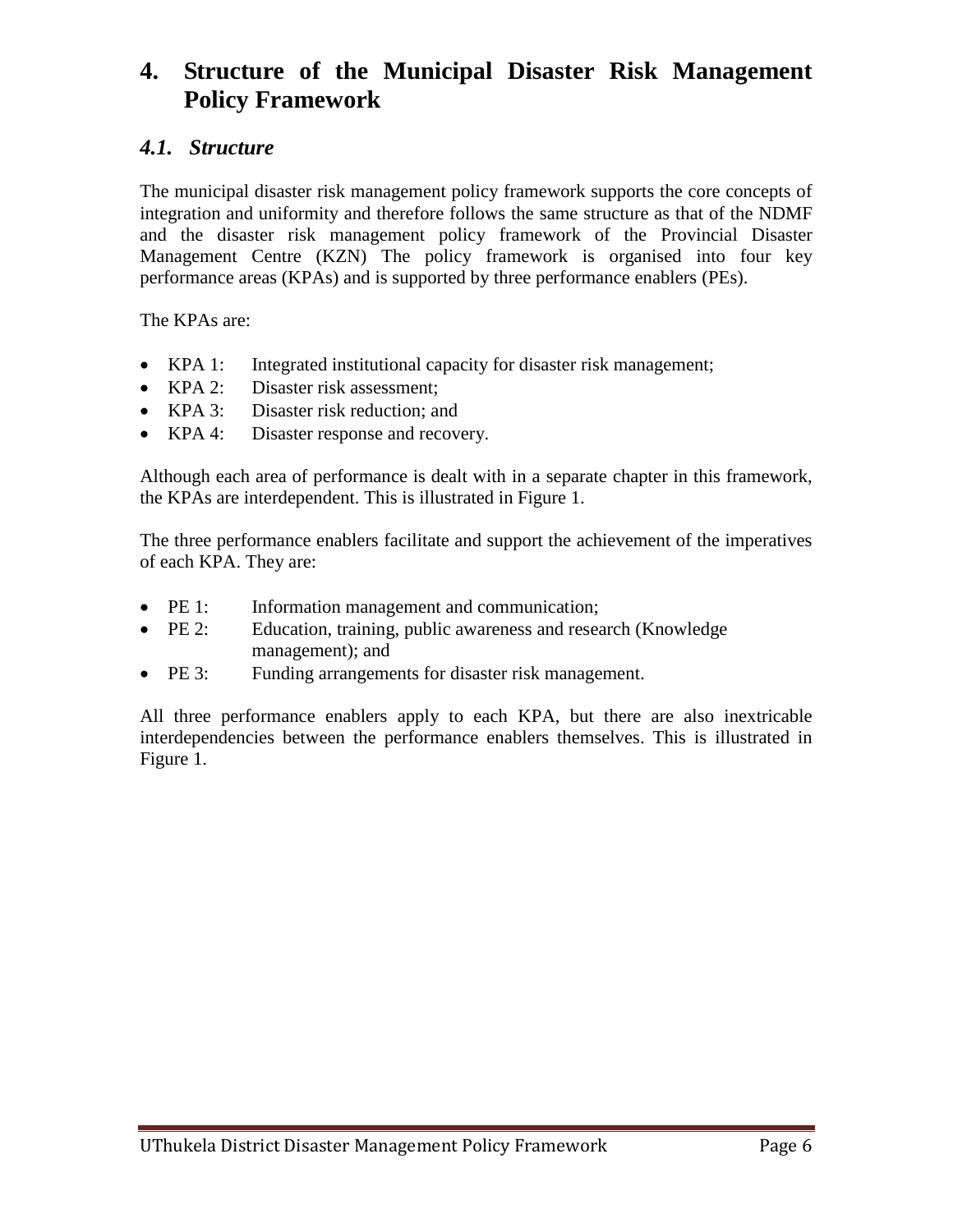

**Figure 1: An overview of the interdependencies between the four KPAs and three PEs in the municipal disaster risk management policy framework**

UThukela District Disaster Management Policy Framework Page 7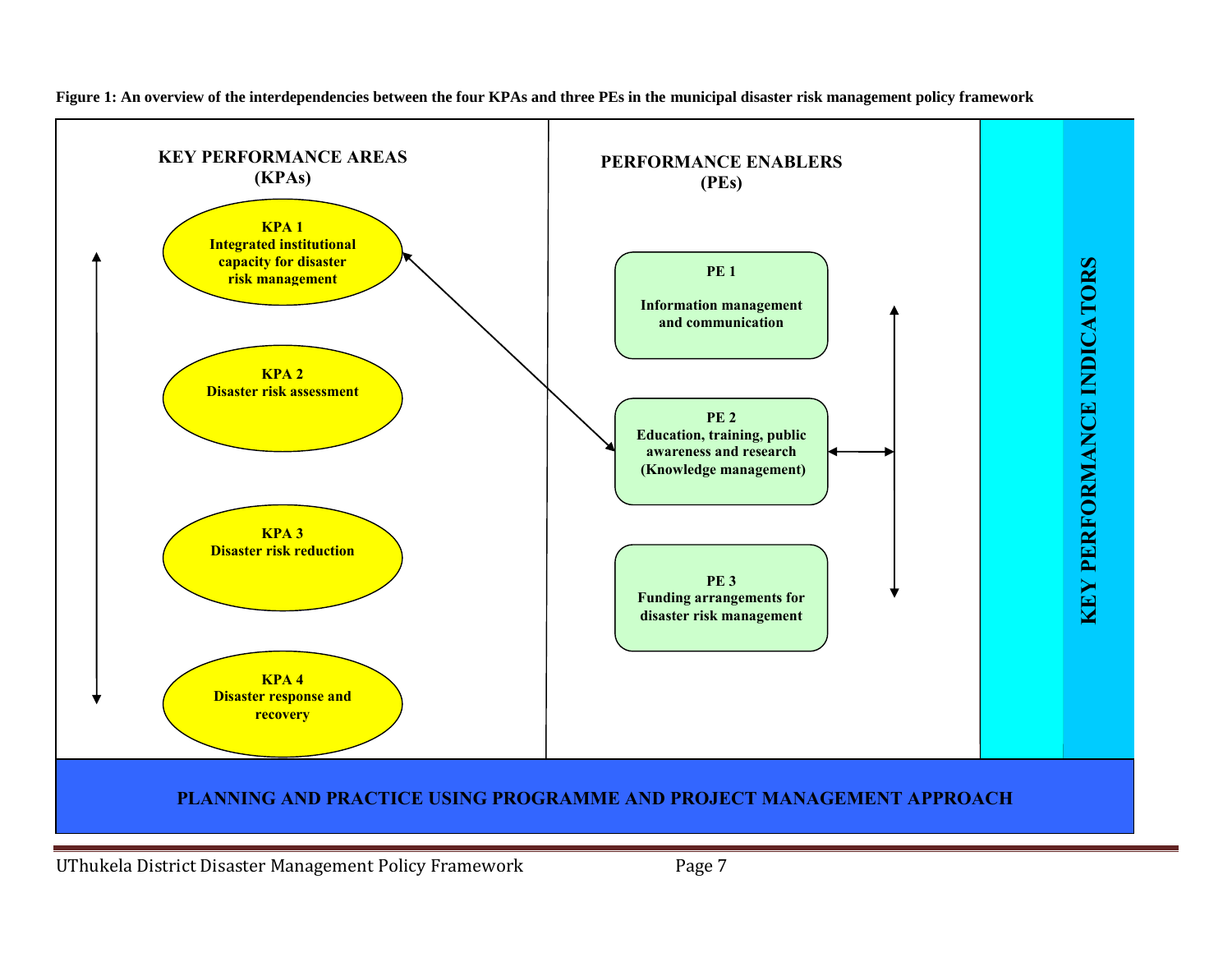#### *4.2. Legal Imperatives*

The word 'must' is used in the disaster risk management policy framework to emphasise the statutory obligations or imperatives inherent in the policy framework. It is also used to ensure clear interpretation of the provisions of the framework and to eliminate any ambiguity as to **what** must be done in the execution of each imperative for the relevant KPAs or PEs.

The policy framework assigns categorical responsibilities to ensure clarity as to **who** must execute the imperatives. Where applicable, concise performance criteria are defined to provide clear parameters as to **how, why** and **where** the imperatives must be carried out. Where relevant, time intervals are provided to define **when** and/or **how frequently** the imperatives must be performed.

Where it is necessary to amplify the performance criteria defined in the policy framework, a range of guiding mechanisms are contained in supporting policy documents. These documents are aimed at establishing specific parameters for compliance with the relevant imperatives and key performance indicators (KPIs) for each KPA and PE. These policy documents must be read in conjunction with this policy framework. They include terms of reference, organisational and administrative arrangements, the scope of responsibilities and/or activities of different role players in disaster risk management, operating protocols, templates and good practice methods.

Furthermore, in compliance with the DM Act, the imperatives and key performance indicators for each KPA or PE are summarised in a table at the end of this policy framework. The imperatives and KPIs provide the mechanisms against which the application of legislation and policy can be evaluated.

The supporting policy documents are also aimed at ensuring that the national objective of uniformity and integration in the execution of disaster risk management legislation and policy in the district municipality is achieved. They are therefore additional legal instruments to the policy framework and, as such, carry **the same statutory obligation and status** as the disaster risk management policy framework itself.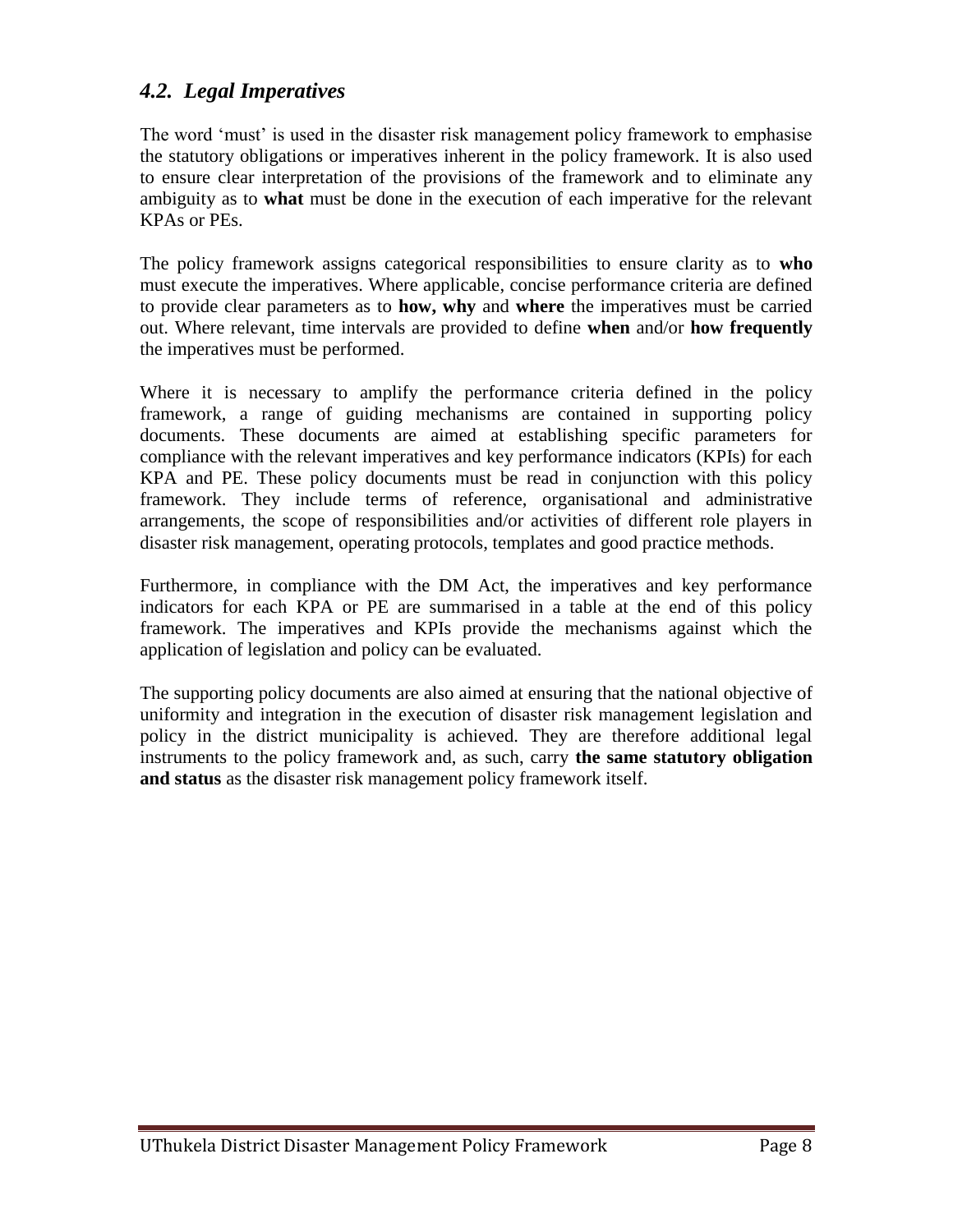# **5. Custodian of the Disaster Risk Management Policy Framework of the District Municipality**

The municipal council of the UThukela District Municipality is the custodian of the disaster risk management policy framework.

The head of the UThukela District Municipal Disaster Management Centre is responsible for:

- establishing mechanisms for the development and implementation of the disaster risk management policy framework;
- ensuring the regular review and updating of the policy framework;
- ensuring that the policy frameworks and any amendments thereto, as prescribed by section 42 of the DM Act, are executed; and
- ensuring that copies of the policy framework as well as any amendments thereto are submitted to:
	- the National Disaster Management Centre (NDMC) through the Provincial Disaster Management Centre ( KZN);
	- the Provincial Disaster Management Centre (KZN);
	- the local municipalities in the district municipality;
	- the disaster risk management centres of neighbouring municipalities; and
	- all relevant role players and stakeholders.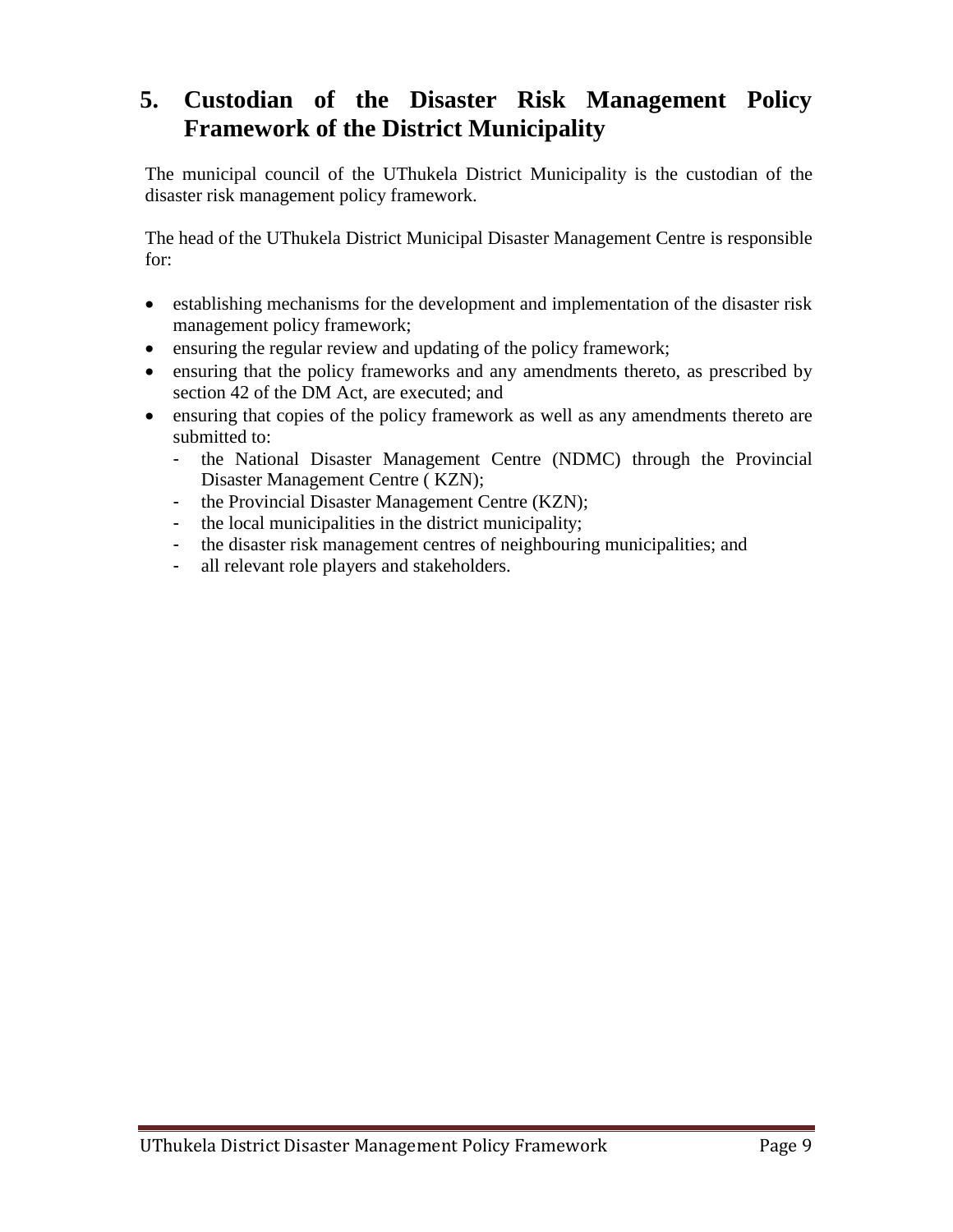## **6. KEY PERFORMANCE AREA 1 : INTEGRATED INSTITUTIONAL CAPACITY FOR DISASTER RISK MANAGEMENT**

The Section 42 of the DM Act requires a district municipality to establish a municipal disaster risk management centre and to establish mechanisms that will promote an integrated, coordinated and uniform approach to disaster risk management in its area by:

- the district municipality and the statutory functionaries of the district municipality;
- the local municipalities and the statutory functionaries of the local municipalities in the district municipality's area;
- all municipal entities operating in its area;
- all non-governmental institutions involved in disaster risk management in its area; and
- the private sector.

The Act also places explicit emphasis on the application of the principles of co-operative governance and stakeholder participation as well as on co-operation with role players in the region and internationally. This KPA provides the policy for establishing the institutional arrangements necessary to give effect to these requirements.

Figure 2 at the end of this section provides an overview of the institutional arrangements for disaster risk management in the UThukela District Municipality.

## *6.1. The Municipal Council*

In terms of Chapter 5 of the DM Act, the municipal council is responsible for ensuring the implementation of the DM Act and makes all policy decisions in relation to disaster risk management for the area of the district municipality. To achieve the objectives and comply with the requirements of the DM Act, the municipal council:

- Must establish a disaster risk management centre for the UThukela District Municipality and, in accordance with section 1.2.1 of the NDMF, the centre must be placed closest to the highest authority in the municipality.
- Must establish mechanisms for integrating institutional capacity to give effect to the responsibilities vested in the municipal council in terms of the DM Act, the NDMF, the disaster risk management policy framework of the province, and other related regulations and directives.
- Must establish joint standards of practice for departments, District Management Areas (DMAs) and entities with responsibilities for disaster risk management in the district municipality and other relevant external role players in the municipal area.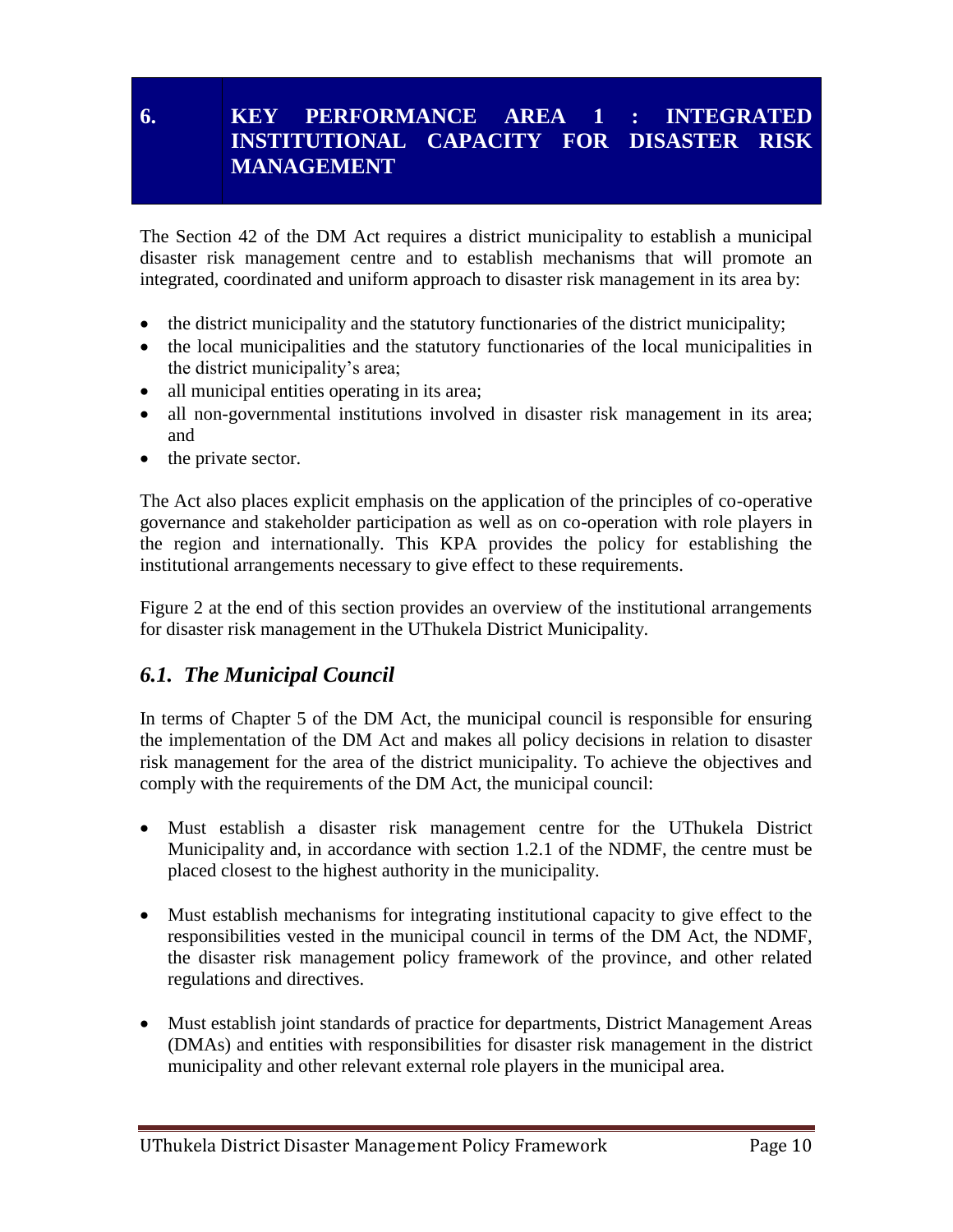- Must give effect to the principles of co-operative governance in accordance with Chapter 3 of the Constitution of the Republic of South Africa in the implementation of the DM Act in the district municipality.
- Must establish mechanisms, through a District Intermunicipality Committee on Disaster Management, the district intergovernmental forum, the Mayor's Forum and other intermunicipality forum/s, for coordinated disaster risk management between the UThukela District Municipality, local municipalities in the district and neighbouring municipalities. Such mechanisms must include the application of joint standards of practice and joint planning to deal with any prevailing cross-boundary risks.
- Has primary responsibility for the coordination and management of local disasters that occur or threaten to occur in the UThukela District Municipality (section 54(2) of the DM Act).
- May, in the case where an event has been classified by the head of the UThukela Municipal Disaster Management Centre as a local disaster, declare, by notice in the provincial gazette, a local state of disaster if existing legislation and contingency arrangements do not adequately provide for the municipal council to deal effectively with the disaster, or if other special circumstances warrant such declaration (section 55 of the DM Act).
- May, if a local state of disaster has been declared, make and/or invoke by-laws, issue directions or authorise the issue of directions (section 55 of the DM Act).
- Must, on receiving a report from the Executive Mayor (or Mayor, as the case may be), take the necessary action in terms of section  $60(1)$  of the DM Act in the event that a municipal department, the DMA (if applicable) or other municipal entity fails to submit information requested by the UThukela Municipal Disaster Risk Management Centre or fails to submit a copy of its disaster risk management plan or any amendments to the plan to the centre (sections  $46(2)(a)$  and (b) and section 52(2)(b) of the DM Act).

# *6.2. Disaster risk management reports to the municipal council*

In order for the municipal council to continuously monitor the implementation of the requirements of the DM Act and the execution of the municipal disaster management policy framework, all municipal departments in the district municipality, the DMA (if applicable) and other municipal entities operating in the municipal area must include in their reports to the council detailed performance reports on their disaster risk management activities.

# *6.2.1. Annual reports*

In compliance with section 50 of the DM Act, the UThukela Municipal Disaster Risk Management Centre must, within 30 days of the end of the financial year, submit an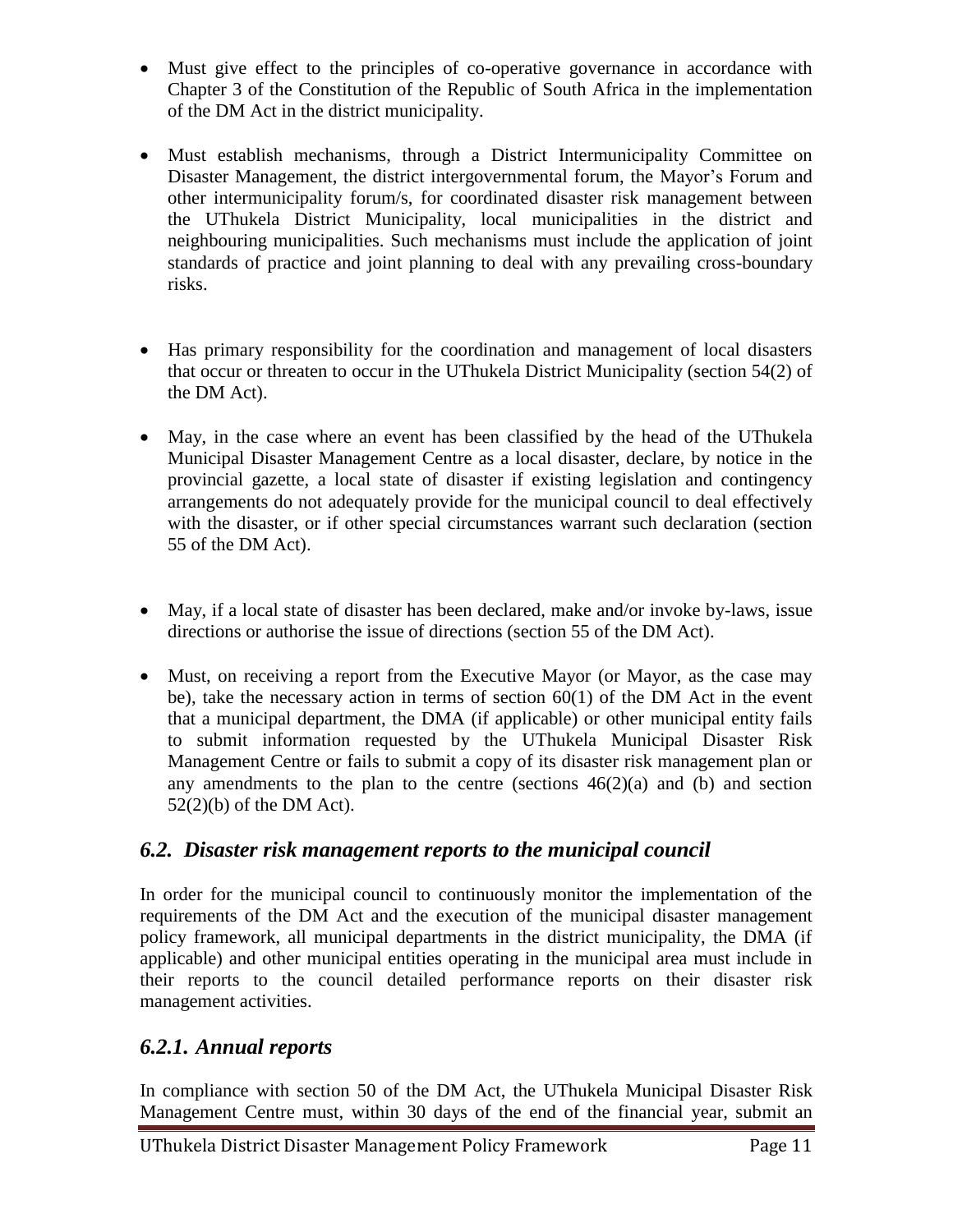annual report to the municipal council on its activities during the year. The report must be prepared in consultation with the local municipalities in the district.

The centre must, at the same time that its annual report is submitted to the municipal council, submit a copy of the report to the NDMC through PDMC KZN, the disaster risk management centre of the Provincial Disaster Management Centre (KZN) and the local municipalities in the district municipality's area.

# *6.2.2. Reports on priority risk reduction planning*

The UThukela District Municipal Disaster Management Centre must submit an annual report to the District Municipal council before the end of June each year. The report must include:

- the disaster risks that were identified in the disaster risk assessment report as priorities;
- risk reduction initiatives, strategies, plans and actions developed and implemented by municipal departments, the DMA (if applicable) and other municipal entities to avert or limit priority risks during the year under review; and
- priority risk reduction initiatives, strategies, plans and actions for inclusion by municipal departments, the DMA and other municipal entities in the municipal council's Integrated Development Plan (IDP) for the ensuing year (section 3.2.4 of the NDMF).

### *6.3. Arrangements for the development and adoption of an integrated disaster risk management policy framework for the district municipality and for any amendments thereto*

The municipal council is responsible for establishing a disaster risk management policy framework that makes provision for an integrated, coordinated and uniform approach to disaster risk management in the UThukela District Municipality.

In order to maintain consistency with section 4 of the DM Act the Mayoral Committee serves as the political forum for disaster risk management in the municipality and is responsible for:

- advising and making recommendations to the municipal council on issues relating to disaster risk management in the municipality;
- establishing mechanisms for the development and adoption of an integrated disaster risk management policy framework for the district municipality, and for any amendments to the policy framework;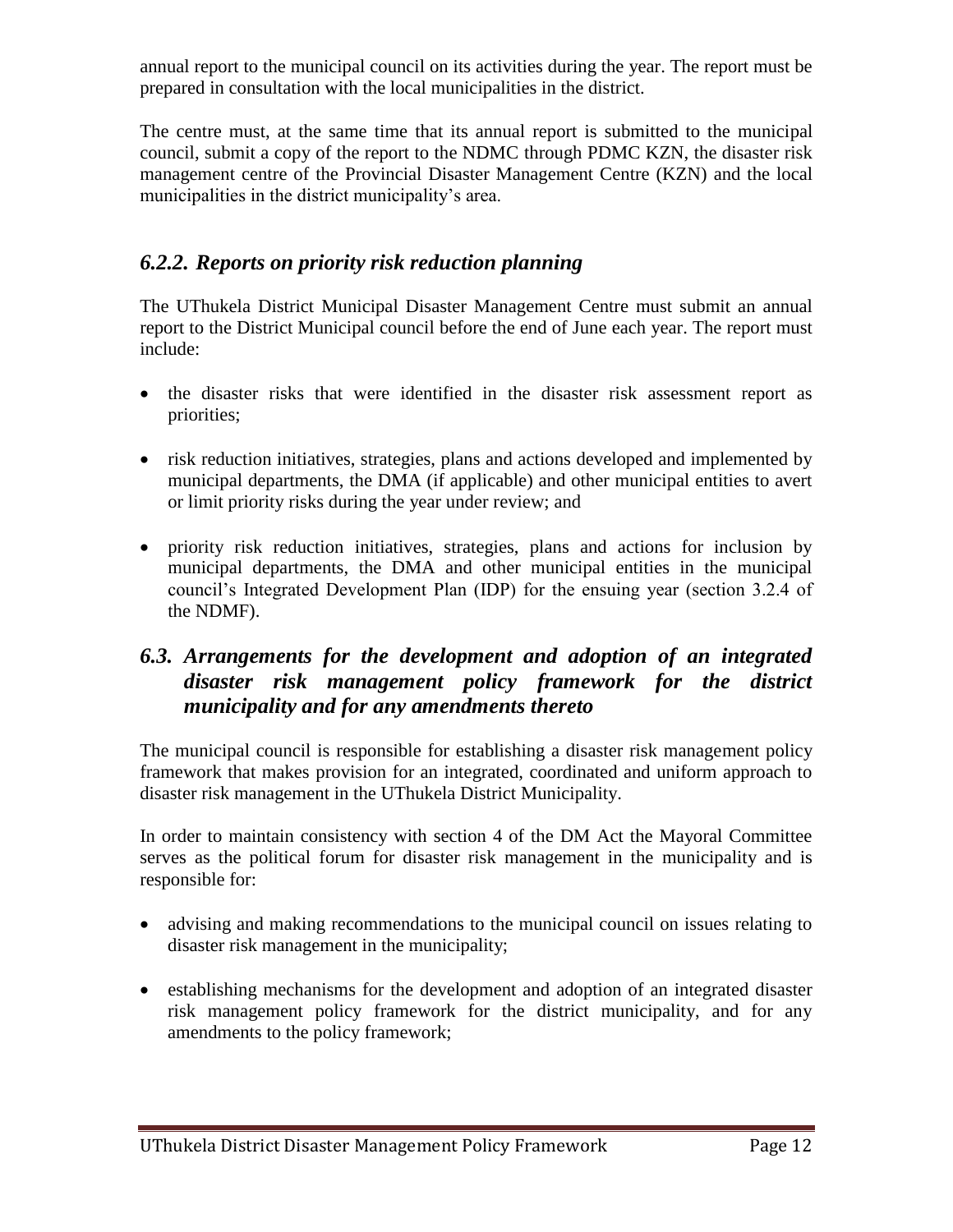- ensuring that there is uniformity in the application of the disaster management policy framework amongst municipal departments, the DMA (if applicable) and other municipal entities in the district municipality;
- ensuring that there is uniformity in the application of the disaster risk management policy framework in the district municipality and the local municipalities in the district;
- reporting to the municipal council on the coordination of disaster risk management in the district municipality, including the application of joint standards of practice; and
- making recommendations to the municipal council on the declaration of a local state of disaster.

In order to give effect to the principle of co-operative government and to comply with sections 4 and 42(2) of the DM Act, the Mayor of the district municipality must establish mechanisms, through a Mayors Forum on Disaster Management and the district intergovernmental forum, for consultation with local municipalities in the district on matters relating to disaster management.

# *6.4. Integrated direction and execution of policy*

In compliance with section 43 of the DM Act, the municipal council must establish in its administration a disaster risk management centre for its municipal area.

In pursuance of the requirements of the NDMF (section 1.2.1) and of the disaster risk management policy framework of the UThukela District Municipality, the municipal disaster management centre must be placed closest to the highest authority in the municipality if the objectives of the DM Act are to be achieved.

#### **6.4.1. Location of the municipal disaster risk management centre in the municipal area**

After consultation with all local municipalities in the district and in compliance with section 43(2) of the DM Act, the municipal council of the UThukela District Municipality District Municipality resolved to establish the UThukela District Municipal Disaster Risk Management Centre. The Centre is located at Ladysmith; it is a place that is perceived as central and easily accessible by all local municipalities. The Centre is operational as required by the DM Act.

#### **6.4.2. The municipal disaster risk management centre**

To optimally perform all statutory responsibilities for the direction and execution of the municipality's disaster risk management policy framework, the UThukela District Municipal Disaster Management Centre must be adequately resourced in terms of personnel, systems and infrastructure. In this regard, it must comply with the minimum criteria for the employment of suitably skilled personnel, systems and infrastructure set out in the National Disaster Management Guidelines (published in Handbook 2 of the *South African Disaster Management Handbook Series*) and in any provincial guidelines, and must be approved and adopted by the municipal council.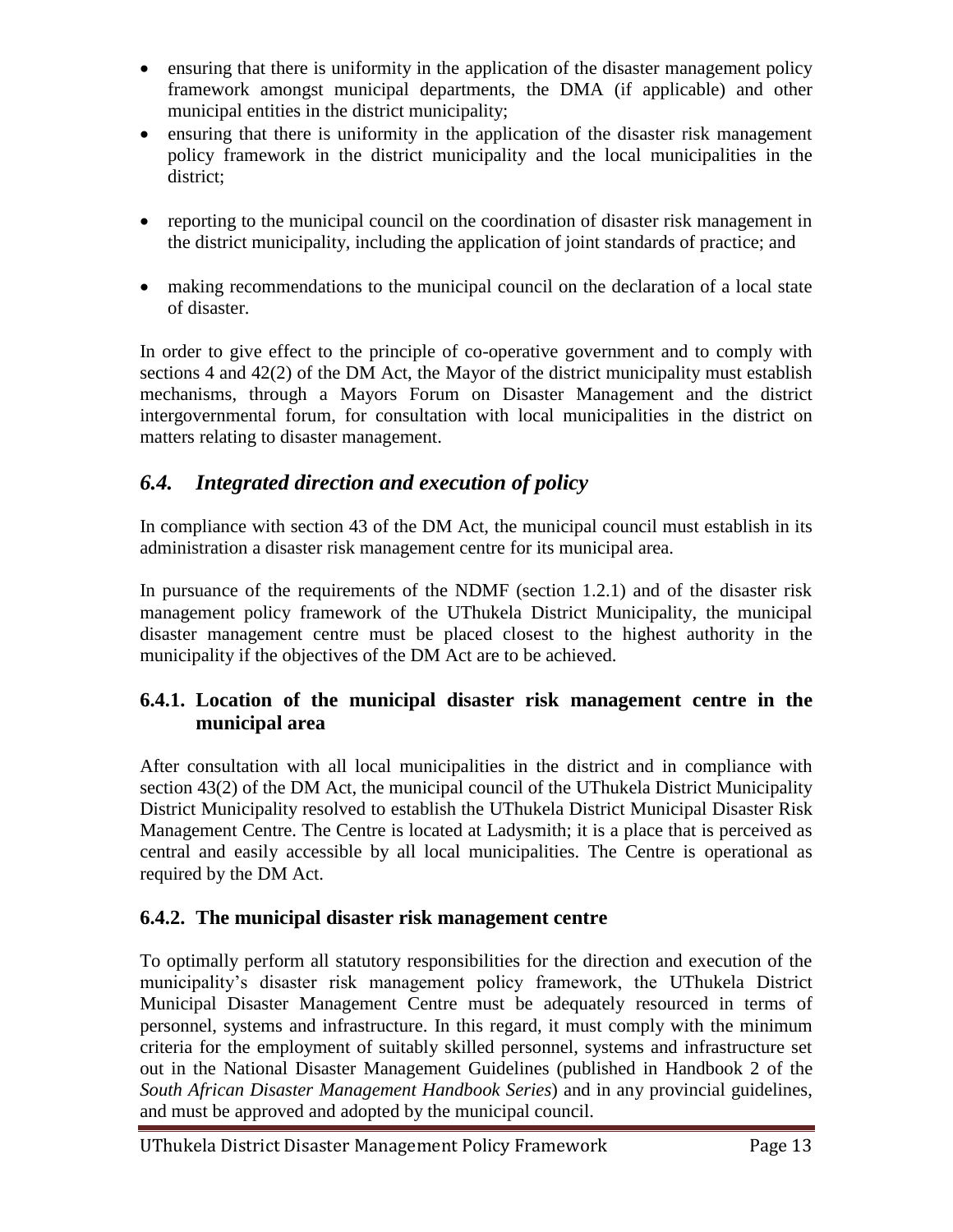#### **6.4.3. The head of the municipal disaster risk management centre**

In terms of section  $45(1)$  of the DM Act, the municipal council must appoint a suitably qualified person as head of the municipal disaster risk management centre. The appointment is subject to the applicable provisions of the Local Government: Municipal Systems Act No. 32 of 2000 (known as the Systems Act).

The head of the UThukela District Municipal Disaster Management Centre is responsible for the exercise by the centre of its powers and the performance of its duties. In this regard, the head takes all the decisions of the centre, except decisions taken by another person as a result of a delegation by the head of the centre. The head performs the functions of office in accordance with section 44 of the DM Act.

The head of the centre performs the functions of office:

- in accordance with the NDMF and the key responsibilities prescribed in the NDMF;
- in accordance with the disaster risk management policy framework of the Provincial Disaster Management Centre.
- in accordance with the disaster risk management policy framework of the UThukela District Municipality;
- subject to the municipal council's IDP and other directions of the council; and
- in accordance with the administrative instructions of the municipal manager.

#### **6.4.4. Delegation or assignment of the powers of the head of the centre**

The head of the centre may, in writing, delegate any of the powers or assign any of the duties entrusted to the municipal centre in terms of the DM Act to a member of staff of the municipal disaster risk management centre. The municipal manager must give effect to such delegation or assignment of powers. Such delegation is, however, subject to limitations or conditions that the head of the centre may impose. Such delegation or assignment does not divest the head of the municipal disaster risk management centre of the responsibility concerning the exercise of the delegated power or the performance of the assigned duty.

The head of the municipal disaster risk management centre may confirm, vary or revoke any decision taken in consequence of a delegation or assignment, but no such variation or revocation of a decision may detract from any rights that may have accrued as a result of such a decision

#### **6.4.5. Decentralized arrangements for the integrated execution of disaster risk management policy in the area of the district municipality**

The head of the centre must establish mechanisms to ensure integration and joint standards of practice in the execution of disaster risk management policy throughout the UThukela District Municipality.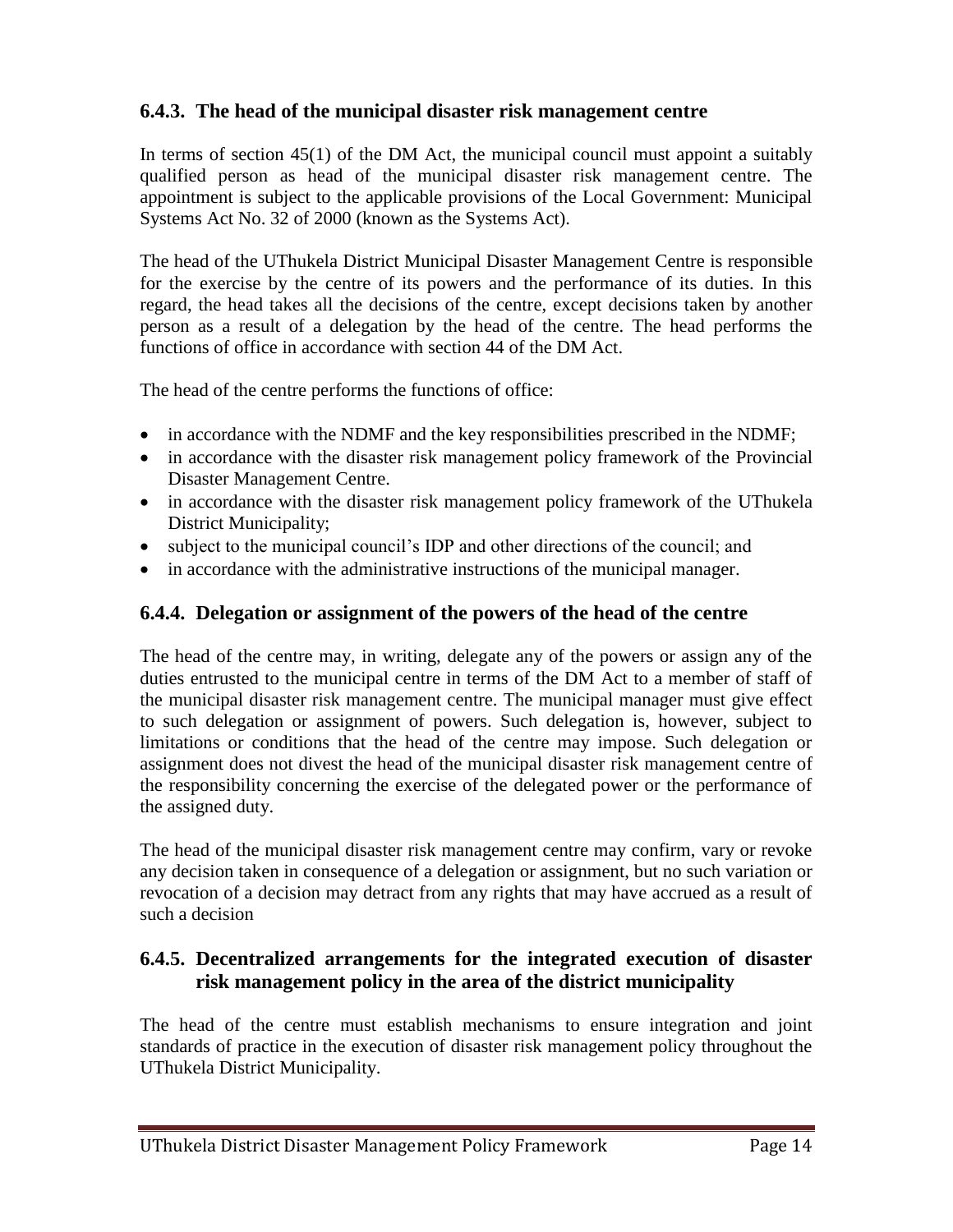#### *6.5. Integrated execution of disaster risk management policy across the area of the district municipality and local municipalities in the district*

The municipal council must, in consultation with all the local municipalities in the district, establish decentralised arrangements for disaster risk management. These arrangements must include the establishment of satellite centres in accordance with the pre-defined criteria.

The head of the municipal disaster risk management centre must establish mechanisms to ensure integration and joint standards of practice in the execution of disaster risk management policy across the local municipalities in the district.

#### *6.6. Integrated execution of policy in local municipalities in the district*

The municipal councils of local municipalities in the area of the UThukela District Municipality must ensure that adequate institutional arrangements are in place for the execution of their responsibilities as required by the DM Act (in terms of sections 50, 52 and 53) and the NDMF (in terms of sections 1.3.1.3 and 1.3.2.2).

Each local municipality must establish and maintain a structure for the coordination of disaster risk management in its municipality. The purpose is to provide a *technical* forum which will ensure integrated, coordinated and uniform disaster risk management planning and operations within the municipality and make provision for stakeholder participation.

The head of the municipal disaster risk management centre must, through a process of consultation with all local municipalities in the district, facilitate the development, adoption and implementation of uniform criteria for the following:

- The establishment of institutional arrangements and organisational mechanisms for the integrated execution of disaster risk management policy in all local municipalities in the district, including arrangements for the engagement of stakeholder participation, the inclusion of indigenous knowledge, and technical advice. Such arrangements must include the establishment of disaster risk management structures and mechanisms in municipal wards.
- The integration of disaster risk management planning and operations into municipal IDPs and other developmental programmes of all local municipalities in the district.

The criteria must be clearly defined, documented and. adopted as policy by the district and all local municipalities.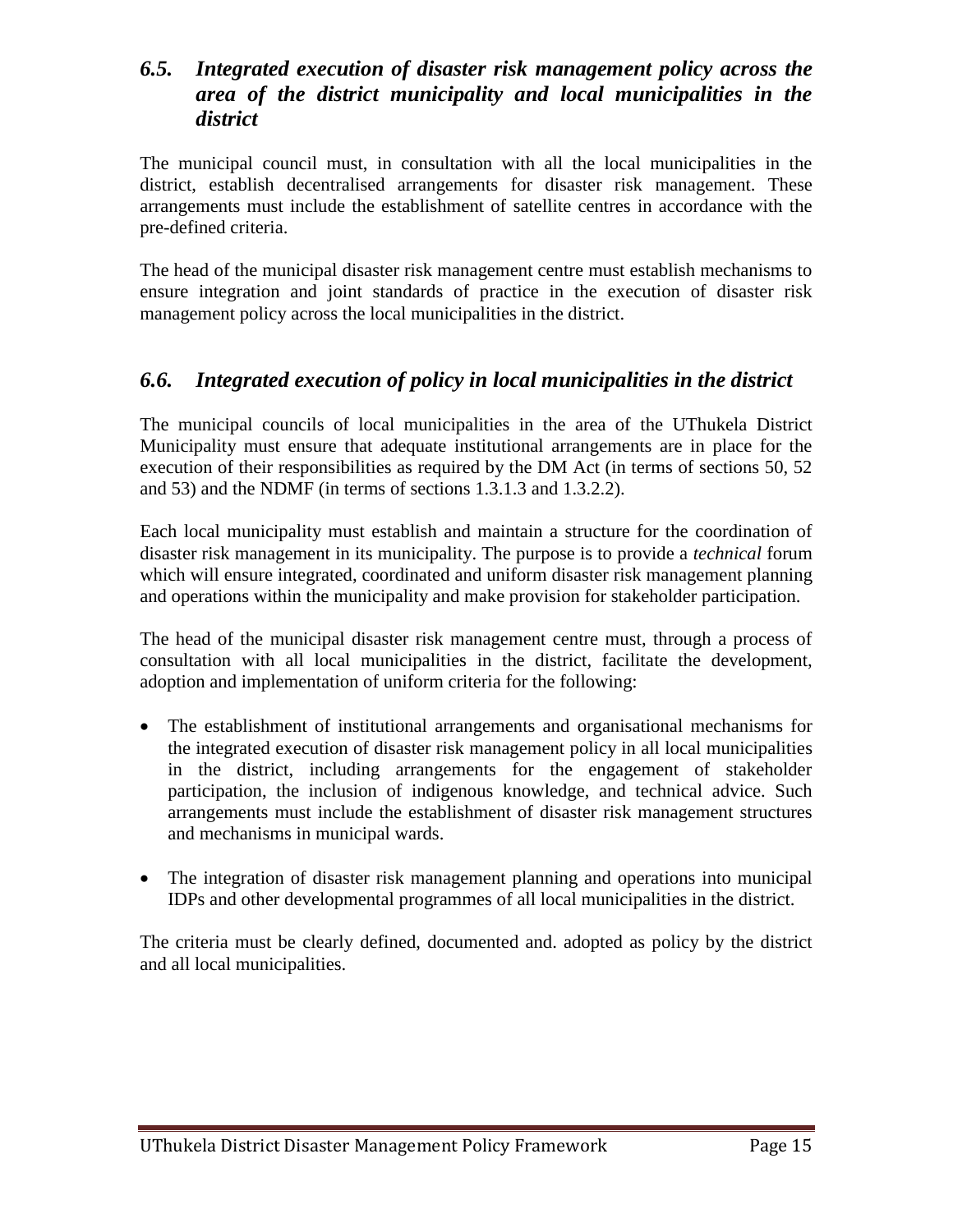## *6.7. Stakeholder participation and technical advice in the district municipality*

The head of the municipal disaster risk management centre must establish arrangements to enable stakeholder participation and the engagement of technical advice in disaster risk management planning and practice in the district municipality.

Such arrangements must include but need not be confined to:

- Establish a Municipal Disaster Management Advisory Forum (MDMAF). The MDMAF must be composed of representatives of all key disaster risk management stakeholders in the municipality, representatives of the local municipalities in the district, the head/s of neighbouring municipal disaster risk management centres, representative/s of the relevant provincial disaster risk management centre, technical experts, institutions of higher education, and the private sector. The forum must function in accordance with terms of reference that define the composition and scope of its operations.
- Establish technical task teams and task them with the development and implementation of disaster risk management plans based on the findings of disaster risk assessments. Plans to be developed by technical task teams must include hazardspecific contingency plans for known priority risks and plans for response and recovery operations, vulnerability reduction, specific priority risk reduction programmes and projects for high-risk groups, communities, areas and developments with multiple vulnerabilities, and any other relevant disaster risk management programmes and operations in the municipality. Technical task teams must develop their own terms of reference which define the minimum composition of the team, scope of operations, responsibilities, reporting, budgeting and time frames for each project.
- The management of all disaster risk management projects undertaken in the municipality must be methodologically and technologically compliant with the specifications approved and adopted by the NDMC.
- A programme for the recruitment, training and participation of volunteers in disaster risk management in the municipality should be developed, adopted and implemented.

#### *6.8. Co-operation with the national and provincial spheres, neighbouring municipalities and international role players*

The disaster risk management centre must establish mechanisms to ensure the application of the principles of co-operative governance and to forge links with all neighbouring municipalities for the purposes of integrating and coordinating disaster risk management initiatives, planning and operations, establishing joint standards of practice, and fostering co-operation with international role players in the field of disaster risk management.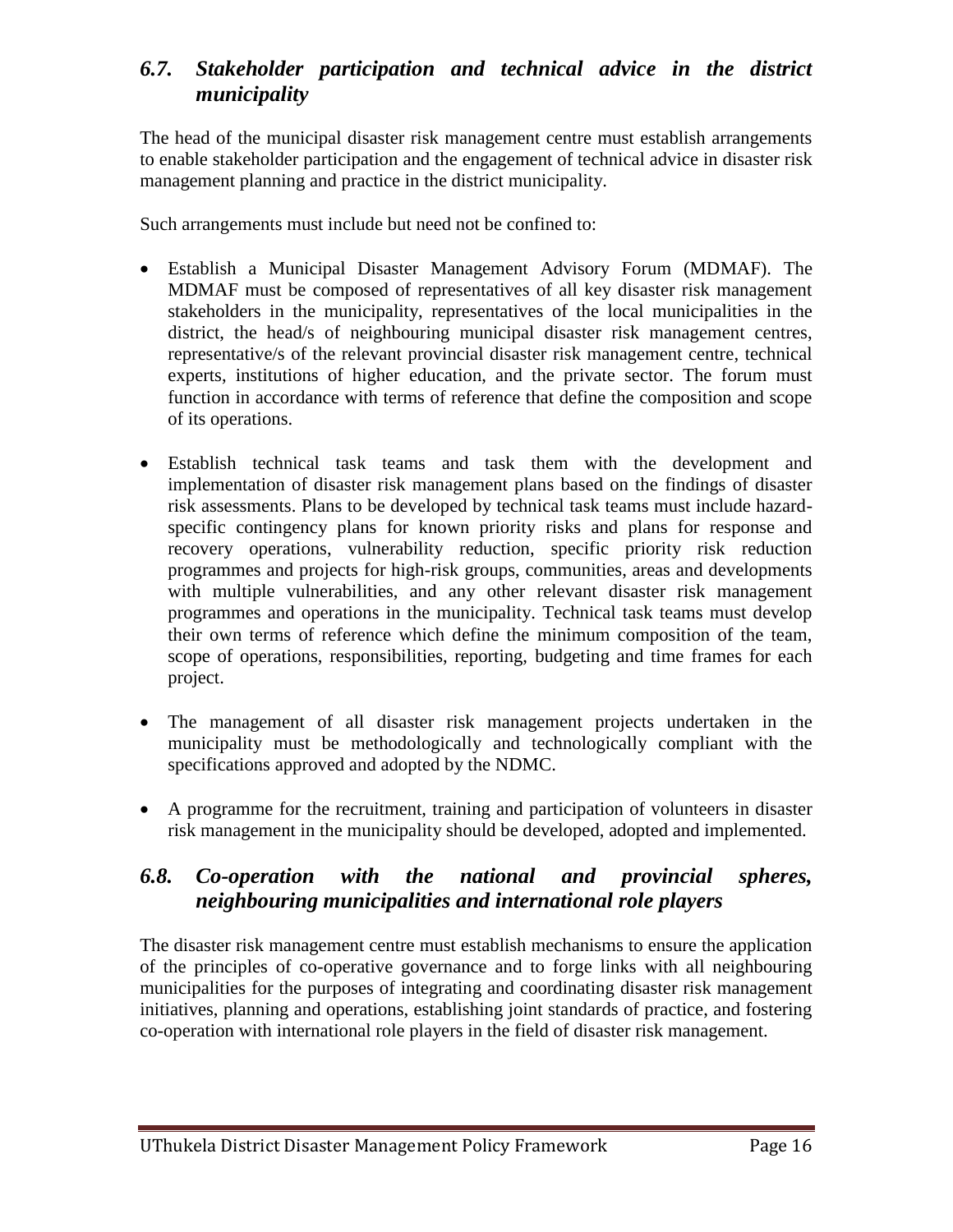#### **6.8.1. [Co-operative governance](file:///C:/Users/nqobizizwe.UTHUKELADM/AppData/Local/Microsoft/Windows/Temporary%20Internet%20Files/Content.Outlook/Documents/Disaster_Plan/AppData/Roaming/AppData/Local/Microsoft/Windows/AppData/Local/Temp/Application%20Data/Desktop/ECDRMF%20Version%203%20Final%20Version%20for%20public%20comment%20(as%20amended%2008%20June).doc#_Toc131562721#_Toc131562721)**

The disaster risk management centre must develop and maintain mechanisms to ensure that effect is given to the principle of co-operative governance. These mechanisms must include but need not be confined to:

- Strengthening capacity by facilitating and fostering partnerships between relevant existing structures, organisations and institutions and engaging skills and expertise within the district municipality, other municipalities, institutions of higher learning, the private sector, NGOs and communities.
- Developing and adopting minimum criteria for intergovernmental implementation protocols, mutual assistance agreements and memoranda of understanding. The criteria, including details relating to financial arrangements, reimbursements and liability, must be consistent with the national guideline (published in the *South African Disaster Risk Management Handbook Series*), which provides the legal framework.
- Concluding intergovernmental implementation protocols, mutual assistance agreements and memoranda of understanding with alliance partners.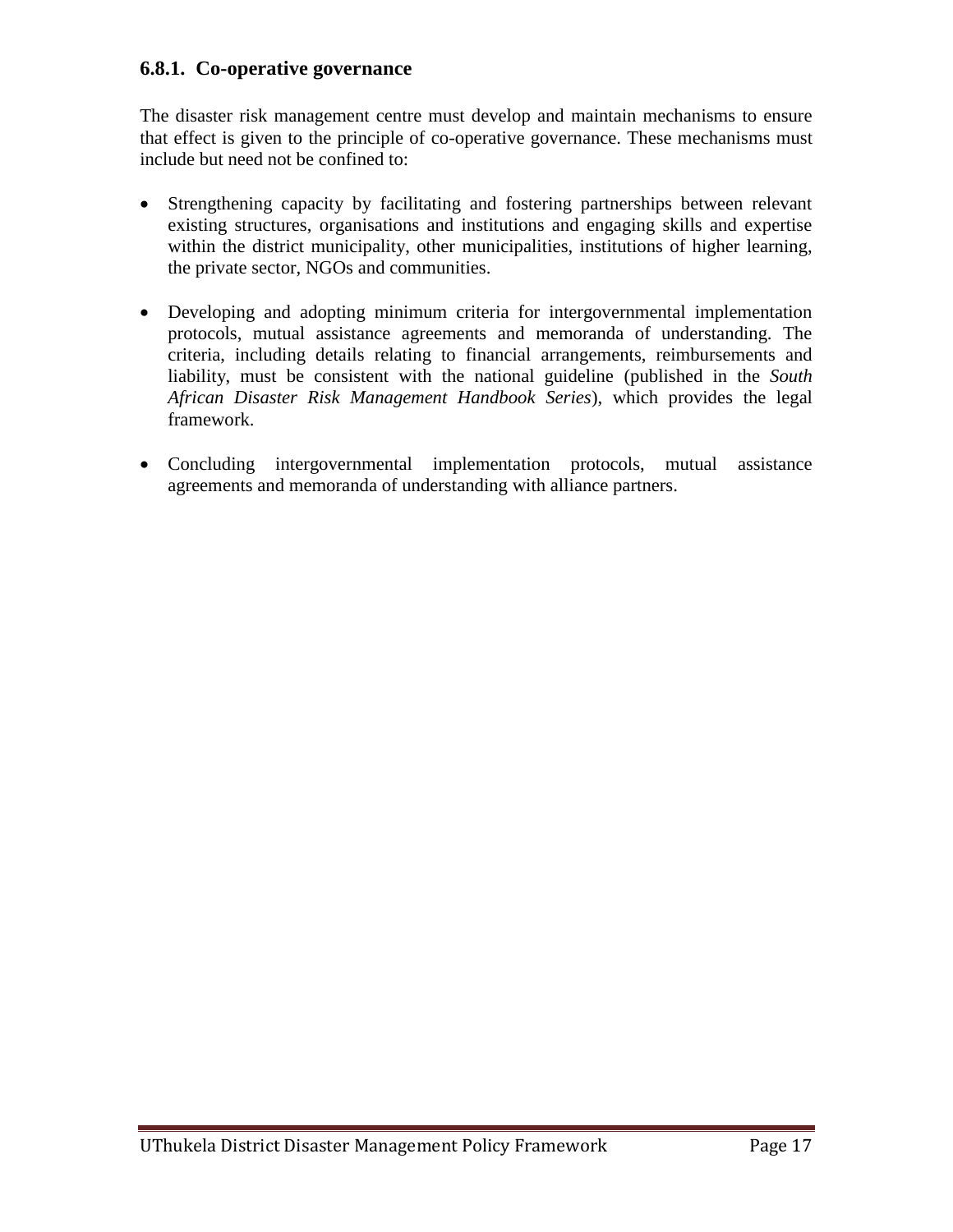**Figure 2: An overview of the arrangements for integrated institutional capacity for disaster risk management in the district municipality**

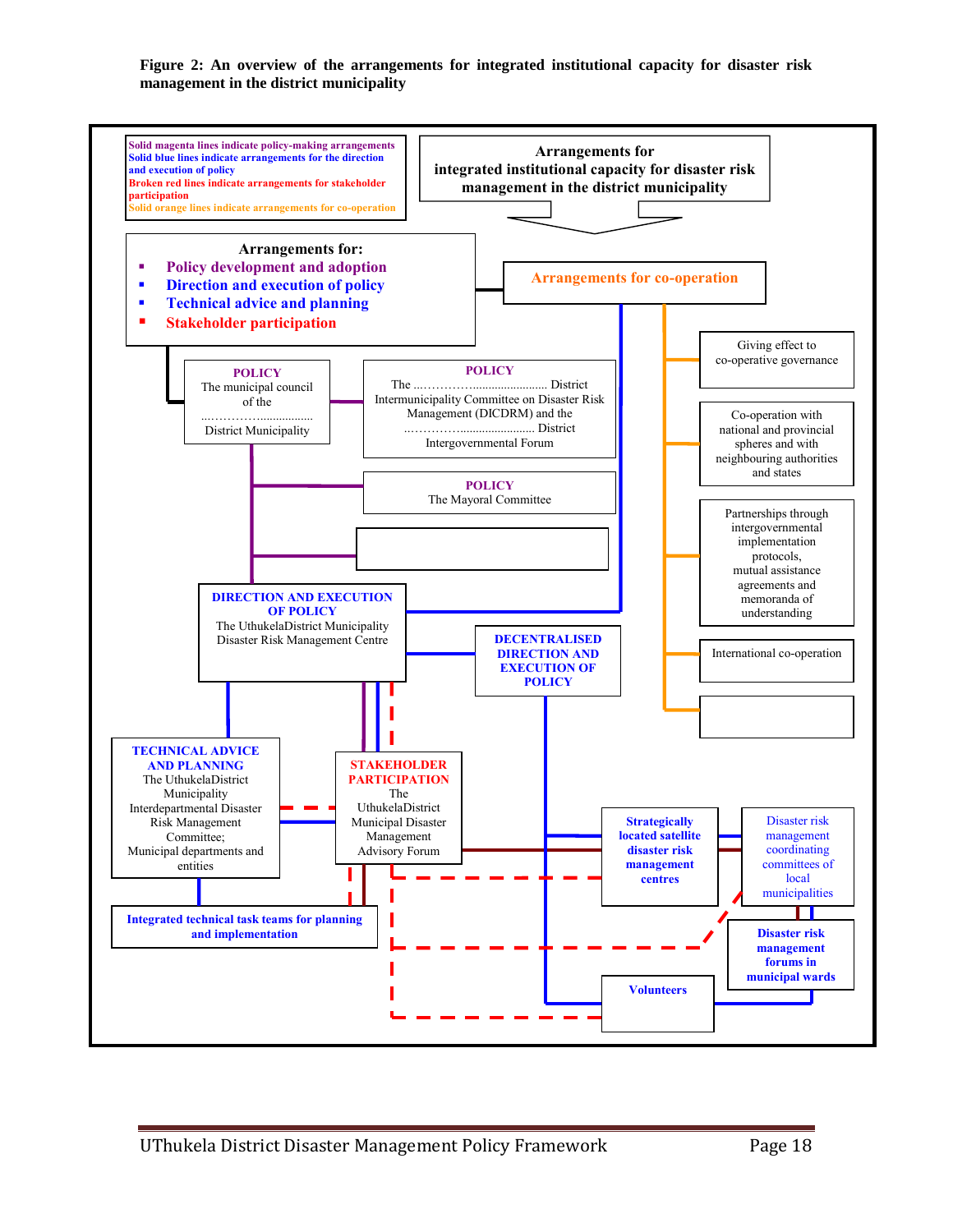# **7** KEY PERFORMANCE AREA **2:** DISASTER RISK ASSESSMENT

#### *7. Introduction*

The UThukela District Municipal Disaster Management Centre must conduct a comprehensive disaster risk assessment for the district municipality's area in accordance with national and provincial requirements. The disaster risk management centre must also implement mechanisms for the ongoing monitoring of disaster risk in the municipal area and risks prevailing in neighbouring jurisdictions that may pose a risk to the district municipality's area.

The disaster risk assessment must inform disaster risk management planning and the development and application of disaster risk reduction policies in the district municipality's area. It must also be used to guide priority setting for risk reduction programmes undertaken by national and provincial organs of state, municipal departments, municipal entities and other role players in the municipal council's jurisdiction.

The disaster risk management centre must ensure that the methodology used in all disaster risk assessments undertaken in the municipal area is consistent with predetermined specifications based on national and provincial.

The specifications for conducting the disaster risk assessment must include the criteria for, but need not be confined to, the following components:

- assessing disaster risk;
- generating a Municipal Indicative Disaster Risk Profile (MIDRP) for the district municipality;
- risk and hazard mapping; and
- the implementation of mechanisms by the UThukela Municipal Disaster Management Centre to ensure:
	- the interfacing of disaster risk assessment findings with disaster risk management planning;
	- the assignment of responsibilities for the monitoring, updating and disseminating of disaster risk information; and
	- the development and implementation of mechanisms to ensure quality control in the conduct of disaster risk assessments and the application of assessment findings.

The UThukela District Municipal Disaster Risk Management Centre must ensure that all departments, the DMA (if applicable) and other municipal entities with responsibilities for disaster risk management in both the district municipality and the local municipalities in the district conduct systematic disaster risk assessments prior to the implementation of any risk reduction programmes.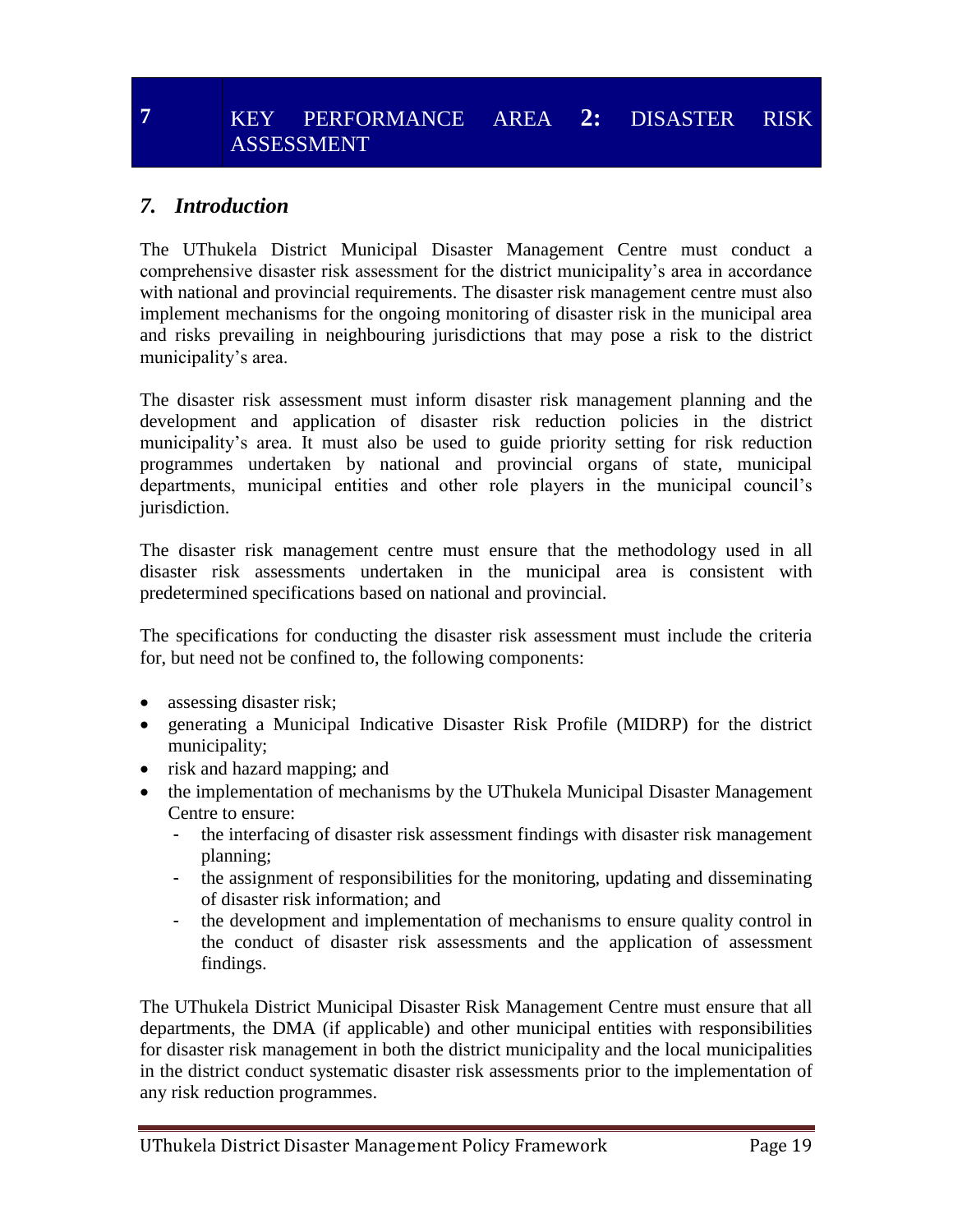The centre must ensure that disaster risk assessments are an integral component of the planning phase of all developments of municipal significance and of any significant initiatives that affect the natural environment in the municipal area. It is also the centre's responsibility to ensure that disaster risk assessments are undertaken when indicators suggest changing patterns of risk that could increase the risk of significant disaster impacts in the municipal area.

### *7.1. Technical advisory committees*

A technical advisory committee (TAC) must be appointed by the municipal disaster risk management centre prior to commissioning any disaster risk assessments for the district municipality. The purpose of the TAC is to provide scientific and technical advice, to monitor the progress of disaster risk assessment projects and to assist with the validation and/or interpretation of the findings.

In addition, any municipal department, the DMA (if applicable) and/or municipal entity in the district municipality or a department and/or municipal entity in any of the district's local municipalities intending to commission a disaster risk assessment for its functional area may appoint a TAC to provide scientific and technical advice, to monitor the progress of the disaster risk assessment project and to assist with the validation and/or interpretation of the findings.

A TAC must function in accordance with predetermined terms of reference, which must be documented and submitted to the UThukela District Municipal Disaster Management Centre for approval before being formally adopted by the TAC.

The relevant departments, DMA (if applicable) and municipal entities in the district municipality as well as those in the local municipalities in the district must, in consultation with the municipal disaster risk management centre, determine the intervals at which disaster risk assessments for their functional areas should be reviewed.

All proposed disaster risk assessments planned by departments and municipal entities in the district municipality and in local municipalities in the district must be submitted to the UThukela District Municipal Disaster Management Centre. These proposed assessments must also be sent to the Provincial Disaster Management Centre (KZN) and the NDMC for technical review and approval before being commissioned.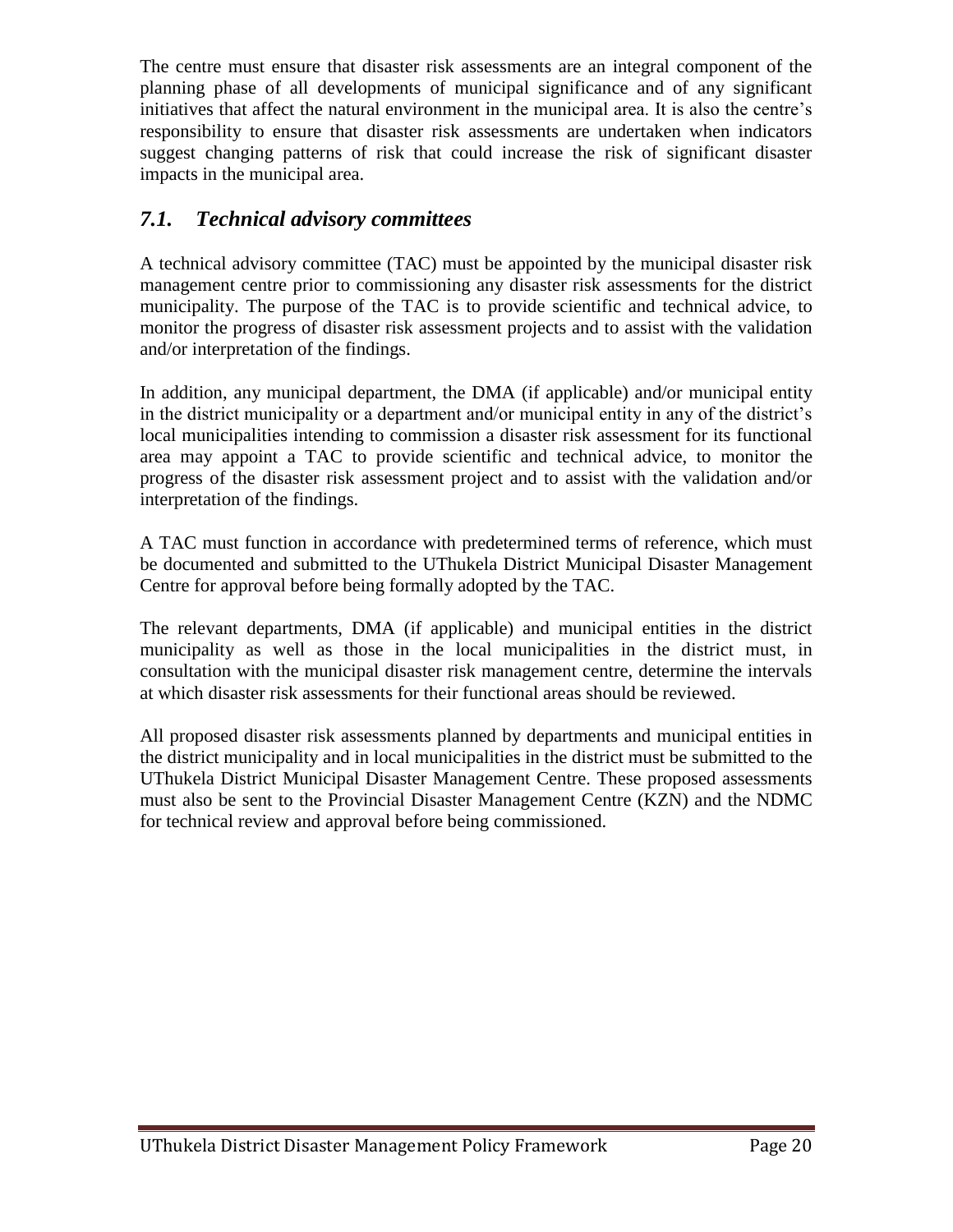#### *7.2. Disaster risk assessment reports*

Reports of all disaster risk assessments conducted by municipal departments, the DMA (if applicable) and other entities in the district municipality and those in local municipalities in the district must be submitted to the UThukela District Municipal Disaster Management Centre. The centre must send copies of these to the Provincial Disaster Management Centre (KZN) and the NDMC for technical validation of findings by the national and provincial TACs before any plans, projects, programmes, initiatives, and risk and hazard maps based on the assessment findings are initiated.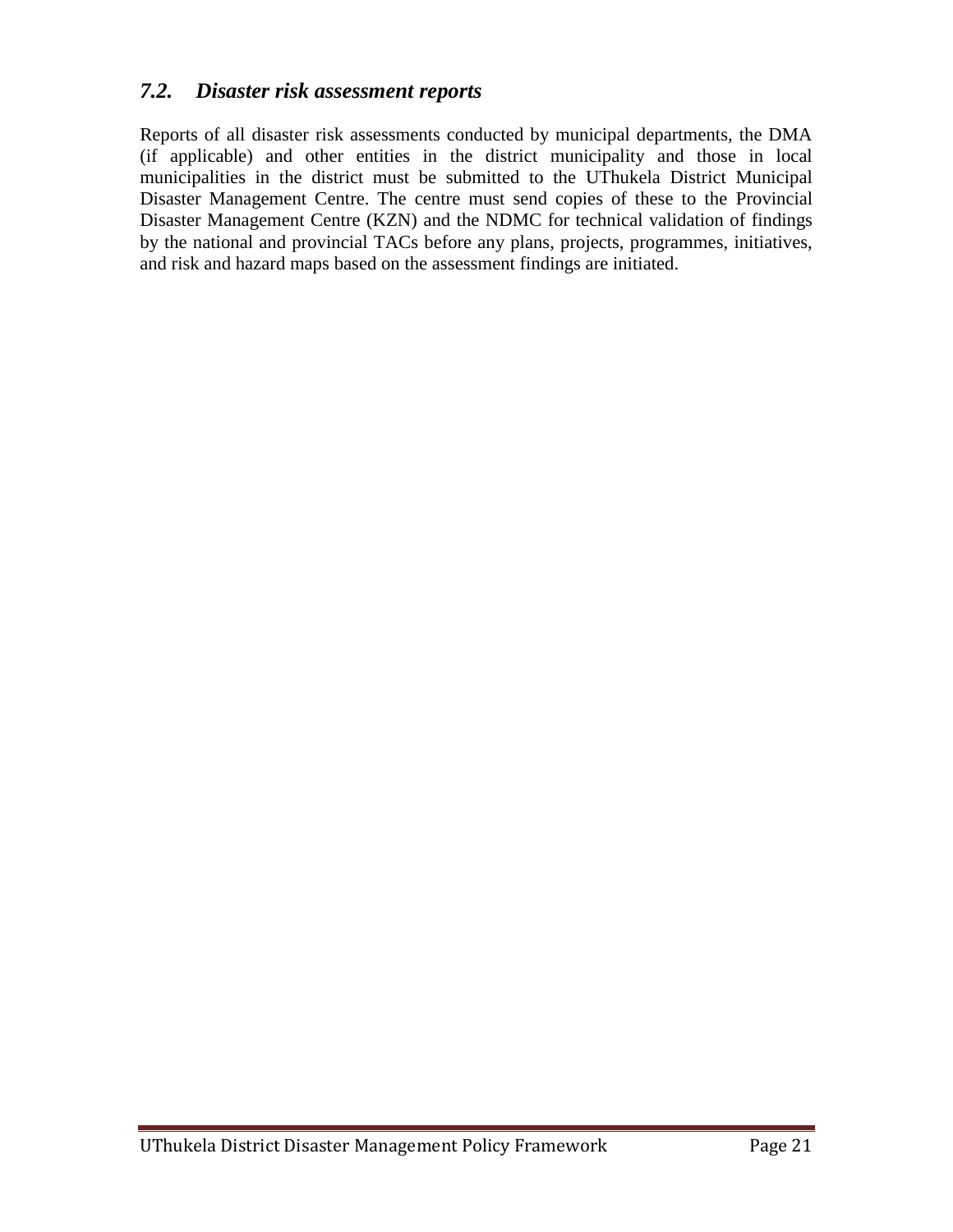# **8** KEY PERFORMANCE AREA **3:** DISASTER RISK REDUCTION

The core principles of disaster risk reduction are intrinsic to the disaster management policy of the UThukela District Municipality.

Building a resilient people, environment and infrastructure in the district municipality is the combined responsibility of all stakeholders with disaster risk management responsibilities in the district municipality. The development and implementation of disaster risk management plans and programmes that focus on integrating disaster risk reduction into ongoing developmental programmes and initiatives is a strategic priority for all municipal departments, the DMA (if applicable) and other entities in both the UThukela District Municipality and the local municipalities in its area.

#### *8.1. The disaster risk management policy framework and disaster risk management plans*

The disaster risk management policy framework and disaster risk management plans are the strategic mechanisms through which the core principles of disaster risk reduction are integrated and coordinated across the departments within the district municipality; across the departments within local municipalities and between the district municipality; the local municipalities and any other entities operating in the area of the district municipality.

This disaster risk management policy framework is also the guiding and coordinating policy instrument for ensuring a uniform approach to disaster risk management by all role players and stakeholders, including parastatals, non-governmental organisations, the private sector, institutions of higher learning and communities.

The disaster risk management centre of the UThukela District Municipality is responsible for facilitating the development, adoption and implementation of the disaster risk management policy framework and plans in its area in consultation with relevant role players and stakeholders and for their regular review and updating.

The disaster risk management plans of the UThukela District Municipality and of the local municipalities are core components of municipal IDPs.

Figure 3 reflects the relationship between disaster risk management frameworks and disaster risk management plans *across* departments within district and local municipalities and *between* district and local municipalities. It also provides an illustration of the various components of disaster risk management plans for a district municipality, namely: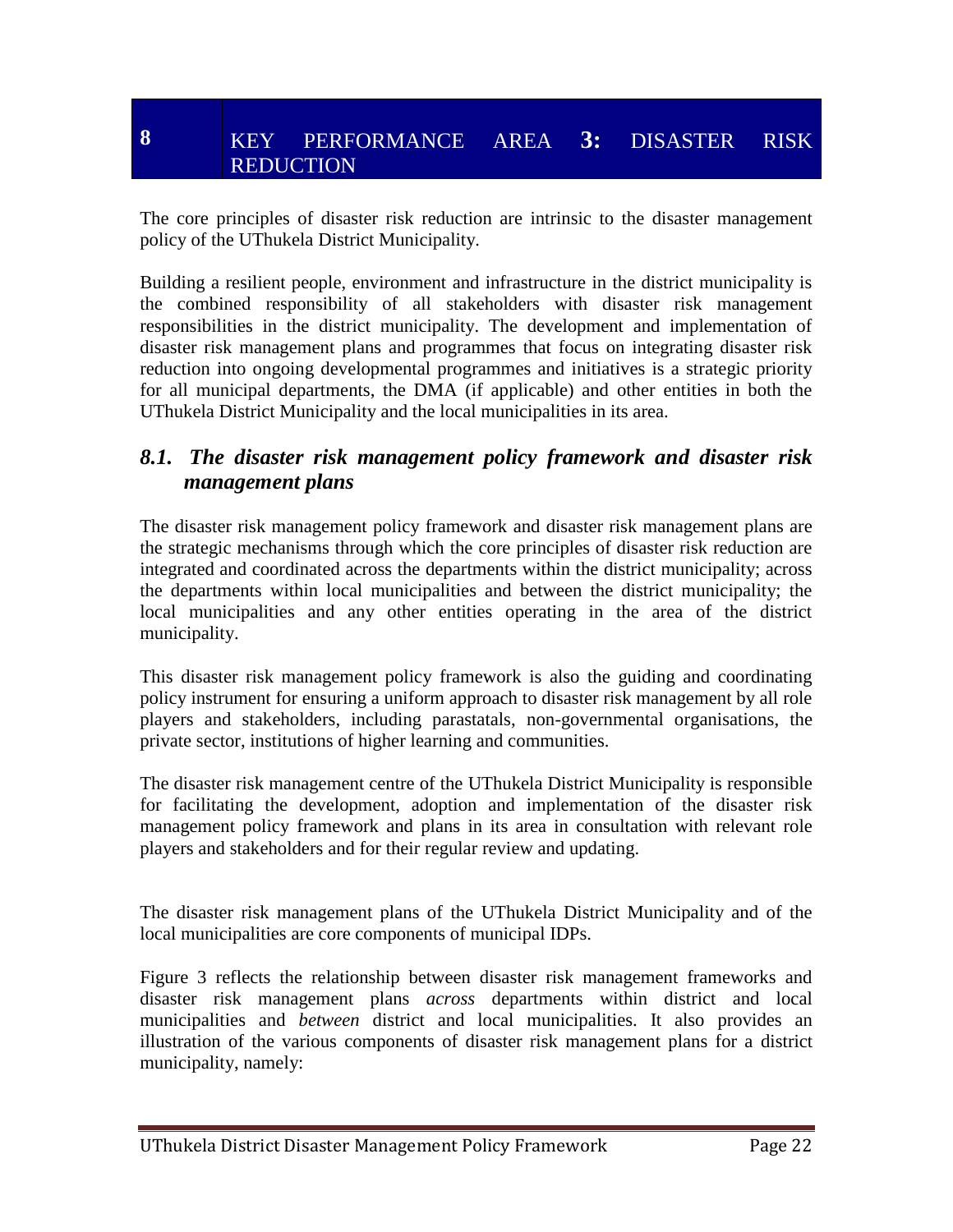- response and recovery planning components;
- strategic developmental planning component for vulnerability reduction (common vulnerabilities); and
- specific risk reduction planning components.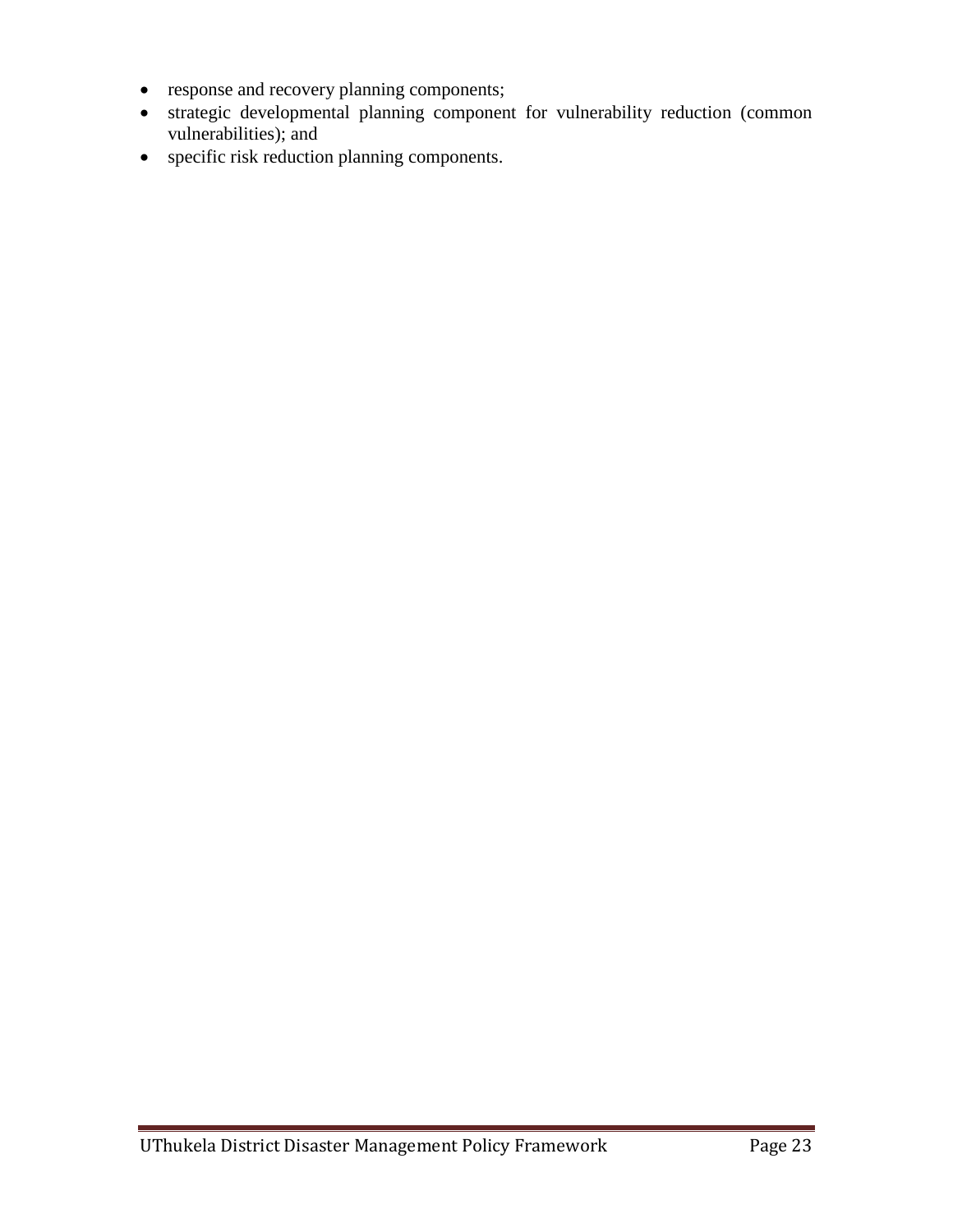**Figure 3: The municipal disaster risk management policy framework and disaster risk management plans across departments and between the district and local spheres**

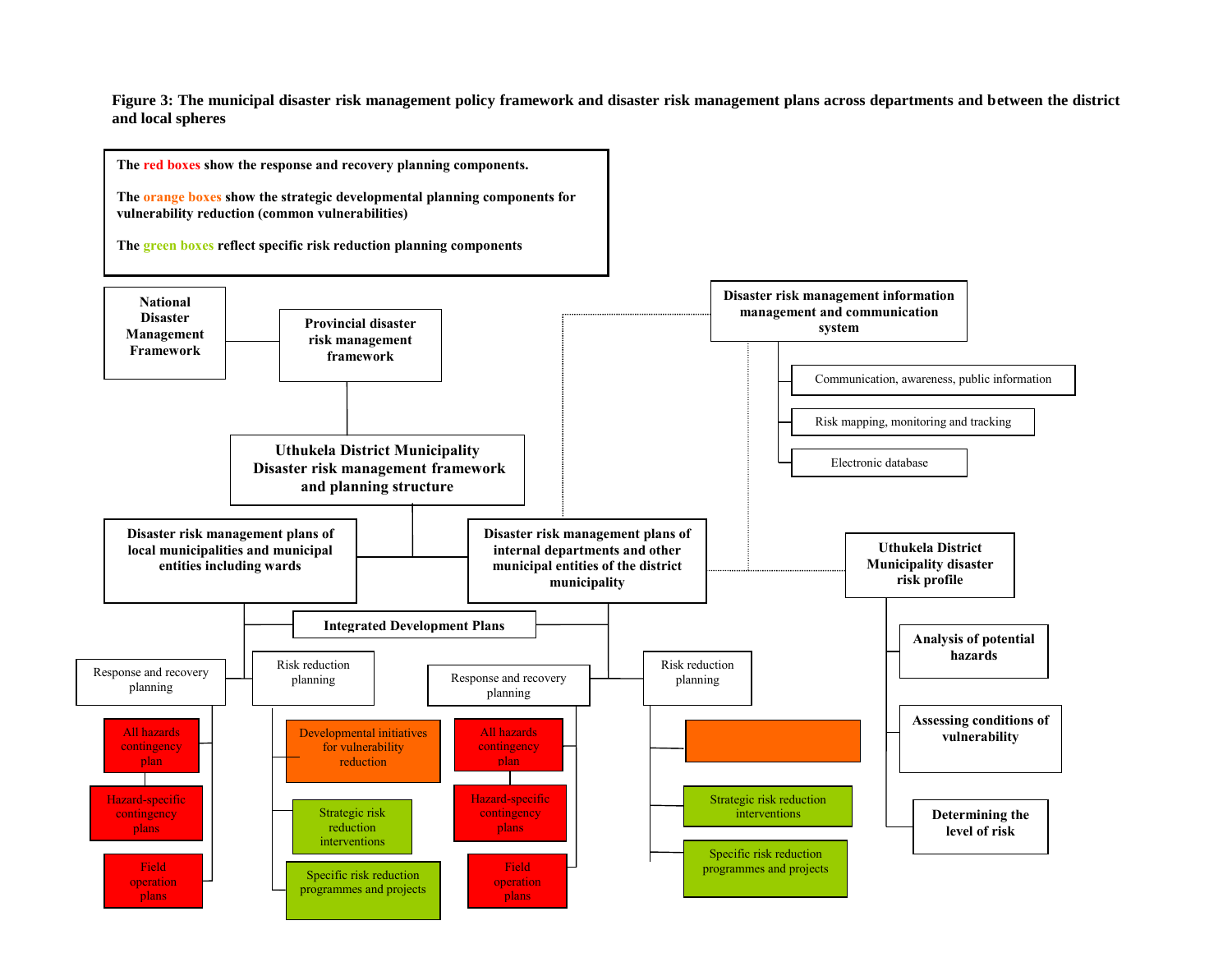#### *8.2. Disaster risk management plans*

The UThukela District Municipal Disaster Risk Management Centre must develop and implement a framework for disaster risk management planning.

This framework must be consistent with the national disaster risk management planning framework to ensure the adoption of a uniform methodology to achieve integrated, holistic and coordinated planning. The planning framework must set out the minimum requirements for the composition and scope of the municipality's disaster risk management plans and must be developed in accordance with the three levels of Disaster Risk Management Plans prescribed in the NDMF for municipalities (section 3.1.1.2) and in Handbook 2 of the *South African Disaster Risk Management Handbook Series*.

Each department, the DMA (if applicable) and each municipal entity in the district municipality, as well as municipal departments and municipal entities in the local municipalities in the district with disaster risk management responsibilities, must develop and submit disaster risk management plans to the UThukela Municipal Disaster Management Centre, NDMC through PDMC (KZN) and the Provincial Disaster Management Centre (KZN).

The disaster management centre must identify primary and support agencies and must assign responsibilities to the identified agencies for the development and implementation of each priority disaster risk management plan, programme and project in the area of the UThukela District Municipality.

The disaster risk management centre must prescribe deadlines for the submission of disaster risk management plans by departments, the DMA (if applicable) and municipal entities in the district municipality and in the local municipalities in the district.

# *8.3. Review of the disaster risk management policy framework and disaster risk management plans*

The disaster risk management policy framework and the disaster risk management plans of the district municipality must be reviewed at least every two years as evidenced in annual reports to the NDMC and the Provincial Disaster Management Centre (KZN).

In addition, the district municipality disaster risk management policy framework and the disaster risk management plan must be reviewed following any significant event and/or disaster.

#### *8.4. Monitoring the effectiveness of disaster risk reduction initiatives*

The UThukela District Municipal Disaster Management Centre must facilitate the development and implementation of mechanisms and methodologies to monitor the effectiveness of disaster risk reduction initiatives. Documented evidence of risk reduction programmes and projects must be consolidated by the municipal disaster risk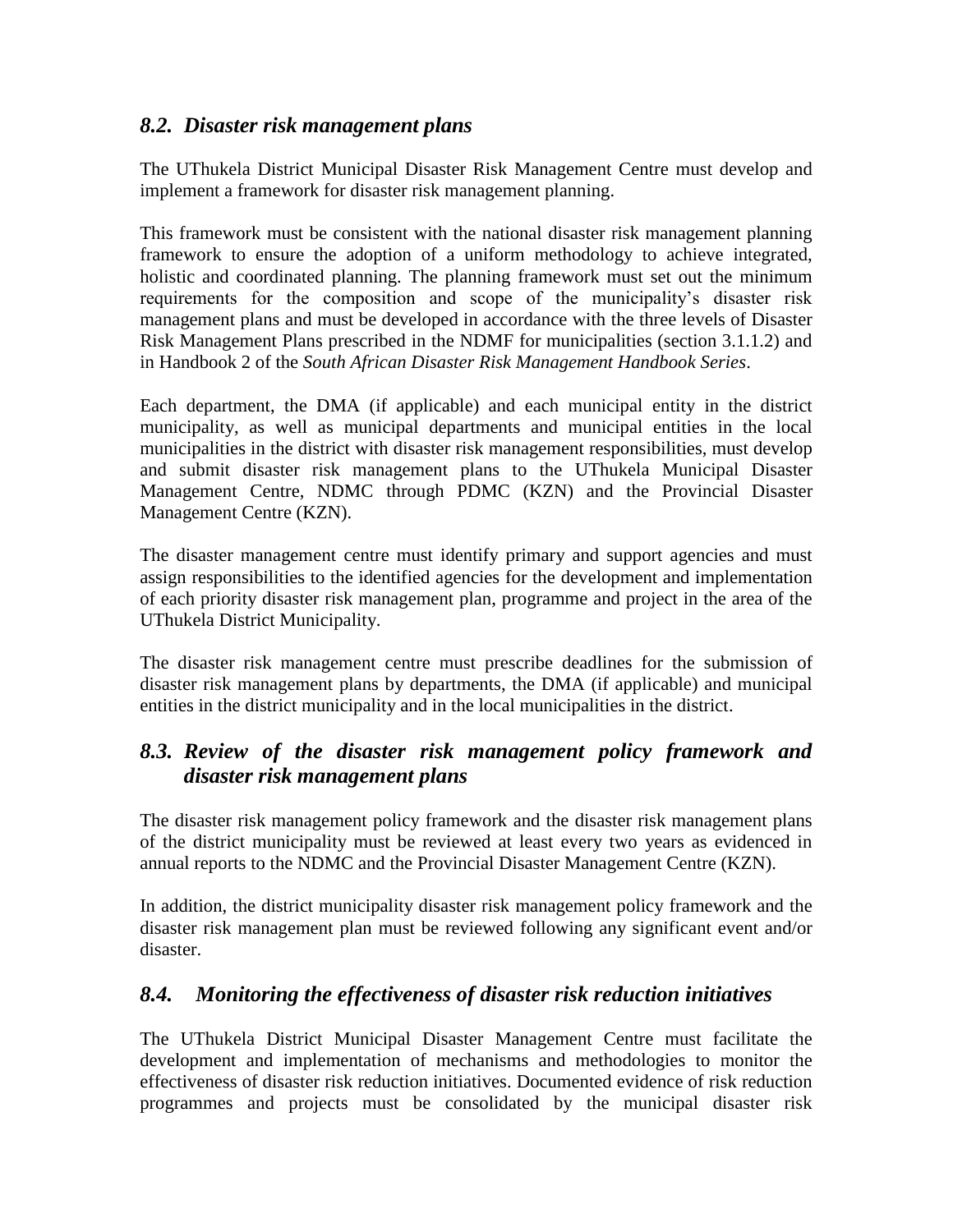management centre and must be included in annual reports to the NDMC and the provincial disaster risk management centre concerned, as specified by the DM Act. This information must be disseminated through the municipality disaster risk management website.

# *8.5. Integrating disaster risk reduction plans into other developmental plans*

The UThukela District Municipal Disaster Management Centre must ensure that response and recovery plans and disaster risk reduction plans, programmes and projects are incorporated into IDPs, spatial development frameworks, environmental management plans and other strategic developmental plans and initiatives in the UThukela District Municipality and in the local municipalities in the district.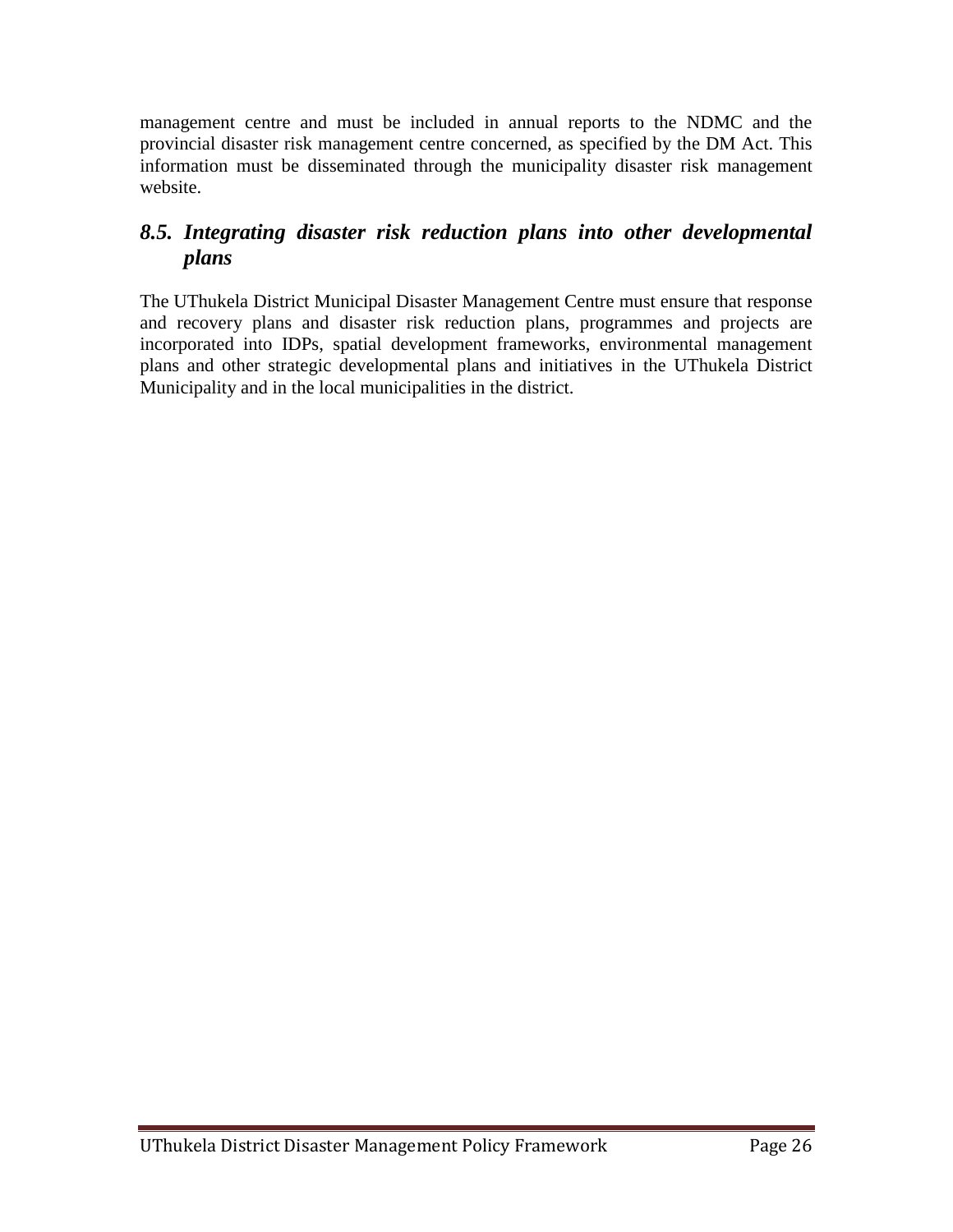# **9. Dissemination of early warnings**

The UThukela Municipal Disaster Management Centre must ensure the technical identification and monitoring of prevailing hazards and must prepare and issue hazard warnings of significance in the district municipality's area. The disaster risk management centre must develop and implement communication mechanisms and strategies to ensure that such warnings are disseminated immediately in order to reach at-risk communities, areas and developments as speedily as possible.

The disaster risk management centre must identify and establish strategic inter-sectoral, multidisciplinary and multi-agency communication mechanisms and must ensure that such communication mechanisms are accessible to at-risk communities and areas in the district municipality's area.

The disaster risk management centre must facilitate the development of a disaster risk management communication plan for the district municipality, which must be documented, adopted and implemented by the municipality.

#### *9.1. Disaster impact assessments*

The UThukela District Municipal Disaster Management Centre must establish mechanisms for the application of disaster impact assessments using uniform methodologies. This must be done in accordance with the national guideline (published in the *South African Disaster Risk Management Handbook Series)*. The purposes of such an assessment are to:

- ensure the provision of immediate and appropriate response and relief measures;
- facilitate the classification of events as disasters and the declaration of states of disaster;
- facilitate the prioritisation and implementation of appropriate rehabilitation and reconstruction measures by municipal departments, the DMA (if applicable) and other municipal entities in the district municipality and in the local municipalities; and
- cost disasters and significant events.

The mechanisms for conducting disaster impact assessments in the district municipality must be documented and included in disaster risk management plans.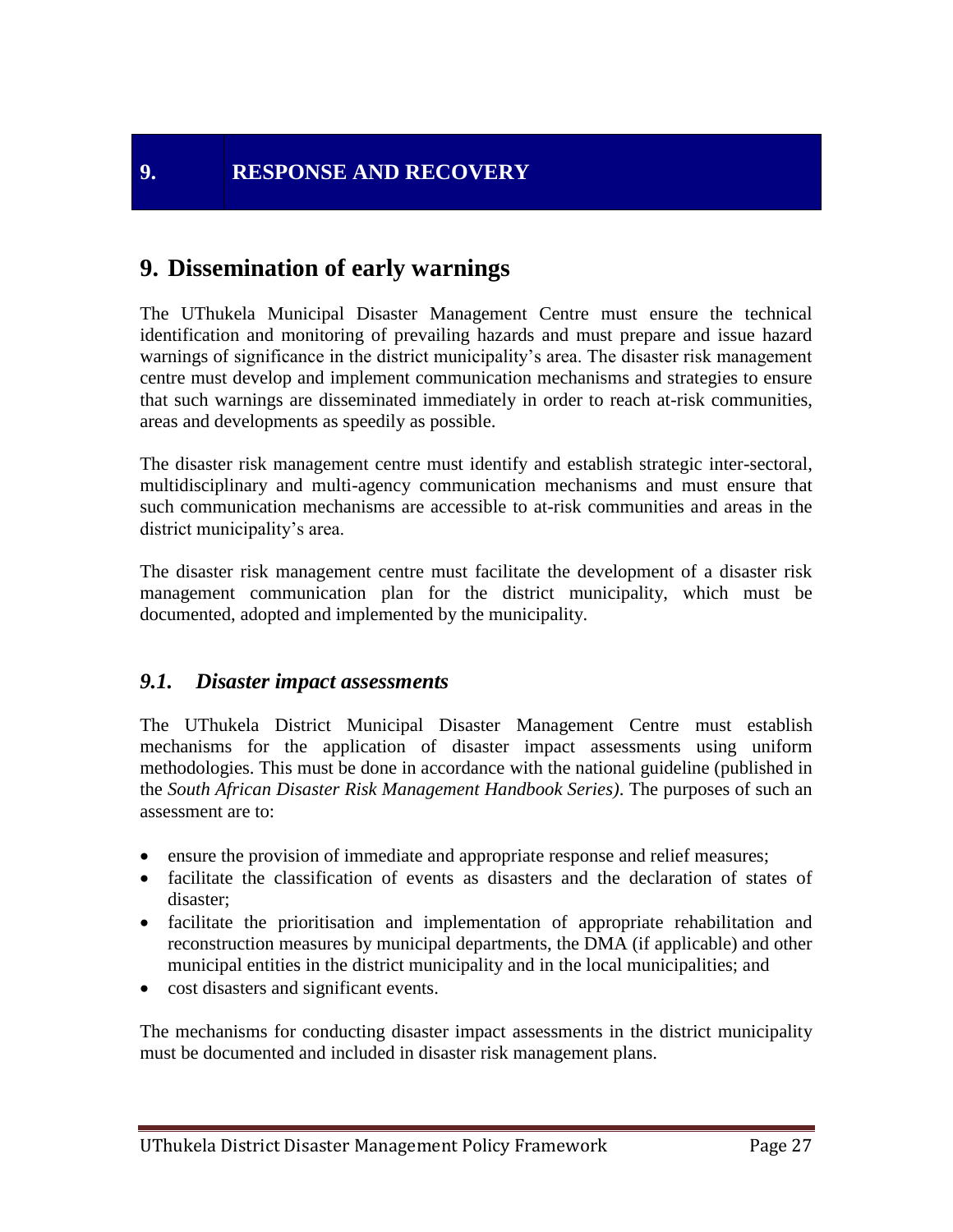# *9.2. Classification of disasters and declaration of states of disaster*

The head of the UThukela Municipal Disaster Risk Management Centre is responsible for the strategic coordination and management of responses to non-security related disasters and states of disaster classified as local disasters which occur or are threatening to occur. The head must make recommendations to the council on whether a local state of disaster should be declared in terms of sections 23 and 55 of the DM Act.

The disaster risk management centre must establish the mechanisms for the rapid and effective classification and declaration of disasters in accordance with national guidelines and templates (described in the *South African Disaster Risk Management Handbook Series)* and in provincial guidelines.

#### *9.3. Disaster reviews and reporting*

The UThukela District Municipal Disaster Risk Management Centre must develop and monitor the implementation of mechanisms for conducting routine disaster reviews and for reporting on disaster reviews undertaken.

Reviews and research reports of significant events, trends and disasters occurring in the district municipality must be routinely submitted to the municipal disaster risk management centre, the relevant provincial disaster risk management centre and the NDMC. They must also be disseminated to stakeholders.

Reviews must be conducted in accordance with the review programme developed by the NDMC in terms of section 4.2.3 of the NDMF.

#### *9.4. Integrated response and recovery operations*

Through the mechanism of the MDMAF, the UThukela District Municipal Disaster Management Centre must identify and assign primary responsibility to relevant organs of state for contingency planning for each known priority hazard. Supporting agencies must be identified and assigned responsibilities.

Primary and support agencies assigned for each priority hazard must be clustered into a technical task team and the organs of state assigned with primary responsibility must facilitate the development by the technical task team of a contingency plan for the relevant known priority hazards. The primary agency must ensure that such plans are reviewed and updated annually as well as following significant events and disasters that have occurred.

The disaster risk management centre must identify agencies with responsibilities for the various operational activities associated with disaster response and recovery. It must also identify lead agencies and assign primary responsibility to lead agencies to facilitate the development of Field Operations Plans (FOPs) for each operational activity. In addition, it must identify and allocate responsibilities to support agencies.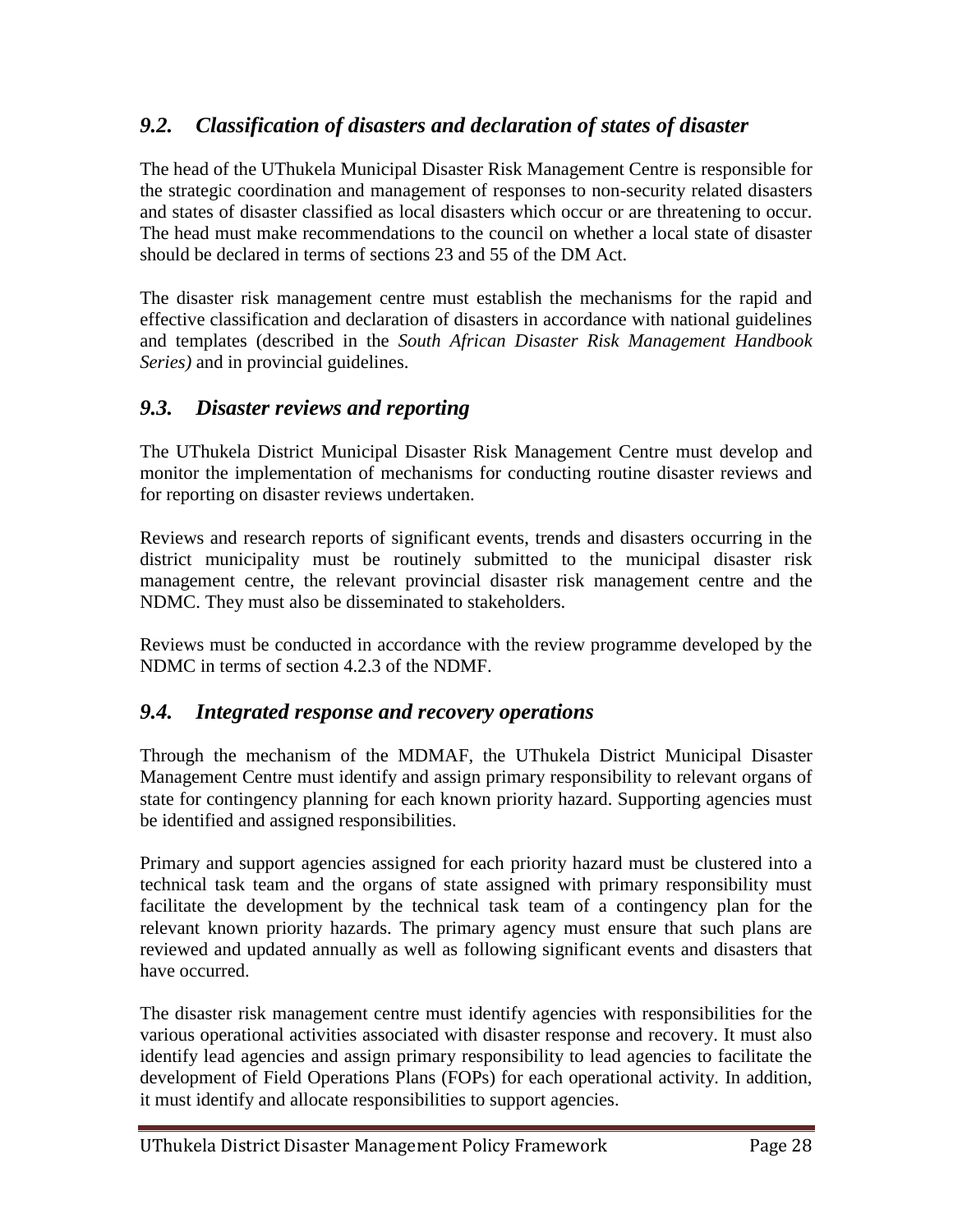Primary and support agencies assigned for each operational activity must be clustered into a technical task team and the agency assigned with primary responsibility must facilitate the development by the technical task team of the relevant FOP. The disaster risk management centre must ensure that such FOPs are reviewed and updated at the same time as contingency plans are reviewed and updated.

All response and recovery stakeholders must develop standard operating protocols for their functional areas and must ensure that all operational personnel understand and are well versed in the procedures.

The disaster risk management centre must ensure the development and implementation of plans which are consistent with national regulations developed by the NDMC in terms of section 4.3.2 of the NDMF so as to standardise and regulate the practice and management of multi-agency response and recovery operations in the district municipality's area.

The disaster risk management centre must monitor the implementation of, and compliance with, such regulations and directives by conducting multi-agency response debriefings after each significant event or disaster.

# *9.5. Relief measures*

The UThukela District Municipal Disaster Management Centre must ensure the development and implementation of policy for the management of relief operations in the district municipality's area. This policy must be consistent with national regulations and directives. In the absent of the Disaster Management damage assessment form must be use.

The disaster risk management centre must monitor the implementation of, and compliance with, such policy, regulations and directives through debriefings and reviews after each significant event or disaster.

# *9.6. Integrated reconstruction and rehabilitation measures*

The UThukela District Municipal Disaster Management Centre must establish multidisciplinary technical task teams for post-disaster rehabilitation and reconstruction projects. It must also identify a lead agency and assign primary responsibility to the lead agency for the management of each project using nationally adopted project management methodologies. Such methodologies must include mechanisms for the monitoring and submission of regular progress reports to the municipal disaster risk management centre.

Lead agencies assigned with responsibilities for the development and implementation of post-disaster rehabilitation and reconstruction projects must ensure that all projects and programmes undertaken maintain a developmental focus. The UthukelaDistrict Municipal Disaster Management Centre is responsible for establishing mechanisms to monitor progress with such projects and programmes.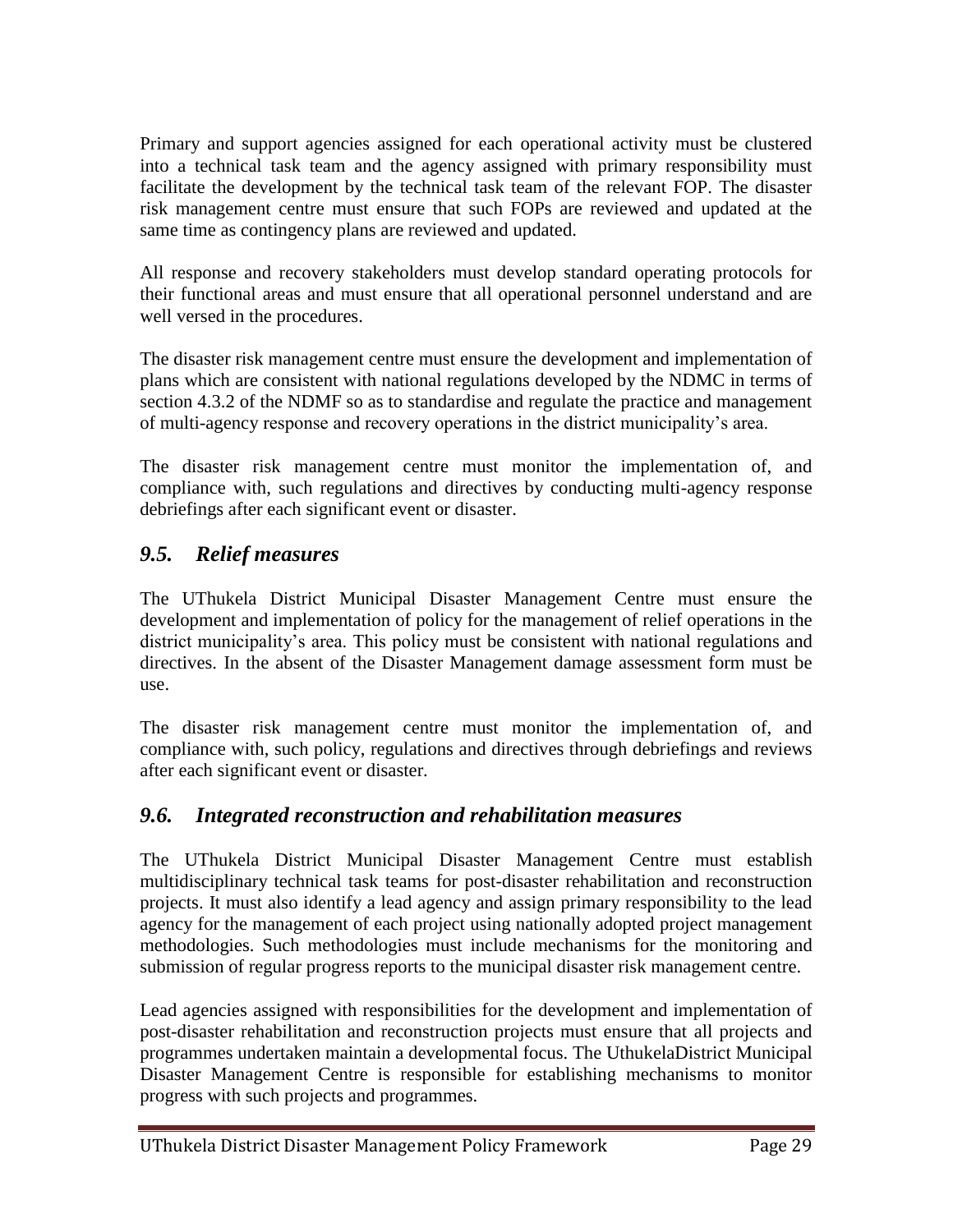# **5. ENABLER 1 : INFORMATION MANAGEMENT AND COMMUNICATION**

#### *9.7. Introduction*

The UThukela District Municipal Disaster Management Centre must design, develop and implement a comprehensive information management system (IMS) and an integrated emergency communication network (ECN), which enables communication links with all disaster risk management role players and complies with national requirements.

#### *9.8. Data requirements*

The UThukela District Municipal Disaster Management Centre must define the district municipality's data requirements and must identify data sources.

The disaster risk management centre must develop and implement methodologies for the collection and capturing of data, which are consistent with national requirements.

The disaster risk management centre must define and assign responsibilities to departments, the DMA (if applicable) and/or municipal entities for the custody of data relevant to their functional areas. The centre must also identify and enter into agreements with other relevant custodians of data to ensure availability, quality, reliability and currency of data.

#### *9.9. Requirements of the information management system and emergency communication network*

The district municipality's IMS and ECN must be designed to support:

- integrated institutional capacity;
- disaster risk assessments:
- disaster risk reduction plans, programmes and projects;
- response and recovery operations;
- knowledge management (Education, training, public awareness and research); and
- funding mechanisms and financial controls.

Figure 4 provides an overview of an integrated IMS and ECN.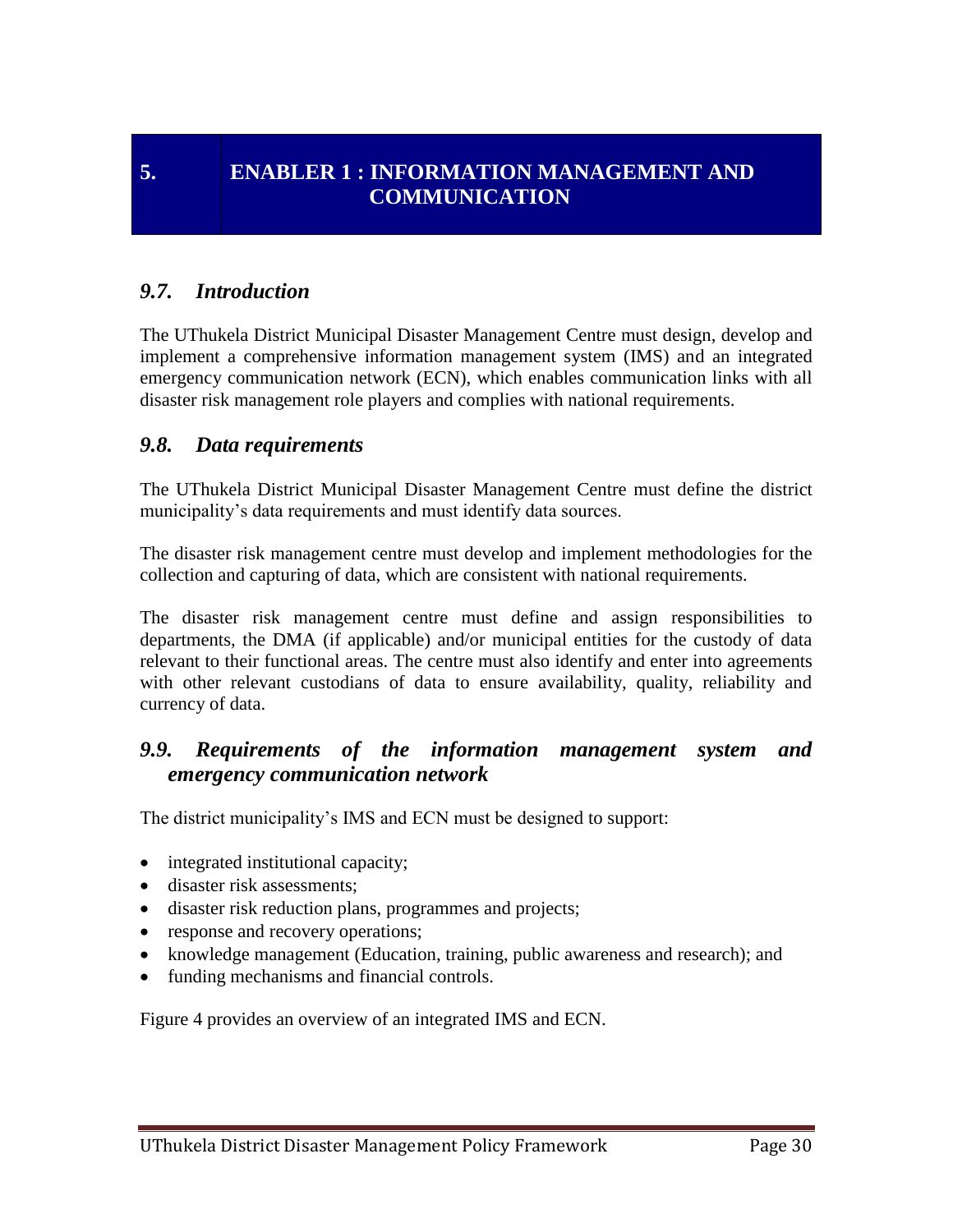

Figure 4: Model of an integrated information management and emergency communication network for disaster risk management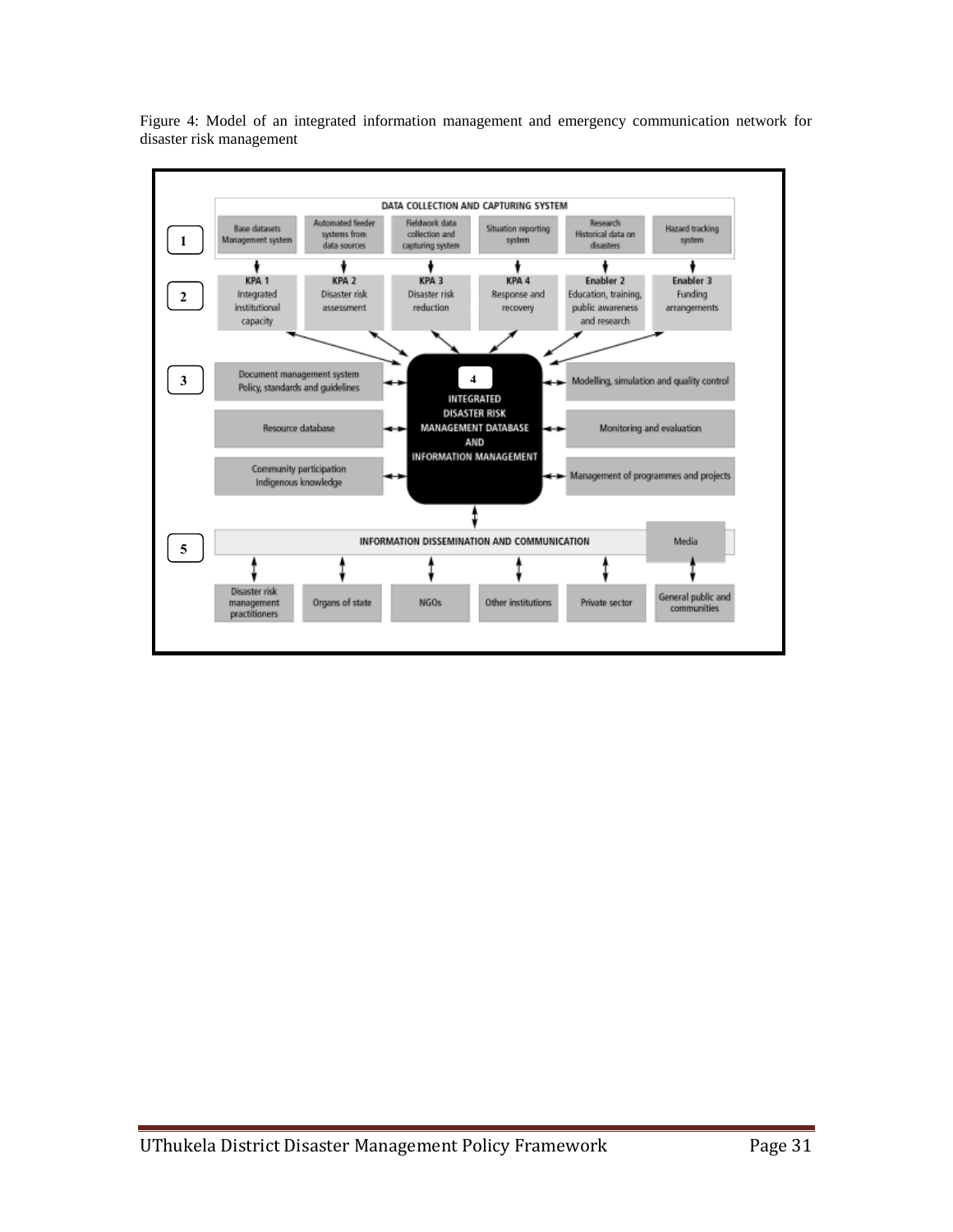#### *9.10. Introduction*

Comprehensive mechanisms for education, training, public awareness and research (knowledge management), supported by scientific research, must be developed and implemented to promote a culture of risk avoidance among stakeholders and role players.

#### *9.11. Analysis of disaster risk management education, training and research needs and resources in the district municipality*

The UThukela District Municipal Disaster Management Centre must conduct a scientific analysis of knowledge management needs and resources in the district municipality to serve as the basis for the development of a disaster risk management education and training framework for the municipality and to inform the development and implementation of appropriate knowledge management programmes.

#### *9.12. An education and training framework for disaster risk management in the district municipality*

The UThukela District Municipal Disaster Management Centre must develop and implement an education and training framework for disaster risk management.

The framework must be based on an analysis of the resources and needs of the district municipality.

#### *9.13. Disaster risk management education and training programmes*

The UThukela District Municipal Disaster Management Centre must promote, support and monitor the implementation of education and training programmes for disaster risk management in the district municipality, in accordance with the national education and training framework.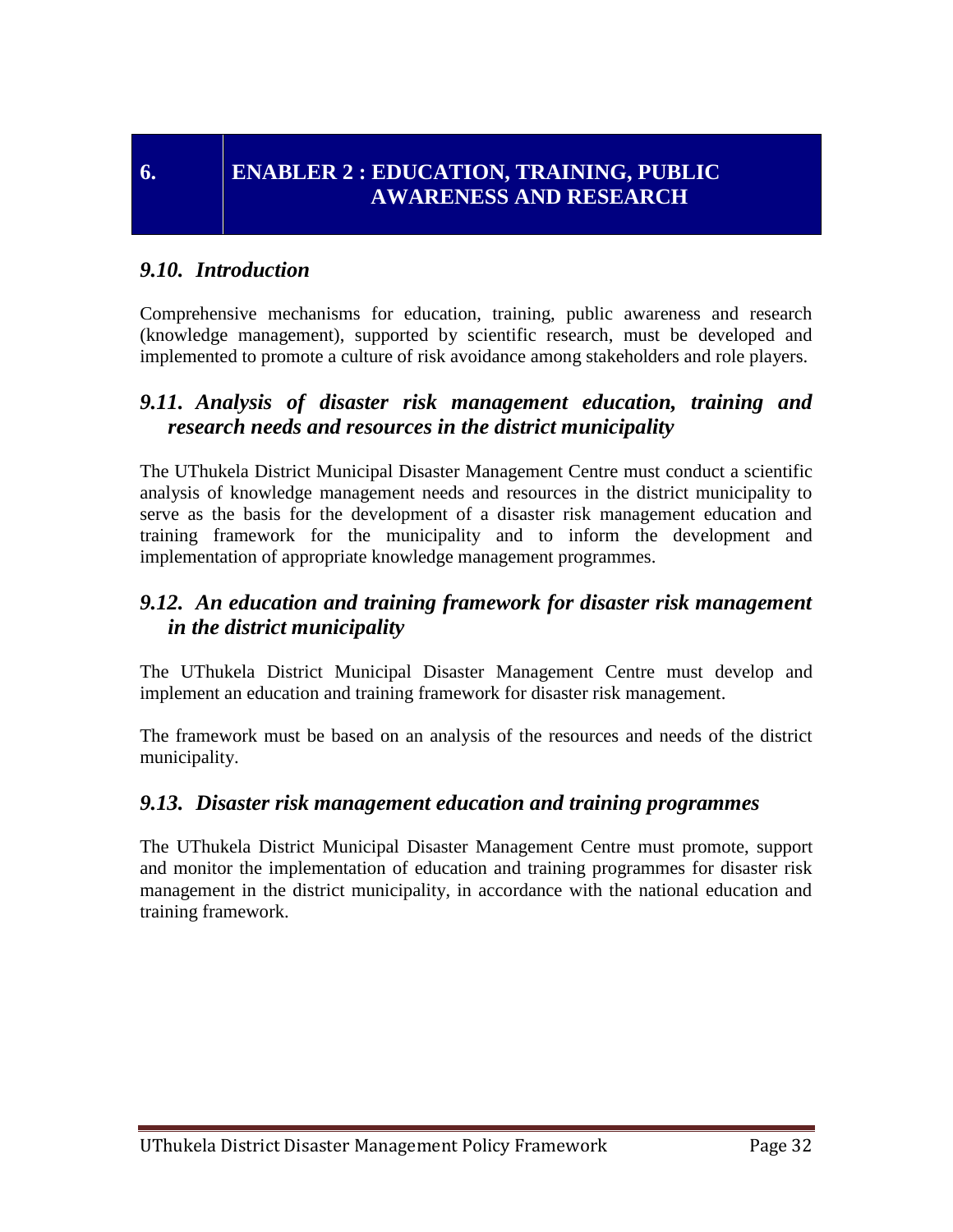### *9.14. An integrated public awareness strategy*

The UThukela Municipal Disaster Management Centre must develop and implement an integrated public awareness strategy for the municipality which is aligned with the national strategy and which:

- focuses on disaster risk reduction;
- promotes awareness of disaster risk management in schools and in communities;
- establishes good media relationships and ensures balanced media reporting on hazards, disasters and disaster risk management issues;
- promotes the inclusion of disaster risk reduction on strategic agendas of all role players and stakeholders;
- is developed and implemented through a process of consultation and the involvement of communities, non-governmental organisations and the private sector;
- promotes the participation of volunteers in the implementation of the programme.

#### *9.15. Research programmes and information and advisory services*

The UThukela District Municipal Disaster Management Centre must establish a strategic research agenda for the district municipality and must promote the participation of research institutions in municipal disaster risk management research programmes.

The disaster risk management centre must ensure the correlation between scientific research and municipal disaster risk management policy and that research contributes to the development of technology.

The centre must establish mechanisms to enable ongoing national, regional and international information exchange and networking.

The centre must ensure that all stakeholders have access to the research database and to a comprehensive disaster risk management advisory service.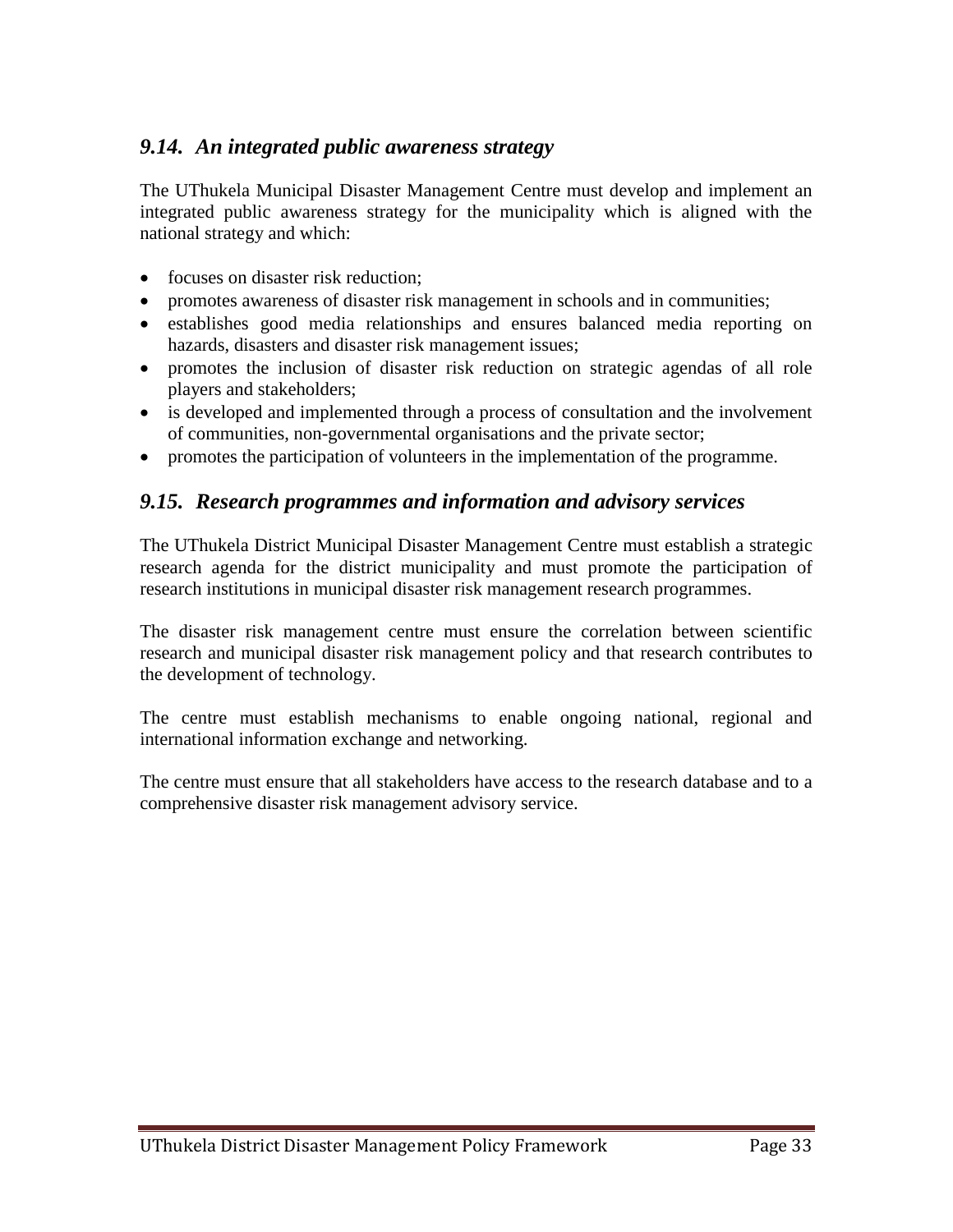## **7. ENABLER 3 : FUNDING ARRANGEMENTS FOR DISASTER RISK MANAGEMENT**

The UThukela Municipal Disaster Management Centre must determine funding arrangements for disaster risk management in the district municipality's area. These arrangements must include, but need not be confined to, funding for:

- institutional arrangements for disaster risk management;
- disaster risk assessments;
- disaster risk reduction planning and implementation;
- disaster response and recovery; and
- education, training, public awareness and research for disaster risk management stakeholders.

The funding arrangements for disaster risk management in the district municipality must be approved and adopted by the municipal council, align with IDP and must be reviewed annually.

**Annexure A: Key performance indicators (KPIs) for measuring performance in the direction and execution of disaster risk management policy and legislation in the Uthukela District Municipality**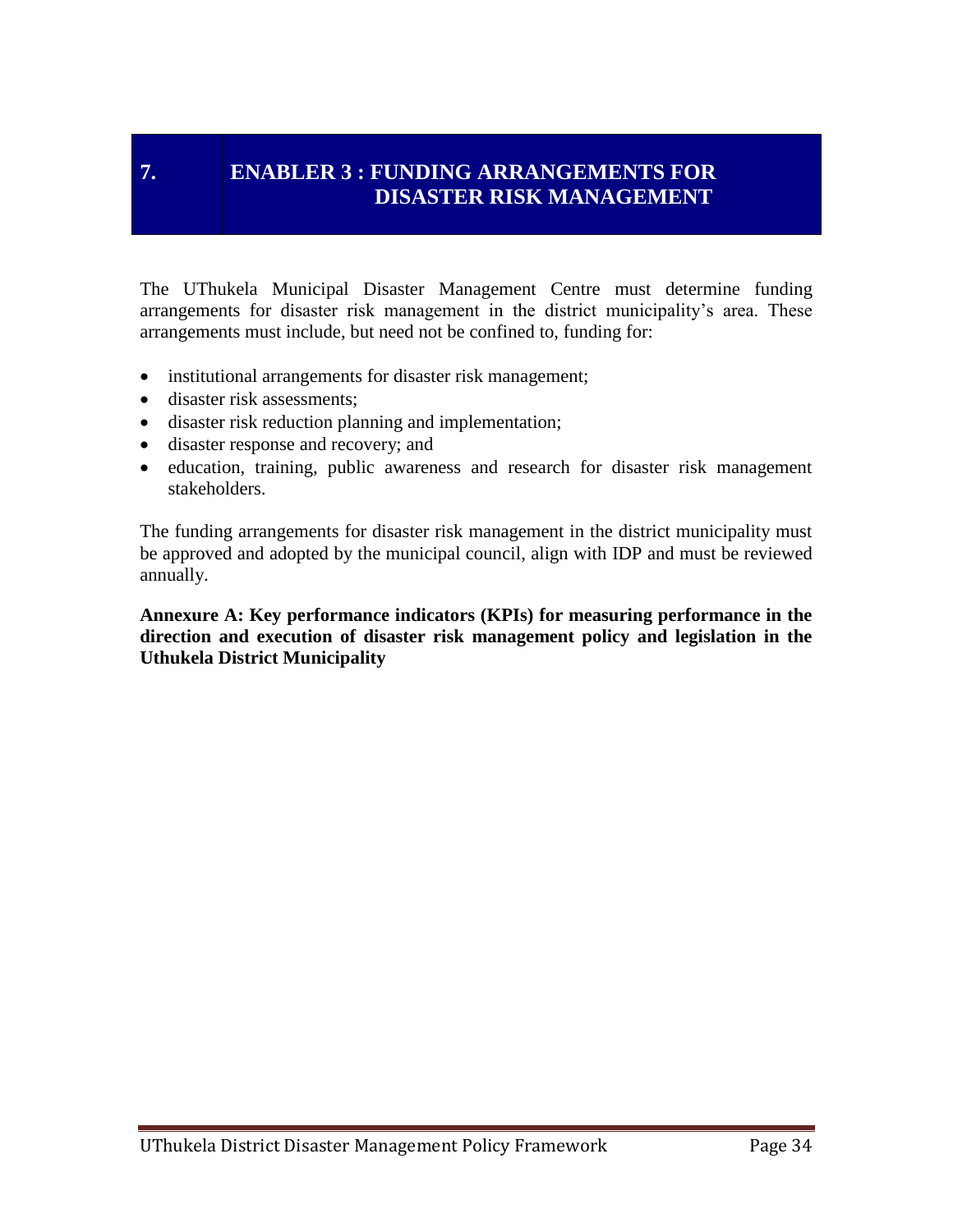| <b>KEY PERFORMANCE AREA 1:</b>                                                                                                                                                                    |
|---------------------------------------------------------------------------------------------------------------------------------------------------------------------------------------------------|
| <b>ESTABLISH INTEGRATED INSTIUTIONAL CAPACITY</b>                                                                                                                                                 |
|                                                                                                                                                                                                   |
|                                                                                                                                                                                                   |
| <b>IMPERATIVE</b>                                                                                                                                                                                 |
| 1.1 Establish functionally effective arrangements for the development and adoption of an integrated policy for disaster risk management                                                           |
|                                                                                                                                                                                                   |
| Key performance indicators                                                                                                                                                                        |
| A political forum has been identified, formally established and operates in accordance with predetermined terms of reference                                                                      |
| Mechanisms for developing and adopting disaster risk management policy have been established and put into operation                                                                               |
| Every municipal department/entity, District Management Area (DMA) (if applicable), local municipality and any other municipal entity has developed a policy framework for its functional area     |
| which has been approved, adopted, incorporated into the municipal disaster risk management policy framework and is being implemented                                                              |
| There is sufficient political support for disaster risk management in the district municipality                                                                                                   |
| <b>IMPERATIVE</b>                                                                                                                                                                                 |
| 1.2 Establish functionally effective arrangements for integrated direction and implementation of the Disaster Management Act No. 57 of 2002 (DM ACT), the National Disaster Management            |
| Framework (NDMF), the relevant provincial disaster risk management policy framework, and the municipal disaster risk management policy framework                                                  |
|                                                                                                                                                                                                   |
| <b>Key performance indicators</b>                                                                                                                                                                 |
| The job description and the key performance indicators for the position of the head of the municipal disaster risk management centre have been developed, adopted and approved                    |
| The head of the disaster risk management centre has been appointed by the municipal council in accordance with the applicable legislation (written employment contract)                           |
| The municipal disaster risk management centre has been established and resourced in accordance with the minimum requirements (for structure, infrastructure and staffing) and is operating        |
| effectively in terms of predetermined operational protocols                                                                                                                                       |
| Disaster risk management focal/nodal points have been identified by municipal departments, the DMA (if applicable), local municipalities and any other municipal entities and responsibilities    |
| for disaster risk management have been assigned, and this function has been included in their job descriptions.                                                                                   |
| Roles and responsibilities of municipal departments, the DMA (if applicable), local municipalities and any other municipal entities involved in disaster risk management have been identified,    |
| assigned and included in the job descriptions of key personnel and are being applied effectively in terms of predetermined operational protocols                                                  |
| An organisational structure for the staffing of the municipal disaster risk management centre (which takes into account the skills necessary to manage known priority risks) and job descriptions |
| linked to key performance indicators for the relevant posts have been developed, approved and adopted by the municipal council                                                                    |
| The district municipality has researched options for decentralised direction and execution of disaster risk management policy and legislation by strategically locating satellite disaster risk   |
| management centres to serve the municipal area in accordance with the directive issued by the National Disaster Management Centre (NDMC). The municipality has established and resourced          |
| such centres (in terms of structure, infrastructure and staffing) in accordance with the minimum requirements and the centres are operating effectively in terms of predetermined operational     |
| protocols                                                                                                                                                                                         |
| The councils of the local municipalities in the district have established adequate institutional arrangements for the implementation of disaster risk management in the local municipality,       |
| including a structure for coordinating disaster risk management planning and operations to engage stakeholder participation in disaster risk management                                           |
| Disaster risk management planning and operations in the local municipalities in the district municipality are integrated into the Integrated Development Plan (IDP) and any other developmental   |
| programmes                                                                                                                                                                                        |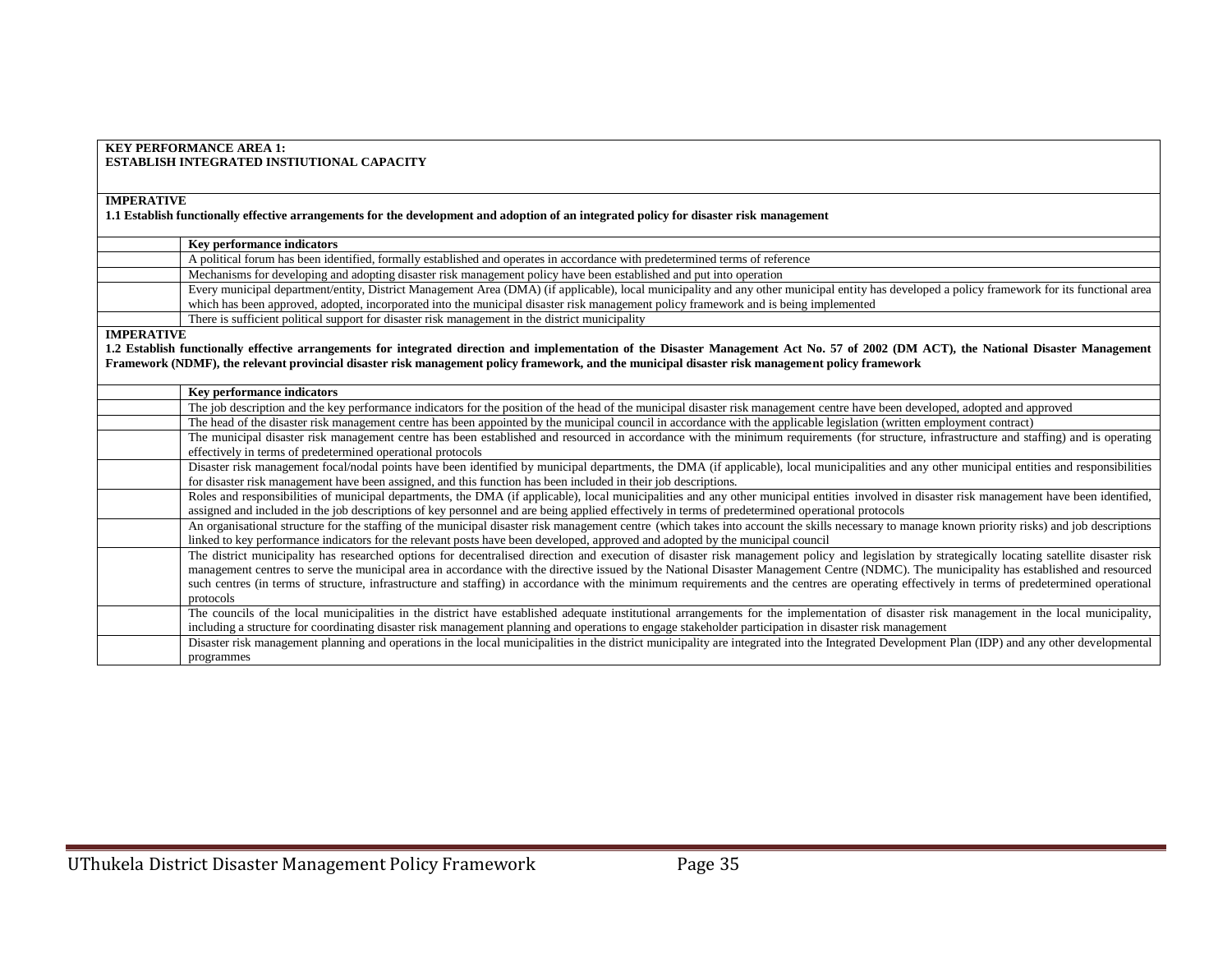| <b>IMPERATIVE</b>         |                                                                                                                                                                                             |
|---------------------------|---------------------------------------------------------------------------------------------------------------------------------------------------------------------------------------------|
|                           | 1.3 Establish functionally effective arrangements for stakeholder participation and the engagement of technical advice in disaster risk management planning and operations                  |
|                           |                                                                                                                                                                                             |
|                           | Key performance indicators                                                                                                                                                                  |
|                           | The Municipal Disaster Risk Management Advisory Forum has been formally constituted and operates effectively in accordance with predetermined terms of reference, and provides an           |
|                           | opportunity for role players to communicate effectively with each other                                                                                                                     |
|                           | Technical task teams comprising the relevant role players and stakeholders from relevant sectors and disciplines have been established. The task teams have been set up for the purposes of |
|                           | disaster risk reduction and response and recovery planning and operations as determined by the disaster risk profile of the municipal area. The relevant project teams have developed their |
|                           | terms of reference. Primary agencies/entities and support agencies/entities have been identified and responsibilities assigned. Technical task teams have developed and submitted their     |
|                           | project management programme/s to the Municipal Disaster Risk Management Advisory Forum. Progress reports are submitted to the advisory forum according to predetermined                    |
|                           | protocols                                                                                                                                                                                   |
|                           | The head of the municipal disaster risk management centre has full participation in integrated development planning and other relevant developmental planning processes and structures      |
|                           | Mechanisms for the recruitment, training and participation of volunteers in disaster risk management have been developed and implemented                                                    |
|                           | A current register of disaster risk management stakeholders and volunteers has been established and is maintained                                                                           |
|                           | Local disaster risk management committees have been established in municipal wards and operate effectively in accordance with predetermined terms of reference                              |
| <b>IMPERATIVE</b>         |                                                                                                                                                                                             |
|                           | 1.4 Establish functionally effective arrangements for national, regional and international co-operation for disaster risk management                                                        |
|                           |                                                                                                                                                                                             |
|                           | <b>Key performance indicators</b>                                                                                                                                                           |
|                           | Mechanisms have been identified and implemented to ensure the application of the principles of co-operative governance                                                                      |
|                           | Primary agencies/entities have assessed their capacity to fulfil their statutory responsibilities and, where necessary, have entered into partnerships which have been formally concluded   |
|                           | through intergovernmental implementation protocols, memoranda of understanding and/or mutual assistance agreements, which are consistent with the National Disaster Risk                    |
|                           | Management Guidelines (published in the South African Disaster Risk Management Handbook Series).                                                                                            |
|                           | Mechanisms for the purposes of co-operation and the adoption of joint standards of practice for disaster risk management have been identified and formally established, and are operating   |
|                           | effectively according to predetermined protocols with neighbouring municipal authorities                                                                                                    |
|                           | The head of the municipal disaster risk management centre has established networks and implemented mechanisms to ensure that the centre remains abreast of current global trends in         |
|                           | disaster risk management, has established links with regional and international partners, has, where applicable, sought membership of international bodies and professional institutes, and |
|                           | participates internationally in disaster risk management activities                                                                                                                         |
|                           | PERFORMANCE ENABLERS:                                                                                                                                                                       |
|                           | <b>ENABLER 1: INFORMATION MANAGEMENT AND COMMUNICATION</b>                                                                                                                                  |
| <b>ENABLER 3: FUNDING</b> | ENABLER 2: EDUCATION, TRAINING, PUBLIC AWARENESS AND RESEARCH (KNOWLEDGE MANAGEMENT)                                                                                                        |
|                           | Devise and implement key supportive mechanisms to enable the achievement of the objective of establishing integrated institutional capacity                                                 |
|                           |                                                                                                                                                                                             |
| <b>Enablers</b>           | <b>Key performance indicators</b>                                                                                                                                                           |
| <b>Enabler 1</b>          | Mechanisms have been identified and developed to ensure that all relevant data in respect of the information management system is gathered and captured simultaneously in the process of    |
|                           | establishing and maintaining institutional capacity                                                                                                                                         |
| <b>Enabler 1</b>          | Mechanisms for safe-keeping of accurate records of meetings, disaster risk management plans and strategies, reports, memoranda, correspondence, and policies and legislation with regard    |
|                           | to disaster risk management are established and maintained                                                                                                                                  |
| <b>Enabler 2</b>          | A specific communication strategy has been included in the disaster risk management policy framework of the district municipality                                                           |
| <b>Enabler 2</b>          | Specific provision has been made to ensure that communities are able to participate in the communication strategy                                                                           |
| <b>Enabler 2</b>          | A specific media policy for disaster risk management has been developed and implemented and has positive support and operates effectively                                                   |
| <b>Enabler 2</b>          | Education, training, public awareness, and research (knowledge management) needs in respect of institutional capacity have been analysed and appropriate mechanisms have been               |
|                           | identified and implemented to address the relevant needs                                                                                                                                    |
|                           |                                                                                                                                                                                             |

÷.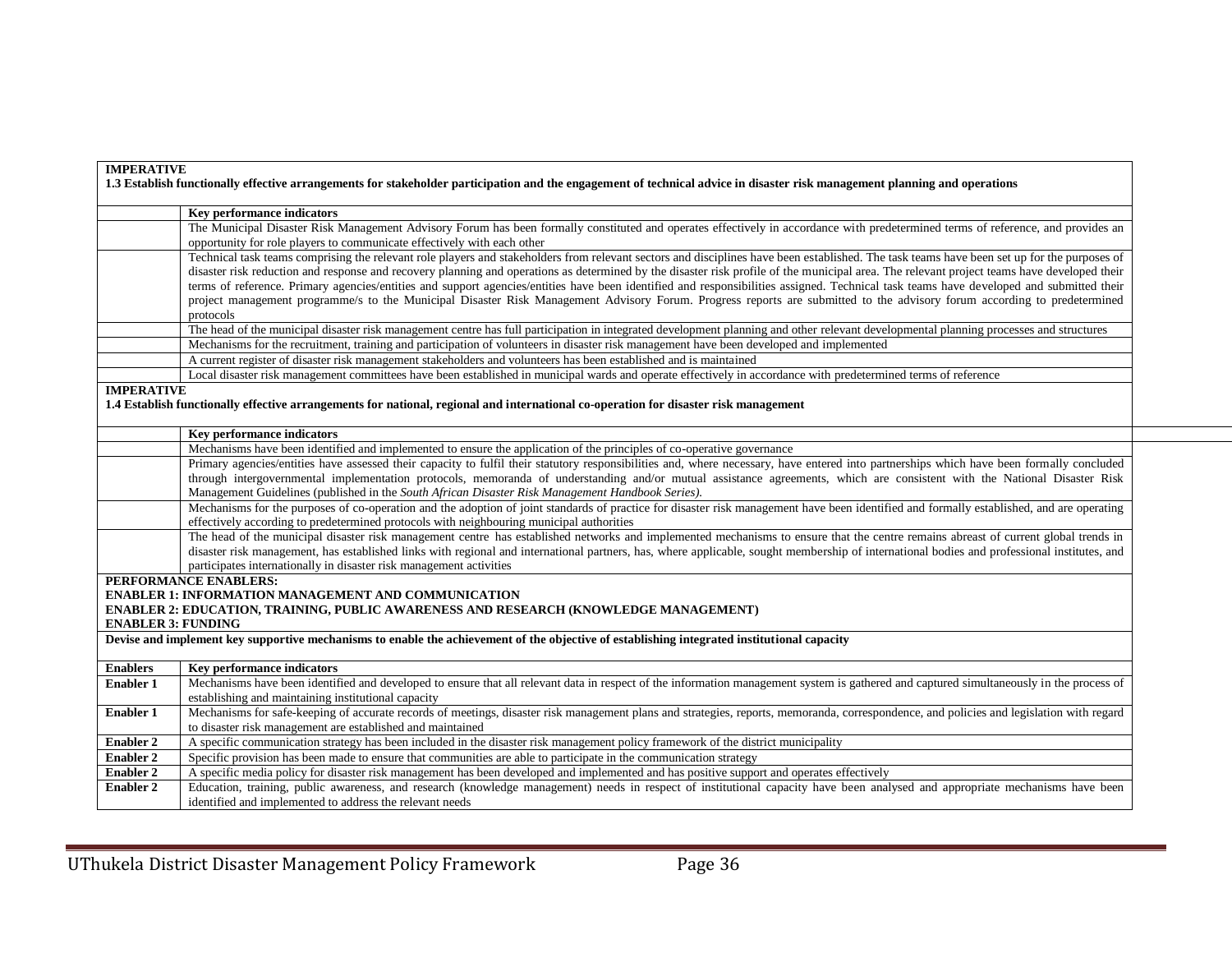| <b>Enabler 2</b> | There is political support and buy-in for disaster risk management, and commitment to its success in the district municipality                                                           |
|------------------|------------------------------------------------------------------------------------------------------------------------------------------------------------------------------------------|
| <b>Enabler 2</b> | Key personnel, external role players and stakeholders support and have bought into disaster risk management and are committed to the success of disaster risk management in the district |
|                  | municipality                                                                                                                                                                             |
| <b>Enabler 3</b> | Effective mechanisms are established to ensure sound financial management                                                                                                                |
| <b>Enabler 3</b> | A business plan and a budget for disaster risk management for the current and ensuing financial year have been prepared, submitted and approved                                          |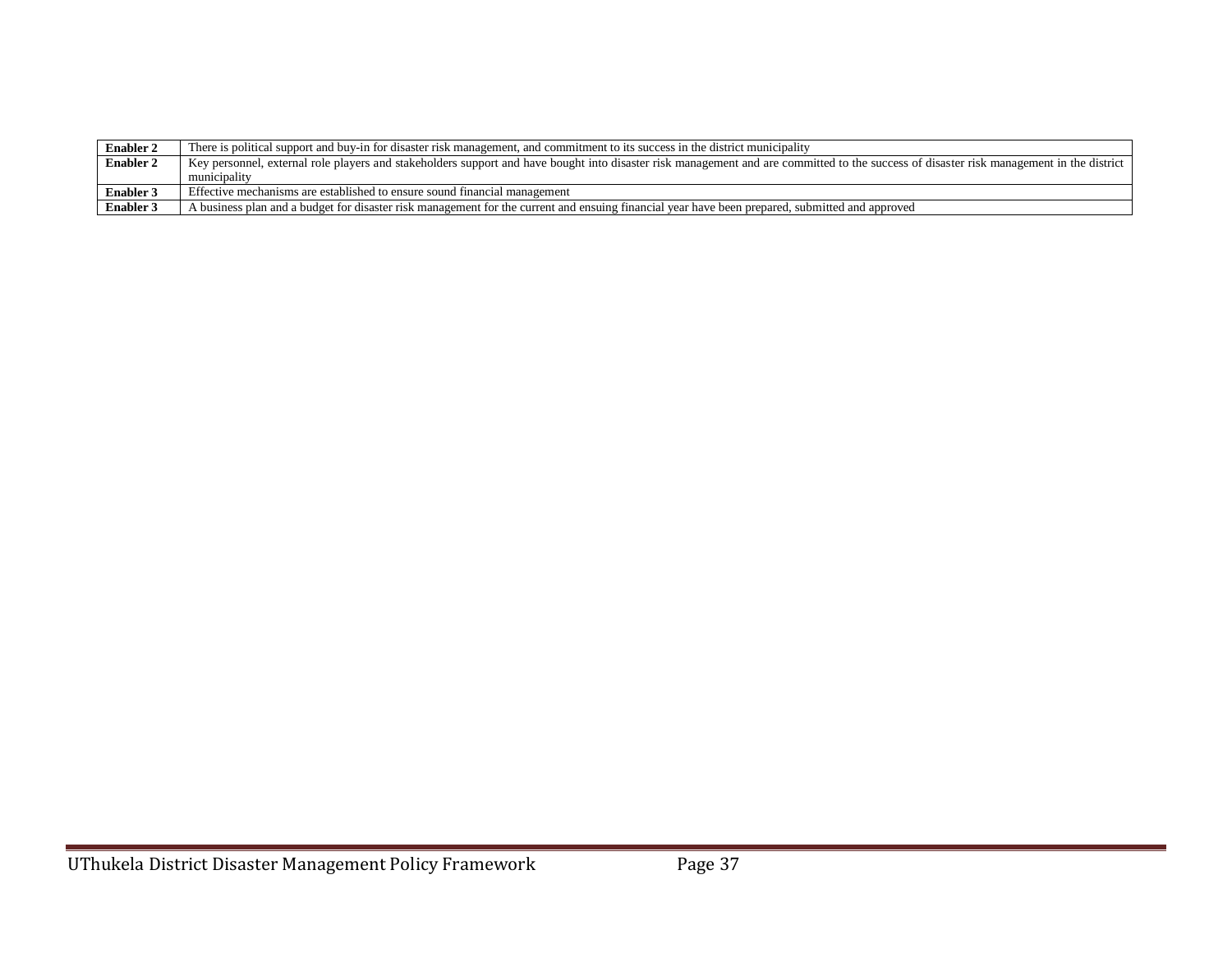| <b>KEY PERFORMANCE AREA 2:</b><br><b>DISASTER RISK ASSESSMENT</b>                                                                                                                                                                                                                                                                                                                                                                                                                                                |
|------------------------------------------------------------------------------------------------------------------------------------------------------------------------------------------------------------------------------------------------------------------------------------------------------------------------------------------------------------------------------------------------------------------------------------------------------------------------------------------------------------------|
| <b>IMPERATIVE</b><br>2.1 Conduct comprehensive disaster risk assessments to inform disaster risk management and risk reduction policies, planning and programming                                                                                                                                                                                                                                                                                                                                                |
| Key performance indicators                                                                                                                                                                                                                                                                                                                                                                                                                                                                                       |
| Comprehensive disaster risk assessments consistent with the terms of reference and methodology prescribed in the National Disaster Risk Management Guidelines (published in the South<br>African Disaster Risk Management Handbook Series) and the supporting policy to the this municipal disaster risk management policy framework have been conducted                                                                                                                                                         |
| Disaster risks in the district municipality have been assessed and prioritised according to the national criteria generated by the NDMC and in accordance with the relevant provincial<br>disaster risk management policy framework                                                                                                                                                                                                                                                                              |
| Municipal departments, the DMA (if applicable), local municipalities and any other municipal entities have developed and applied risk assessment legislation, policies, minimum criteria<br>and implementation guidelines for their functional areas                                                                                                                                                                                                                                                             |
| Risk assessments have been conducted and progressively integrated into the development plans of municipal departments, the DMA (if applicable), local municipalities, and any other<br>municipal entities and other role players and are evidenced in IDPs and annual reports submitted to the NDMC and the provincial disaster risk management centre concerned                                                                                                                                                 |
| <b>IMPERATIVE</b><br>2.2 Generate an Indicative Disaster Risk Profile for the district municipality                                                                                                                                                                                                                                                                                                                                                                                                              |
| Key performance indicators                                                                                                                                                                                                                                                                                                                                                                                                                                                                                       |
| The municipal disaster risk management centre has developed, established and documented mechanisms to consolidate, map and make accessible information on the priority disaster risks<br>of the district municipality and the local municipalities in its area                                                                                                                                                                                                                                                   |
| Priority disaster risks of significance to the district municipality as a whole have been identified and mapped by the municipal disaster risk management centre                                                                                                                                                                                                                                                                                                                                                 |
| The methodology and technical systems used for the collection, recording, documentation and mapping of disaster risk data are consistent with national requirements and system<br>specifications                                                                                                                                                                                                                                                                                                                 |
| <b>IMPERATIVE</b><br>2.3 Identify and establish effective mechanisms to monitor, update and disseminate disaster risk information                                                                                                                                                                                                                                                                                                                                                                                |
| Key performance indicators                                                                                                                                                                                                                                                                                                                                                                                                                                                                                       |
| Municipal departments, the DMA (if applicable), local municipalities and any other municipal entities with responsibilities for reducing and managing disaster risks specific to their<br>functional areas have established and documented clear mechanisms for rapid accessing and updating of relevant hazard and vulnerability information and for rapidly making this<br>information available to the municipal disaster risk management centre and the provincial disaster risk management centre concerned |
| The municipal disaster risk management centre as well as all municipal departments, the DMA (if applicable), local municipalities and any other municipal entities have established and<br>documented clear mechanisms for accessing, consolidating and updating relevant information on hazards, vulnerability and disaster occurrences from partners responsible for monitoring<br>specific risks                                                                                                              |
| The municipal disaster risk management centre as well as all municipal departments, local municipalities and any other municipal entities have established and documented clear<br>mechanisms for disseminating risk assessment and monitoring information for ongoing planning, as well as for managing conditions of heightened risk                                                                                                                                                                           |
| The municipal disaster risk management centre has established and documented clear procedures for accessing, interpreting and disseminating early warnings of both rapid- and slow-<br>onset hazards                                                                                                                                                                                                                                                                                                             |
| <b>IMPERATIVE</b><br>2.4 identify and apply mechanisms to conduct quality control                                                                                                                                                                                                                                                                                                                                                                                                                                |
| Key performance indicators                                                                                                                                                                                                                                                                                                                                                                                                                                                                                       |
| The municipal disaster risk management centre has appointed technical advisory committees comprising the relevant specialist scientific and technical expertise in the relevant sphere to                                                                                                                                                                                                                                                                                                                        |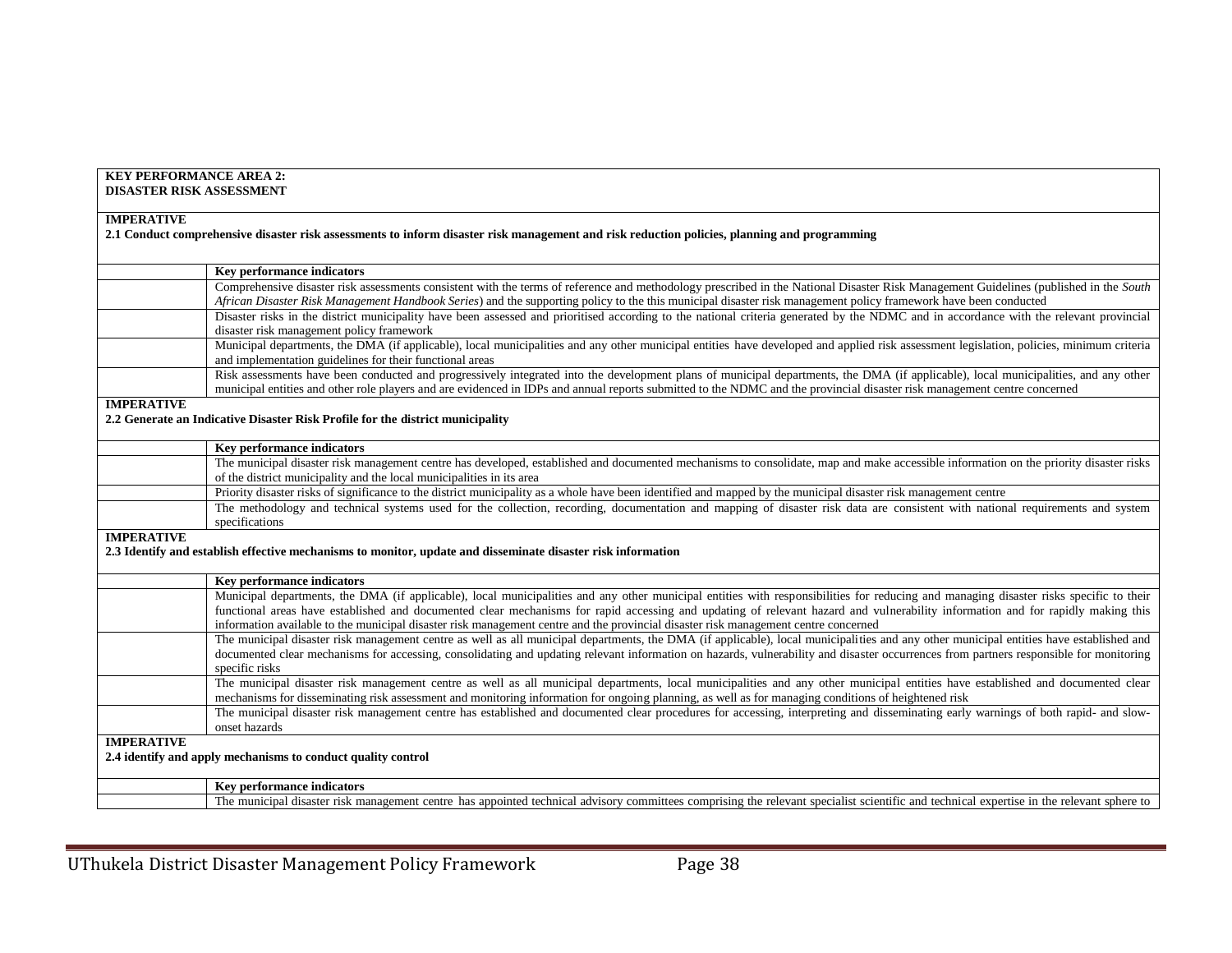|                           | assist with monitoring standards and progress of disaster risk assessments and with the validation and/or interpretation of findings                                                                                 |
|---------------------------|----------------------------------------------------------------------------------------------------------------------------------------------------------------------------------------------------------------------|
|                           | Disaster risk assessments undertaken show documented evidence of:                                                                                                                                                    |
|                           | capacity building and skills transfer<br>$\overline{\phantom{a}}$                                                                                                                                                    |
|                           | ground-truthing (that is, based on the actual situation 'on the ground' or verified by those being assessed), through field consultations in the areas and with communities most at risk<br>$\overline{\phantom{a}}$ |
|                           | from the threat(s) being assessed                                                                                                                                                                                    |
|                           | consultation with appropriate governmental and other stakeholders about the design and/or implementation of the disaster risk assessments and the interpretation of the findings<br>$\overline{\phantom{a}}$         |
|                           | The methodology and results of the disaster risk assessments have been subjected to an independent technical review process and external validation prior to:                                                        |
|                           | the publication or dissemination of hazard, vulnerability or risk maps and/or reports for planning purposes<br>$\overline{\phantom{a}}$                                                                              |
|                           | the implementation of disaster risk reduction or other initiatives based on the risk assessment results<br>$\sim$                                                                                                    |
|                           | Disaster risk assessments undertaken show documented evidence of technical consultation with the appropriate disaster risk management centre(s) prior to implementation                                              |
| PERFORMANCE ENABLERS:     |                                                                                                                                                                                                                      |
|                           | <b>ENABLER 1: INFORMATION MANAGEMENT AND COMMUNICATION</b>                                                                                                                                                           |
|                           | ENABLER 2: EDUCATION, TRAINING, PUBLIC AWARENESS AND RESEARCH (KNOWLEDGE MANAGEMENT)                                                                                                                                 |
| <b>ENABLER 3: FUNDING</b> |                                                                                                                                                                                                                      |
|                           | Devise and implement key supportive mechanisms to enable the achievement of the objective of establishing a uniform approach to assessing and monitoring disaster risks                                              |
|                           |                                                                                                                                                                                                                      |
| <b>Enablers</b>           | <b>Key performance indicators</b>                                                                                                                                                                                    |
| <b>Enabler 1</b>          | Mechanisms have been identified and developed to ensure that all relevant data in respect of the information management system is gathered and captured simultaneously in the process of                             |
|                           | conducting, monitoring and updating comprehensive disaster risk assessments                                                                                                                                          |
| <b>Enabler 2</b>          | Education, training, public awareness, and research (knowledge management) needs in respect of institutional capacity have been analysed and appropriate mechanisms have been                                        |
|                           | identified and implemented to address the relevant needs                                                                                                                                                             |
| <b>Enabler 3</b>          | A business plan and a budget for conducting comprehensive disaster risk assessments, monitoring disaster risk and updating disaster risk information have been prepared, submitted and                               |
|                           | approved for the current and ensuing financial year                                                                                                                                                                  |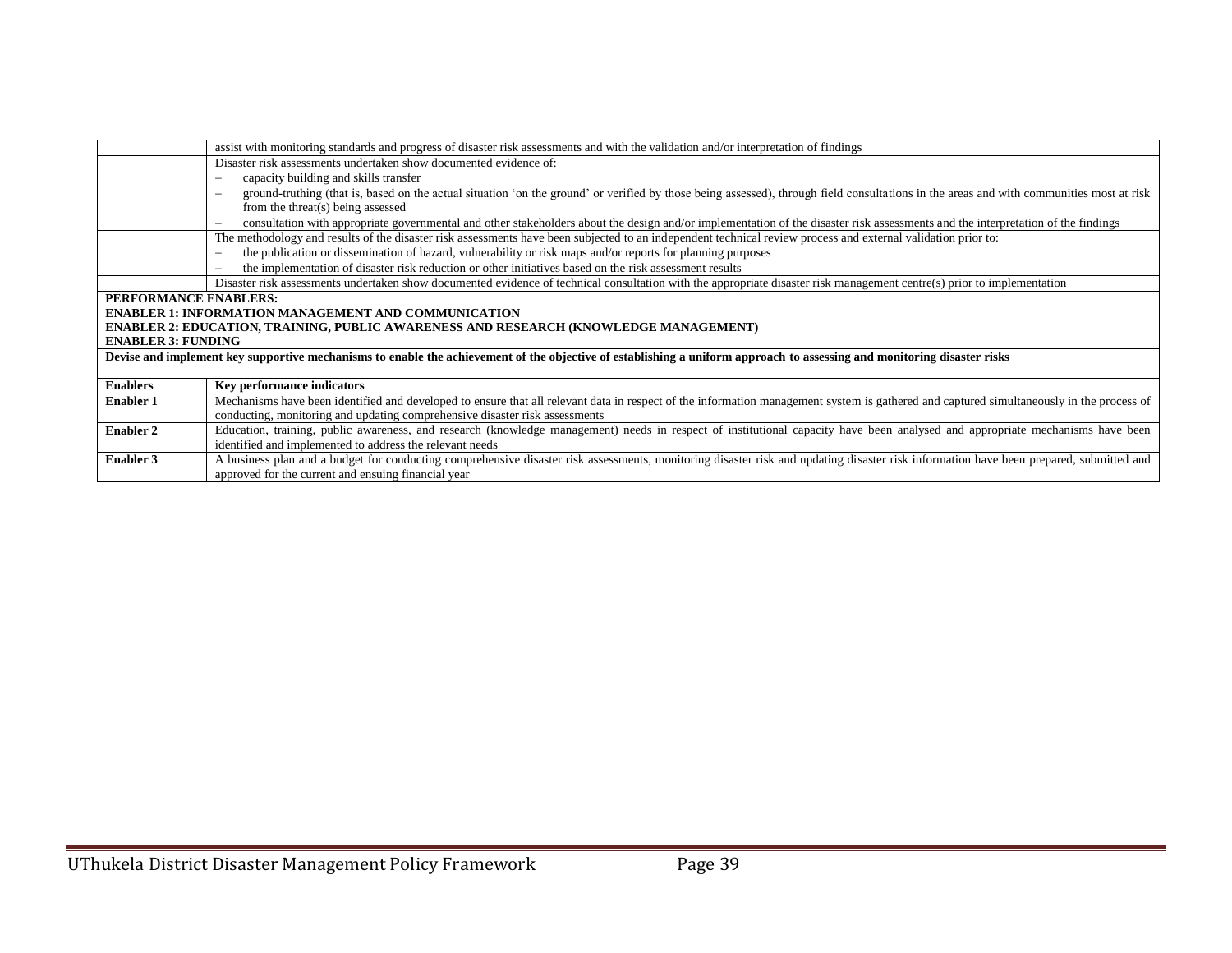|                   | KEY PERFORMANCE AREA 3: DEVELOP AND IMPLEMENT INTEGRATED AND RELEVANT DISASTER RISK MANAGEMENT PLANS AND RISK REDUCTION PROGRAMMES IN<br><b>ACCORDANCE WITH APPROVED FRAMEWORKS</b>                                                                                                                                                                                                                                                            |
|-------------------|------------------------------------------------------------------------------------------------------------------------------------------------------------------------------------------------------------------------------------------------------------------------------------------------------------------------------------------------------------------------------------------------------------------------------------------------|
|                   |                                                                                                                                                                                                                                                                                                                                                                                                                                                |
| <b>IMPERATIVE</b> |                                                                                                                                                                                                                                                                                                                                                                                                                                                |
|                   | 3.1 Compile and implement integrated and relevant disaster risk management frameworks and plans                                                                                                                                                                                                                                                                                                                                                |
|                   | Key performance indicators                                                                                                                                                                                                                                                                                                                                                                                                                     |
|                   | A municipal disaster risk management policy framework has been developed through a process of consultation. The policy framework has been submitted to the relevant provincial<br>disaster risk management centre and the NDMC, and has been developed, approved gazetted and implemented. The municipal disaster risk management policy framework is consistent<br>with the NDMF and the provincial disaster risk management policy framework |
|                   | A framework for the design and scope of disaster risk management plans, which is consistent with the National Disaster Risk Management Guidelines (published in the South African<br>Disaster Risk Management Handbook Series), has been developed and adopted by all relevant municipal departments, the DMA (if applicable), local municipalities and other municipal<br>entities                                                            |
|                   | Mechanisms to ensure the revision of the municipal disaster risk management policy framework and the disaster risk management plans at least once every two years have been developed<br>and applied, and are evidenced in annual reports submitted to the NDMC and the provincial disaster risk management centre concerned                                                                                                                   |
| <b>IMPERATIVE</b> |                                                                                                                                                                                                                                                                                                                                                                                                                                                |
|                   | 3.2 Determine municipal priority disaster risks and priority areas, communities and households                                                                                                                                                                                                                                                                                                                                                 |
|                   | Key performance indicators                                                                                                                                                                                                                                                                                                                                                                                                                     |
|                   | Specific municipal priority disaster risks have been identified and mapped by the municipal disaster risk management centre                                                                                                                                                                                                                                                                                                                    |
|                   | Contingency plans for known priority risks have been developed, submitted to the municipal disaster risk management centre, the NDMC and the relevant provincial disaster risk<br>management centre, and implemented                                                                                                                                                                                                                           |
|                   | Specific priority areas, communities and households within the district municipality have been identified and mapped                                                                                                                                                                                                                                                                                                                           |
|                   | Focused initiatives to reduce priority disaster risks have been identified by municipal departments, the DMA (if applicable), local municipalities and any other municipal entities                                                                                                                                                                                                                                                            |
|                   | Disaster risk management planning frameworks have been developed and submitted to the municipal disaster risk management centre, the NDMC and the provincial disaster risk<br>management centre concerned                                                                                                                                                                                                                                      |
|                   | Disaster risk management plans have been submitted to the municipal disaster risk management centre by all municipal departments, the DMA (if applicable), local municipalities and any<br>other municipal entities                                                                                                                                                                                                                            |
| <b>IMPERATIVE</b> |                                                                                                                                                                                                                                                                                                                                                                                                                                                |
|                   | 3.3 Scope and develop disaster risk reduction plans, projects and programmes                                                                                                                                                                                                                                                                                                                                                                   |
|                   | Key performance indicators                                                                                                                                                                                                                                                                                                                                                                                                                     |
|                   | Documentation, which is accessible to key stakeholders, demonstrates the effectiveness of disaster risk reduction measures for different risk scenarios                                                                                                                                                                                                                                                                                        |
|                   | Guidelines for incorporating disaster risk management programmes and initiatives into the activities of other provincial and municipal organs of state and key institutional role players                                                                                                                                                                                                                                                      |
|                   | have been consultatively developed and implemented                                                                                                                                                                                                                                                                                                                                                                                             |
|                   | The effectiveness of disaster risk reduction initiatives is monitored by the municipal disaster risk management centre                                                                                                                                                                                                                                                                                                                         |
| <b>IMPERATIVE</b> | 3.4 Incorporate disaster risk reduction efforts into strategic integrating structures and processes                                                                                                                                                                                                                                                                                                                                            |
|                   | Key performance indicators                                                                                                                                                                                                                                                                                                                                                                                                                     |
|                   | Mechanisms to disseminate experience from pilot and research projects that explore the vulnerability reduction potential, appropriateness, cost-effectiveness and sustainability of specific<br>disaster risk reduction initiatives have been established                                                                                                                                                                                      |
|                   | Risk-related information has been incorporated into spatial development and environmental management frameworks                                                                                                                                                                                                                                                                                                                                |
|                   | Regulations, standards, minimum criteria, by-laws and other legal instruments that encourage risk-avoidance behaviour have been enforced by municipal departments, the DMA (if                                                                                                                                                                                                                                                                 |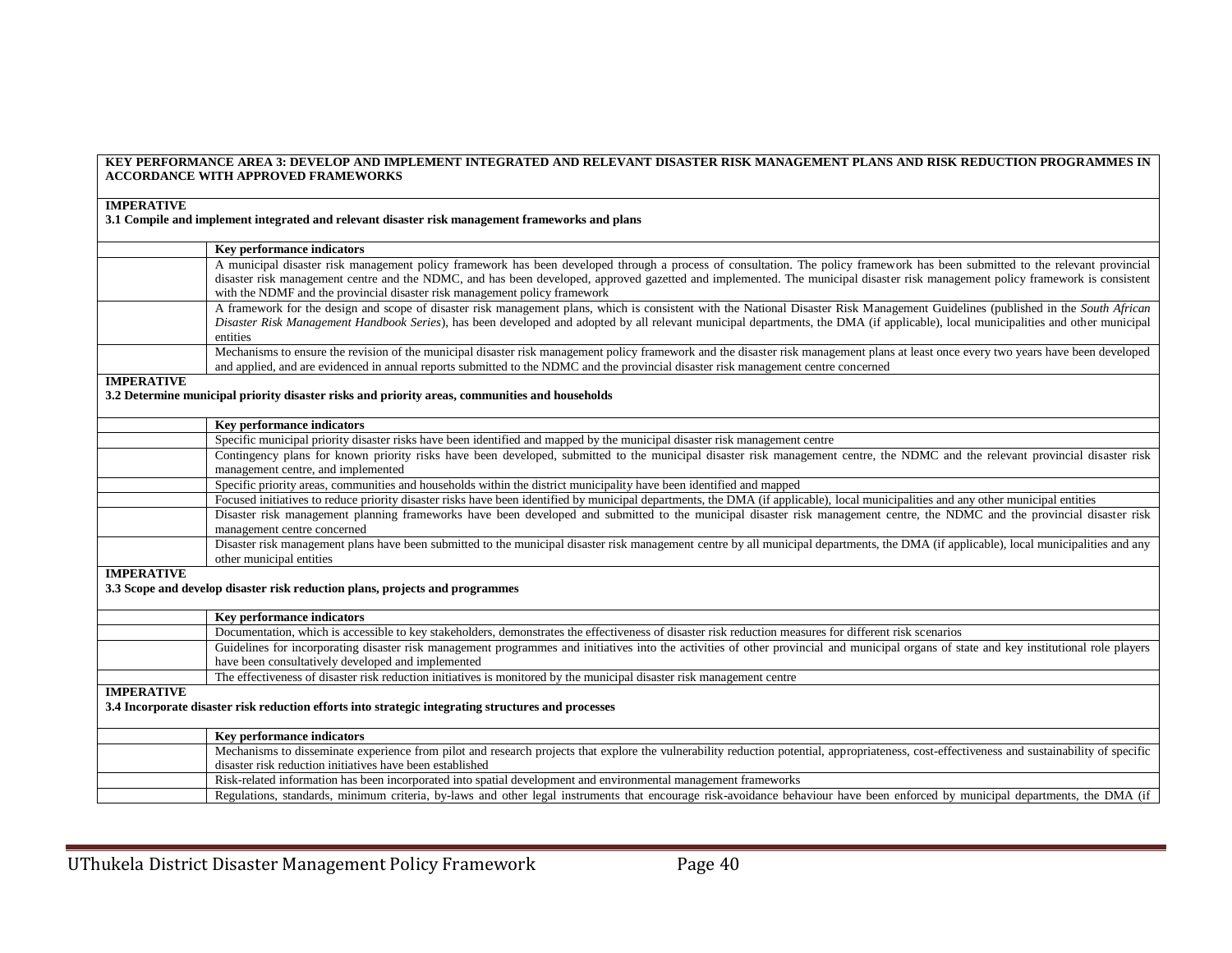|                           | applicable) and other entities and documented in annual reports to the municipal disaster risk management centre, the NDMC and the provincial disaster risk management centre concerned        |
|---------------------------|------------------------------------------------------------------------------------------------------------------------------------------------------------------------------------------------|
|                           | Disaster risk reduction programmes, projects and initiatives have been implemented by municipal departments, the DMA (if applicable), local municipalities and any other municipal             |
|                           | entities                                                                                                                                                                                       |
|                           | A measurable reduction in social relief in disaster-prone, economically vulnerable communities has been recorded                                                                               |
|                           | Case studies and best-practice guides in disaster risk reduction, facilitated by the municipal disaster risk management centre, have been generated and disseminated                           |
|                           | There is evidence of the progressive application of disaster risk reduction techniques and measures by municipal departments, the DMA (if applicable), local municipalities and other          |
|                           | municipal entities, as reported in annual reports submitted to the municipal disaster risk management centre, the NDMC and the provincial disaster risk management centre concerned            |
| PERFORMANCE ENABLERS:     |                                                                                                                                                                                                |
|                           | <b>ENABLER 1: INFORMATION MANAGEMENT AND COMMUNICATION</b>                                                                                                                                     |
|                           | <b>ENABLER 2: EDUCATION, TRAINING, PUBLIC AWARENESS AND RESEARCH (KNOWLEDGE MANAGEMENT)</b>                                                                                                    |
| <b>ENABLER 3: FUNDING</b> |                                                                                                                                                                                                |
|                           | Devise and implement key supportive mechanisms to enable the achievement of the objective of ensuring that all disaster risk management stakeholders develop and implement integrated disaster |
|                           | risk management plans and risk reduction programmes in accordance with approved frameworks                                                                                                     |
|                           |                                                                                                                                                                                                |
| <b>Enablers</b>           | Key performance indicators                                                                                                                                                                     |
| <b>Enabler 1</b>          | Mechanisms have been identified and developed to ensure that all relevant data in respect of the information management system is gathered and captured simultaneously in the process of       |
|                           | developing and implementing disaster risk management plans and risk reduction programmes                                                                                                       |
| <b>Enabler 2</b>          | Education, training, public awareness and research (knowledge management) needs in respect of disaster risk reduction planning and implementation have been analysed, and appropriate          |
|                           | mechanisms have been identified and implemented to address the relevant needs                                                                                                                  |
| <b>Enabler 3</b>          | A business plan and a budget for the development and implementation of disaster risk management plans and risk reduction programmes have been prepared, submitted and approved for             |
|                           | the current and ensuing financial year                                                                                                                                                         |

÷.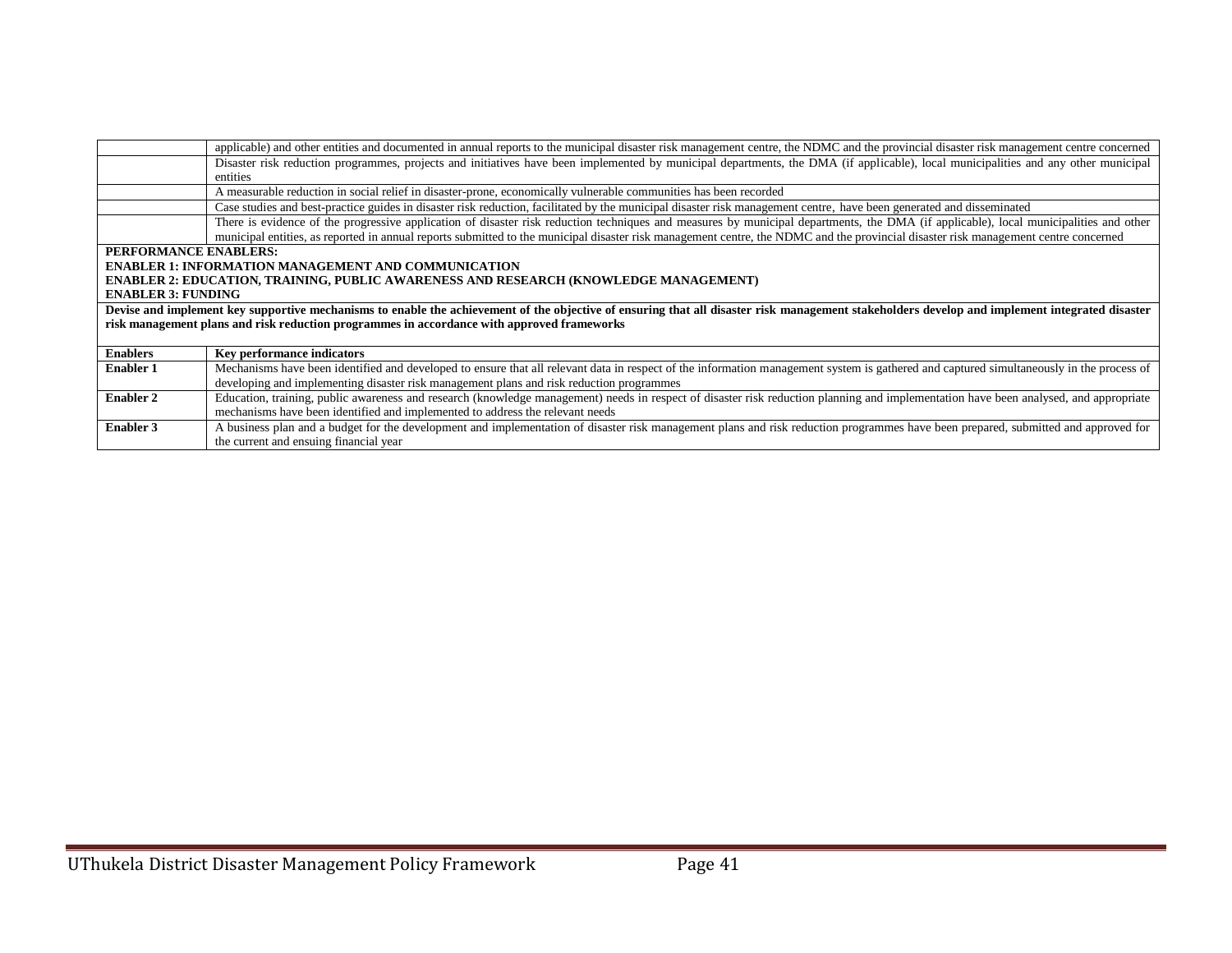| <b>IMPERATIVE</b>   | 4.1 Identify and implement mechanisms for the dissemination of early warnings                                                                                                                                                              |
|---------------------|--------------------------------------------------------------------------------------------------------------------------------------------------------------------------------------------------------------------------------------------|
|                     |                                                                                                                                                                                                                                            |
|                     | Key performance indicators                                                                                                                                                                                                                 |
|                     | Effective and appropriate early warning strategies have been developed and implemented and the information communicated to stakeholders to enable appropriate responses                                                                    |
|                     | Strategic emergency communication links have been established in high-risk areas and communities                                                                                                                                           |
| <b>IMPERATIVE</b>   |                                                                                                                                                                                                                                            |
|                     | 4.2 Develop and implement mechanisms for the assessment of significant events and/or disasters for the purposes of classification and declaration of a state of disaster to ensure rapid and                                               |
| effective response  |                                                                                                                                                                                                                                            |
|                     |                                                                                                                                                                                                                                            |
|                     | Key performance indicators                                                                                                                                                                                                                 |
|                     | Uniform methods for the assessment and costing of significant events or disasters, which are consistent with national requirements, have been developed and adopted                                                                        |
|                     | Mechanisms for the rapid and effective classification of a disaster and the declaration of a state of disaster have been established                                                                                                       |
|                     | Mechanisms for conducting disaster reviews and reporting, including mechanisms to enable assessments that will comply with the provisions of sections 56 and 57 of the DM Act, have<br>been developed and implemented                      |
|                     | Research reports on significant events and trends are routinely submitted to the municipal disaster risk management centre, the NDMC and the relevant provincial disaster risk<br>management centre, and are disseminated to stakeholders  |
|                     | Review reports on actual disasters are routinely submitted to the municipal disaster risk management centre, the NDMC and the relevant provincial disaster risk management centre,<br>and are disseminated to stakeholders                 |
| <b>IMPERATIVE</b>   | 4.3 Develop and implement mechanisms to ensure integrated response and recovery efforts                                                                                                                                                    |
|                     |                                                                                                                                                                                                                                            |
|                     | <b>Key performance indicators</b>                                                                                                                                                                                                          |
|                     | The municipal departments, the DMA (if applicable) and any other entities that should bear primary responsibility for contingency planning and the coordination of known hazards have<br>been identified and allocated such responsibility |
|                     | Stakeholders who must bear secondary responsibility for contingency planning and the coordination of known hazards have been identified and allocated such responsibility                                                                  |
|                     | Contingency plans for known hazards have been developed and implemented by all municipal departments, the DMA (if applicable), local municipalities and any other municipal<br>entities                                                    |
|                     | Response and recovery plans are reviewed and updated annually                                                                                                                                                                              |
|                     | Field Operations Plans (FOPs) for the various activities associated with disaster response and recovery have been developed, implemented and are reviewed and updated annually and                                                         |
|                     | after each significant event and/or disaster                                                                                                                                                                                               |
|                     | Multi-agency responses are managed in accordance with national regulations and directives and the relevant provincial disaster risk management policy framework, and are reviewed<br>and updated annually                                  |
|                     | Standard operating protocols or procedures and checklists have been developed and are understood by all stakeholders in their respective fields of responsibilities                                                                        |
|                     | Policy and directives for the management of disaster response and recovery operations have been developed and gazetted or published and are adhered to                                                                                     |
| <b>IMDED A TIVE</b> |                                                                                                                                                                                                                                            |

**DEVELOP AND IMPLEMENT MECHANISMS TO ENSURE APPROPRIATE AND EFFECTIVE DISASTER RESPONSE AND RECOVERY IN ACCORDANCE WITH STATUTORY** 

#### **IMPERATIVE**

**KEY PERFORMANCE AREA 4:**

**REQUIREMENTS**

**4.4 Develop and adopt mechanisms for the management and distribution of disaster relief in accordance with national regulations and directives and the relevant provincial disaster risk management policy**

**Key performance indicators**